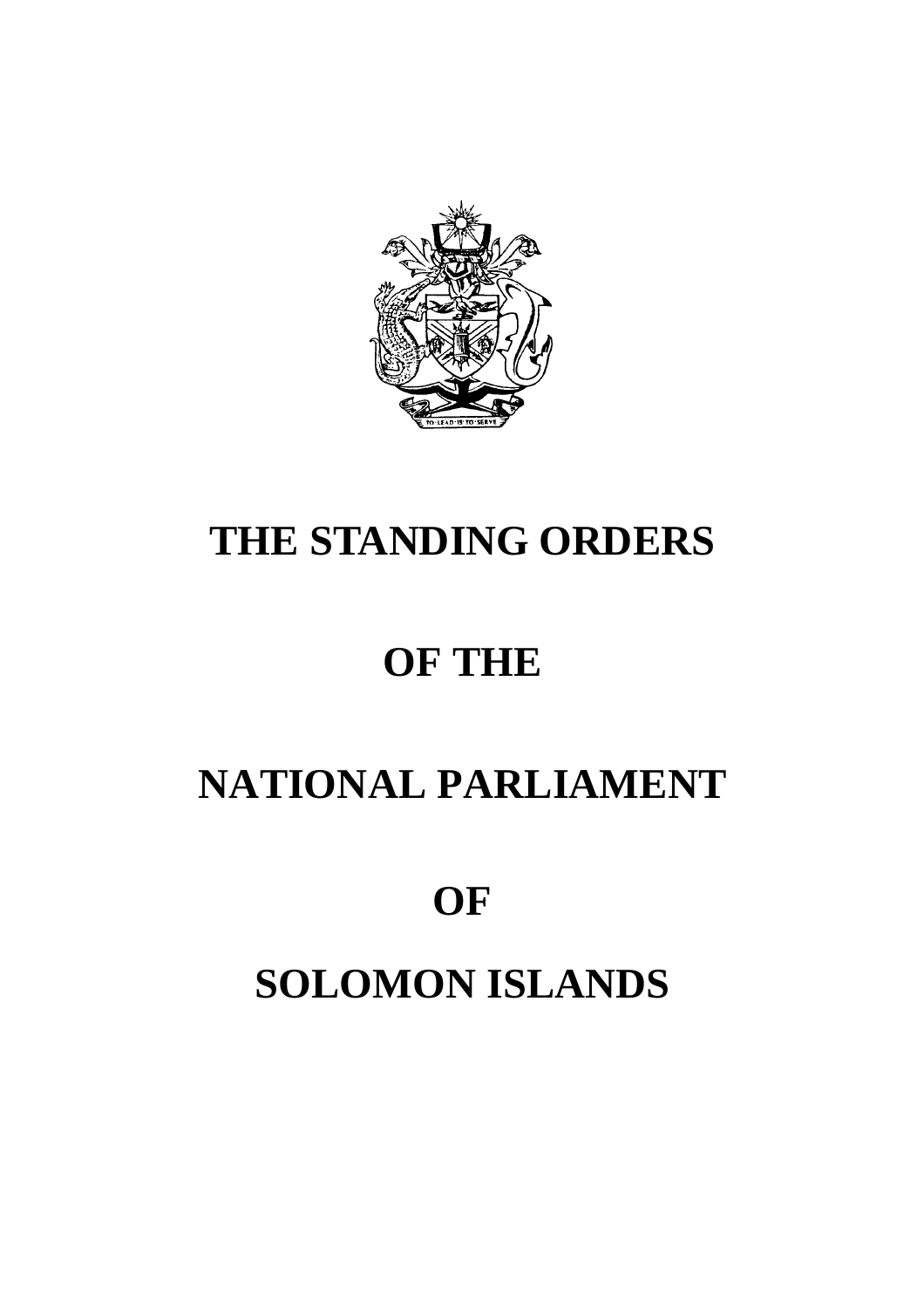S.I. Gazette, 22 Oct. 1982 No. 25, Legal Notice No. 52

# **THE STANDING ORDERS OF THE NATIONAL PARLIAMENT OF SOLOMON ISLANDS**

# **ARRANGEMENT OF STANDING ORDERS**

# **PART A INTERPRETATION**

#### 1. INTERPRETATION

#### **PART B MEMBERS AND OFFICERS OF PARLIAMENT**

- 2. OATH OR AFFIRMATION OF ALLEGIANCE<br>3. LANGUAGE
- **LANGUAGE**
- 4. PRESIDING IN PARLIAMENT AND IN COMMITTEE OF THE WHOLE HOUSE<br>5. ELECTION OF THE SPEAKER
- 5. ELECTION OF THE SPEAKER
- 6. DUTIES OF THE CLERK

#### **PART C**

# **SESSIONS, MEETINGS, SITTINGS AND ADJOURNMENTS OF PARLIAMENT**

- 7. COMMENCEMENT OF SESSIONS AND MEETINGS
- 8. CONCLUSION OF SESSIONS AND MEETINGS
- 9. DAYS OF SITTING
- 10. HOURS OF SITTING
- 11. MOTIONS FOR THE ADJOURNMENT OF PARLIAMENT
- 12. QUORUM

#### **PART D ARRANGEMENT OF BUSINESS**

- 13. ORDER OF BUSINESS AT SITTING
- 14. THE ORDER PAPER
- 15. ARRANGEMENT OF MOTIONS AND BILLS

#### **PART E PETITIONS AND PAPERS**

- 16. PRESENTATION OF PETITIONS<br>17. PRESENTATION OF PAPERS
- 17. PRESENTATION OF PAPERS<br>18. DEBATE UPON PAPERS PRE
- DEBATE UPON PAPERS PRESENTED

# **PART F QUESTIONS TO THE GOVERNMENT**

- 19. NATURE OF QUESTIONS
- 20. QUESTION DAYS
- 21. NOTICE OF QUESTIONS
- 22. CONTENT OF QUESTIONS
- 23. ASKING AND ANSWERING OF QUESTIONS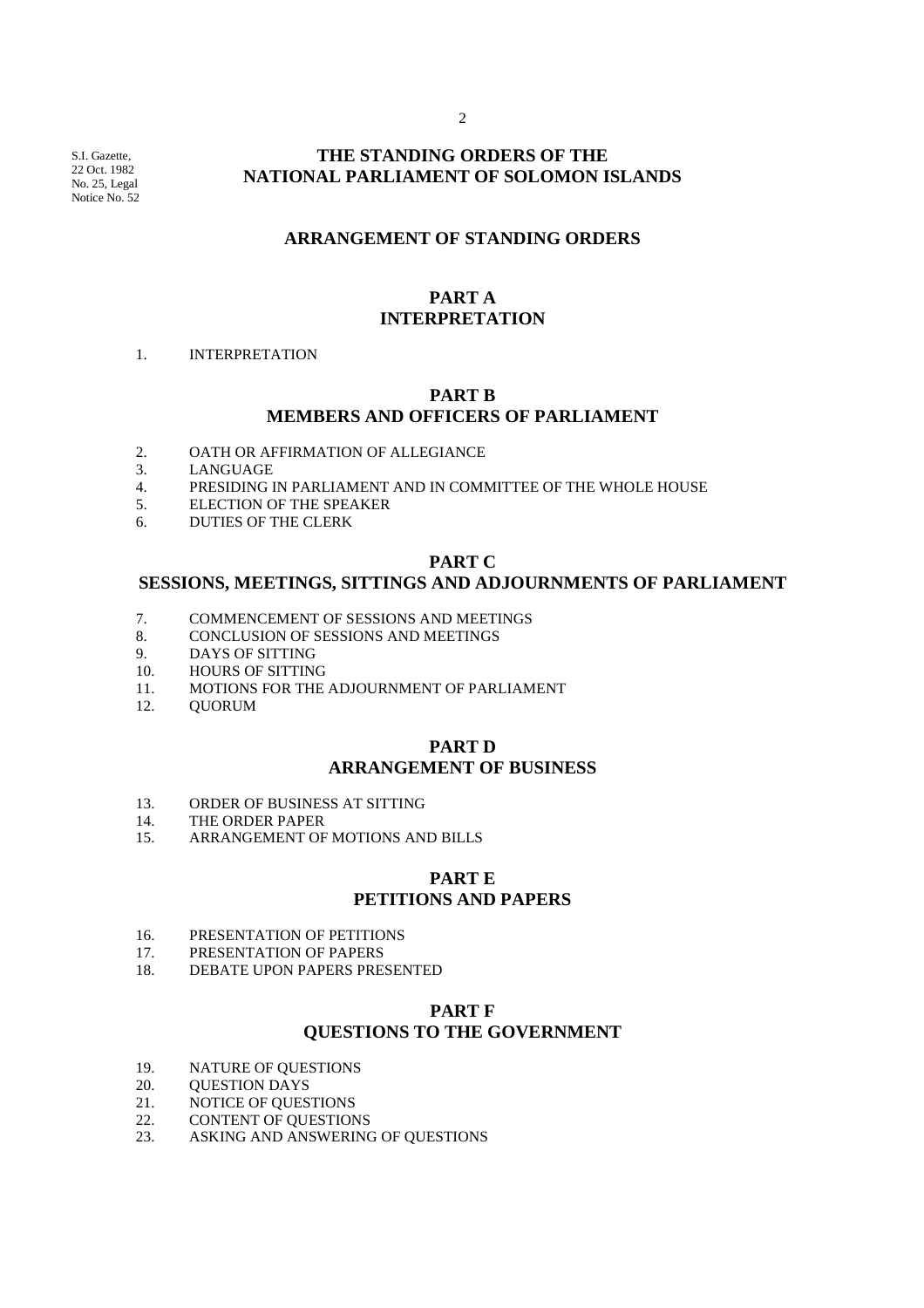#### **PART G STATEMENTS AND RAISING OF MATTERS OF PRIVILEGE**

- 24. STATEMENTS BY MINISTERS<br>25 MATTERS OF PRIVILEGE
- 25. MATTERS OF PRIVILEGE

### **PART H MOTIONS**

- 
- 26. NOTICE OF MOTIONS AND AMENDMENTS<br>27. MANNER OF GIVING NOTICE OF MOTIONS 27. MANNER OF GIVING NOTICE OF MOTIONS AND AMENDMENTS<br>28. MOTIONS AND AMENDMENTS REQUIRING RECOMMENDATION
- MOTIONS AND AMENDMENTS REQUIRING RECOMMENDATION
- 29. MANNER OF DEBATING MOTIONS
- 30. MANNER OF DEBATING AMENDMENTS TO MOTIONS
- 31. WITHDRAWAL OF MOTIONS AND AMENDMENTS

# **PART I RULES OF DEBATE**

- 32. TIME AND MANNER OF SPEAKING
- 33. OCCASIONS WHEN A MEMBER MAY SPEAK MORE THAN ONCE
- 34. INTERRUPTIONS
- 35. ADJOURNMENT OF DEBATE OR OF PROCEEDINGS OF A COMMITTEE
- 36. CONTENT OF SPEECHES
- 37. BEHAVIOUR OF MEMBERS NOT SPEAKING

#### **PART J RULES OF ORDER**

- 38. DECISION OF SPEAKER FINAL<br>39. ORDER IN PARLIAMENT AND O
- ORDER IN PARLIAMENT AND COMMITTEE

# **PART K VOTING**

- 40. DECISION ON QUESTIONS<br>41. COLLECTION OF VOICES
- COLLECTION OF VOICES
- 42. DIVISIONS

#### **PART L PROCEDURE ON BILLS**

- 43. FORM OF BILLS
- 44. NOTICE OF PRESENTATION OF BILLS
- 45. EXAMINATION OF BILLS BY THE SPEAKER
- 46. PRESENTATION AND PUBLICATION OF BILLS
- 47. FIRST READING OF BILLS
- 48. SECOND READING OF BILLS
- 49. COMMITTAL OF BILLS
- 50. FUNCTIONS OF COMMITTEES ON BILLS
- 51. AMENDMENTS TO BILLS
- 52. PROCEDURE IN COMMITTEE OF THE WHOLE HOUSE ON A BILL
- 53. PROCEDURE ON REPORTING OF BILL FROM COMMITTEE OF THE WHOLE HOUSE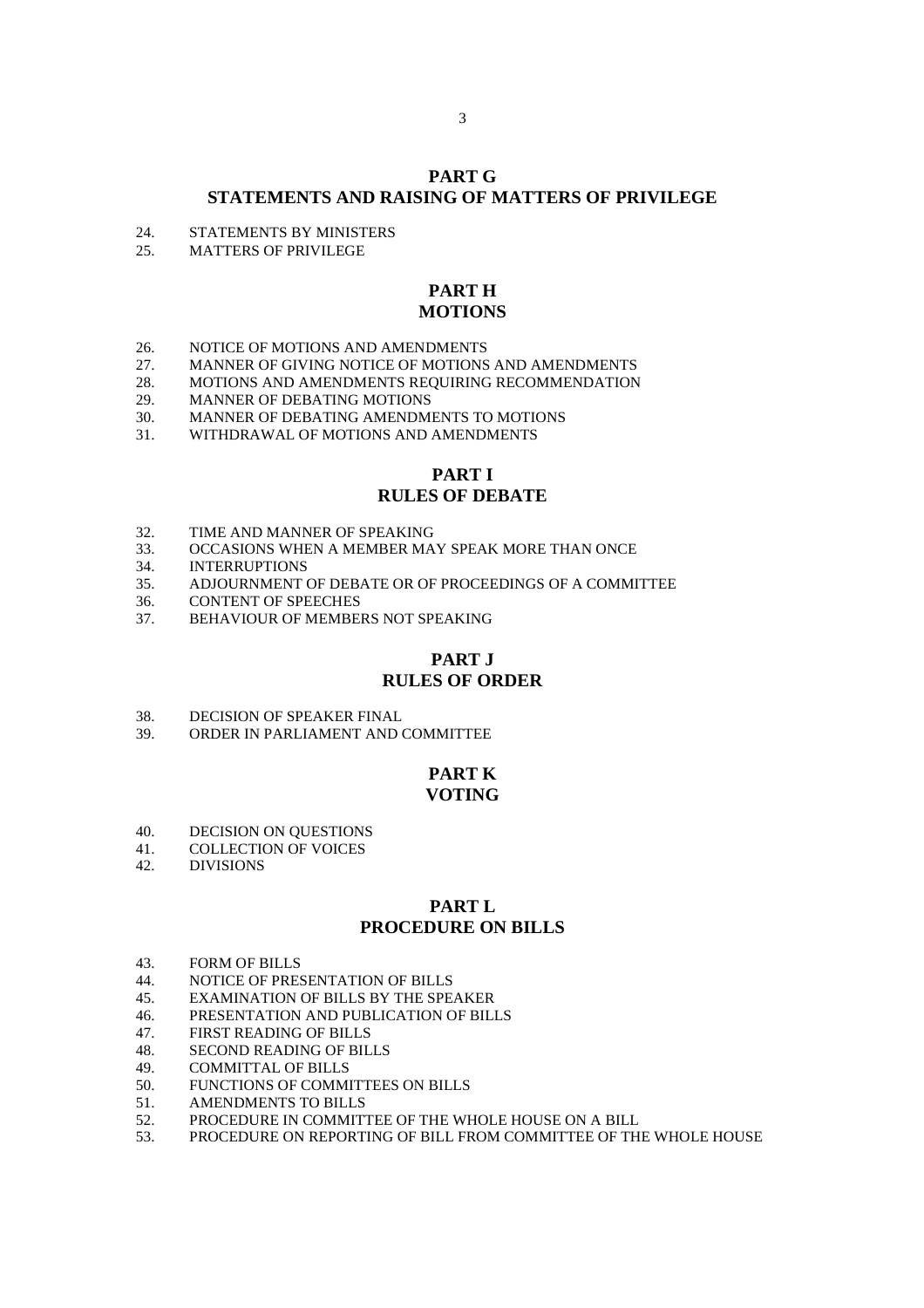- 54. PROCEEDINGS ON RECOMMITTAL OF BILL REPORTED FROM COMMITTEE OF THE WHOLE HOUSE
- 55. PROCEDURE IN SELECT COMMITTEE ON A BILL
- 56. PROCEDURE ON REPORTING OF BILL FROM SELECT COMMITTEE
- 57. PROCEEDINGS ON RECOMMITTAL OF BILL REPORTED FROM SELECT COMMITTEE
- 58. THIRD READING OF BILLS
- 59. WITHDRAWAL OF BILLS
- 60. PRESENTATION OF BILLS FOR ASSENT BY THE GOVERNOR-GENERAL

#### **PART M FINANCIAL PROCEDURE**

- 61. PRESENTATION AND SECOND READING OF APPROPRIATION BILL
- 62. THE COMMITTEE OF SUPPLY
- 63. ALLOTMENT OF TIME IN COMMITTEE OF SUPPLY
- 64. PROCEDURE IN COMMITTEE OF SUPPLY
- 65. AMENDMENTS TO HEADS IN COMMITTEE OF SUPPLY
- 66. THIRD READING OF APPROPRIATION BILL
- 67. SUPPLEMENTARY APPROPRIATION BILLS

# **PART N SELECT AND SPECIAL COMMITTEES**

- 68. APPOINTMENT, NOMINATION AND FUNCTIONS OF SELECT COMMITTEES
- 69. PUBLIC ACCOUNTS COMMITTEE
- 70. PARLIAMENTARY HOUSE COMMITTEE
- 71. BILLS AND LEGISLATION COMMITTEE
- 71A. CONSTITUTION REVIEW COMMITTEE
- 71B. FOREIGN RELATIONS COMMITTEE
- 71C. EDUCATION AND HUMAN RESOURCES TRAINING COMMITTEE 71D. HEALTH AND MEDICAL SERVICES COMMITTEE
- HEALTH AND MEDICAL SERVICES COMMITTEE
- 71E. POLICE, NATIONAL SECURITY AND CORRECTIONAL SERVICES COMMITTEE <br>71E. PUBLIC EXPENDITURE COMMITTEE
- 71F. PUBLIC EXPENDITURE COMMITTEE<br>71G. ENVIRONMENTAL AND CONSERVAT
- 71G. ENVIRONMENTAL AND CONSERVATION COMMITTEE
- 72. PROCEDURE ON SELECT COMMITTEES<br>73. SPECIAL COMMITTEES
- 73. SPECIAL COMMITTEES<br>74 PREMATURE PUBLICAT
- PREMATURE PUBLICATION OF EVIDENCE
- 75. ATTENDANCE AT COMMITTEES

#### **PART O MISCELLANEOUS MATTERS**

- 76. ELECTION OF GOVERNOR-GENERAL
- 77. EMPLOYMENT OF MEMBERS IN PROFESSIONAL CAPACITY
- 78. DECLARATION AND DISCLOSURE OF PERSONAL INTEREST<br>79. ADMISSION OF PRESS AND PUBLIC
- 79. ADMISSION OF PRESS AND PUBLIC<br>80. WITHDRAWAL OF STRANGERS
- WITHDRAWAL OF STRANGERS
- 81. SUSPENSION OF STANDING ORDERS<br>82. PROCEDURE IN CASE OF DOUBT
- PROCEDURE IN CASE OF DOUBT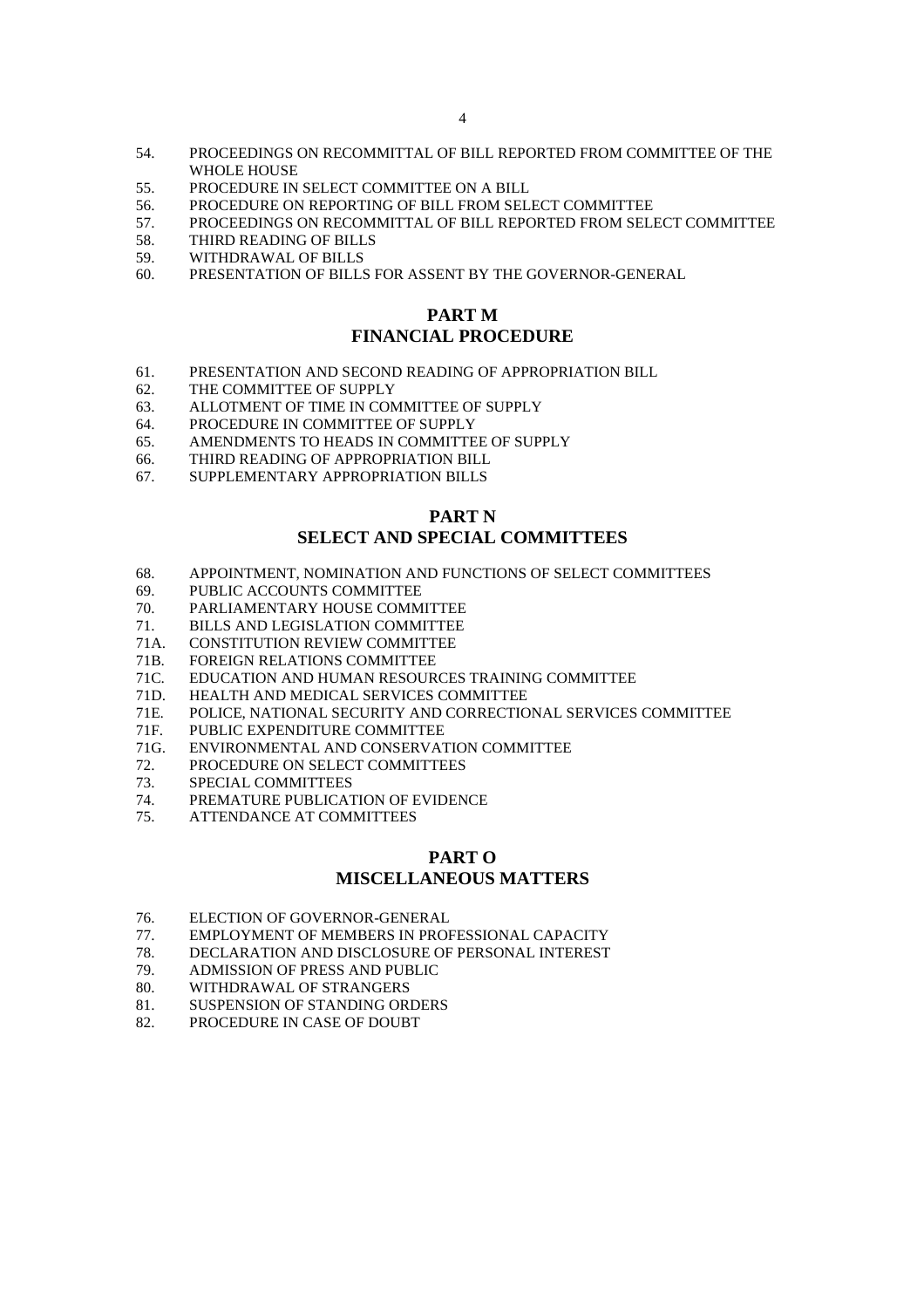# **SOLOMON ISLANDS INDEPENDENCE ORDER 1978 (L.N. No. 43 OF 1978)**

# **THE STANDING ORDERS OF THE NATIONAL PARLIAMENT OF SOLOMON ISLANDS (Section 62 of the Constitution)**

In accordance with Section 62 of the Constitution the National Parliament of Solomon Islands hereby makes the following Standing Orders –

These Orders may be cited as the 2014 Standing Orders of the National Parliament of Solomon Islands. Amended 29 Aug 2014

# **PART A INTERPRETATION**

# **1. INTERPRETATION**

(1) In these Orders, unless the context otherwise requires

**"Clerk"** means the Clerk to the Parliament and includes any assistant to the Clerk acting as such on the authority of the Speaker;

**"the Constitution"** means the Constitution of Solomon Islands set out in the Schedule to the Solomon Islands Independence Order 1978;

**"Mace"** means the mace of Parliament;

**"Member"** means a Member of Parliament elected in accordance with Section 47 of the Constitution;

**"Minister"** means a member of the Cabinet;

**"Parliament"** means the National Parliament of Solomon Islands;

**"Speaker"** means any person presiding in Parliament in accordance with Section 65 of the Constitution;

- (2) In these Orders, unless the context otherwise requires, reference to printing shall include all mechanical, electrical and photographic methods of reproducing words in visible form.
- (3) Subject to the provisions of paragraph (1) of this Order, expressions used in these Orders shall, unless the context otherwise requires, have the same meanings as in the Constitution.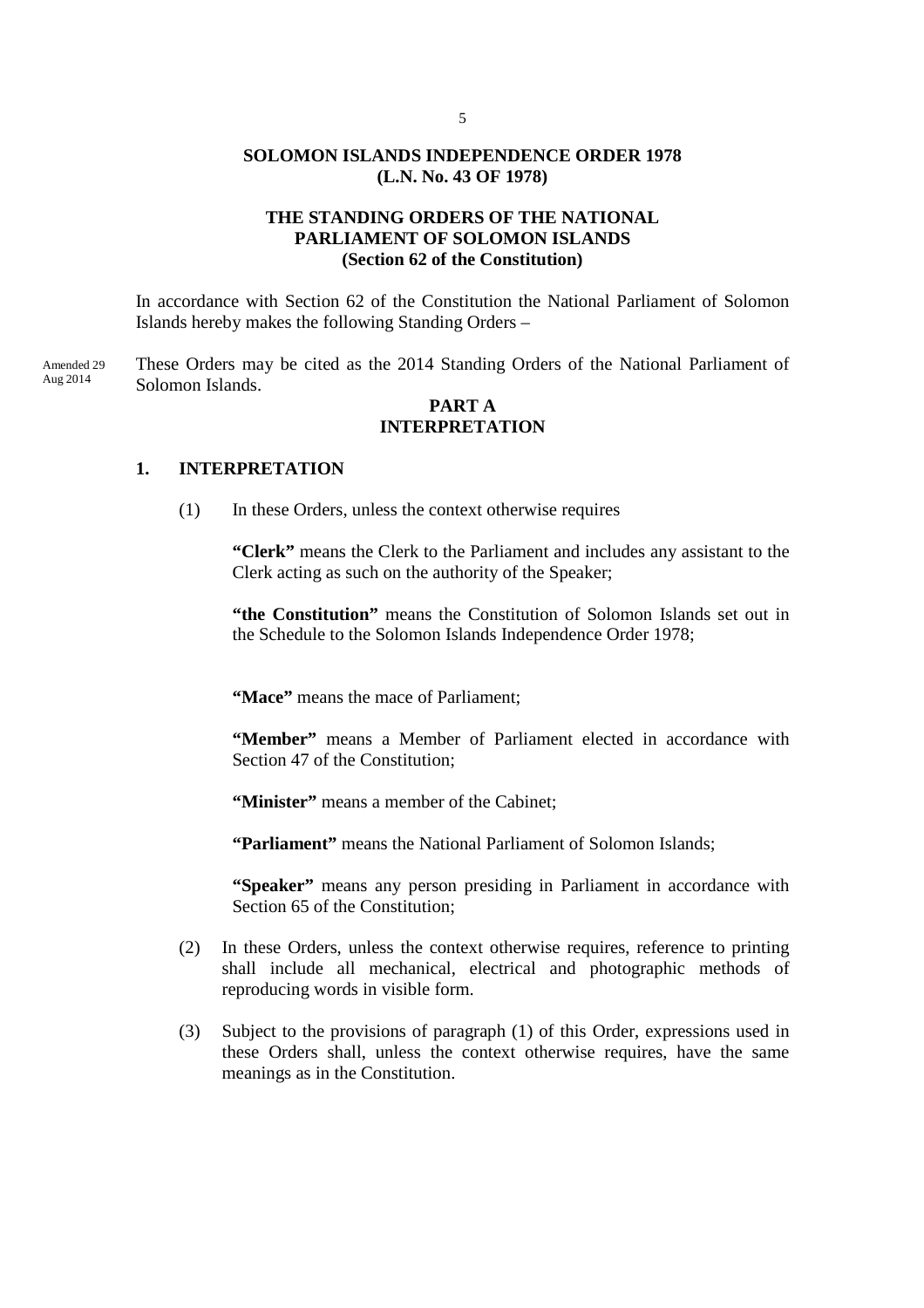#### **PART B MEMBERS AND OFFICERS OF PARLIAMENT**

# **2. OATH OR AFFIRMATION OF ALLEGIANCE**

- (1) No Member shall be permitted to take part in the proceedings of Parliament (other than proceedings necessary for the purposes of this Order and Section 63 of the Constitution) until he has made the oath or affirmation of allegiance prescribed by that section.
- (2) On the first day of the first session of a new Parliament the Clerk shall administer the oath or affirmation of allegiance to each Member by calling before him in alphabetical order the Members elected to serve in that Parliament.
- (3) The Clerk shall administer the oath or affirmation of allegiance prescribed by Section 63 of the Constitution to any Member who has during the course of a session been elected to serve in Parliament at the first sitting at which such Member attends.

# **3. LANGUAGE**

- (1) Subject to paragraph (2) of this Order, the proceedings and debates of Parliament shall be in the English language or in pidgin.
- (2) Every petition, bill, motion, paper, written question, report, declaration of interest and notice and every amendment thereof, shall be in the English language.

# **4. PRESIDING IN PARLIAMENT AND IN COMMITTEE OF WHOLE HOUSE**

- (1) Any question as to who shall preside at sittings of Parliament and sittings of a Committee of the Whole House shall be determined in accordance with Section 65 of the Constitution.
- (2) The person presiding shall be known and addressed as the Speaker.
- (3) Whenever Parliament resolves itself into a Committee of the Whole House, the Speaker shall leave his chair and seat himself at the Clerk's table as Chairman of the Committee; and when Parliament resumes he shall return to his chair.
- (4) The person presiding in Parliament or acting as Chairman of a Committee of the Whole House shall while so presiding or acting enjoy all the powers conferred by these Orders on the Speaker.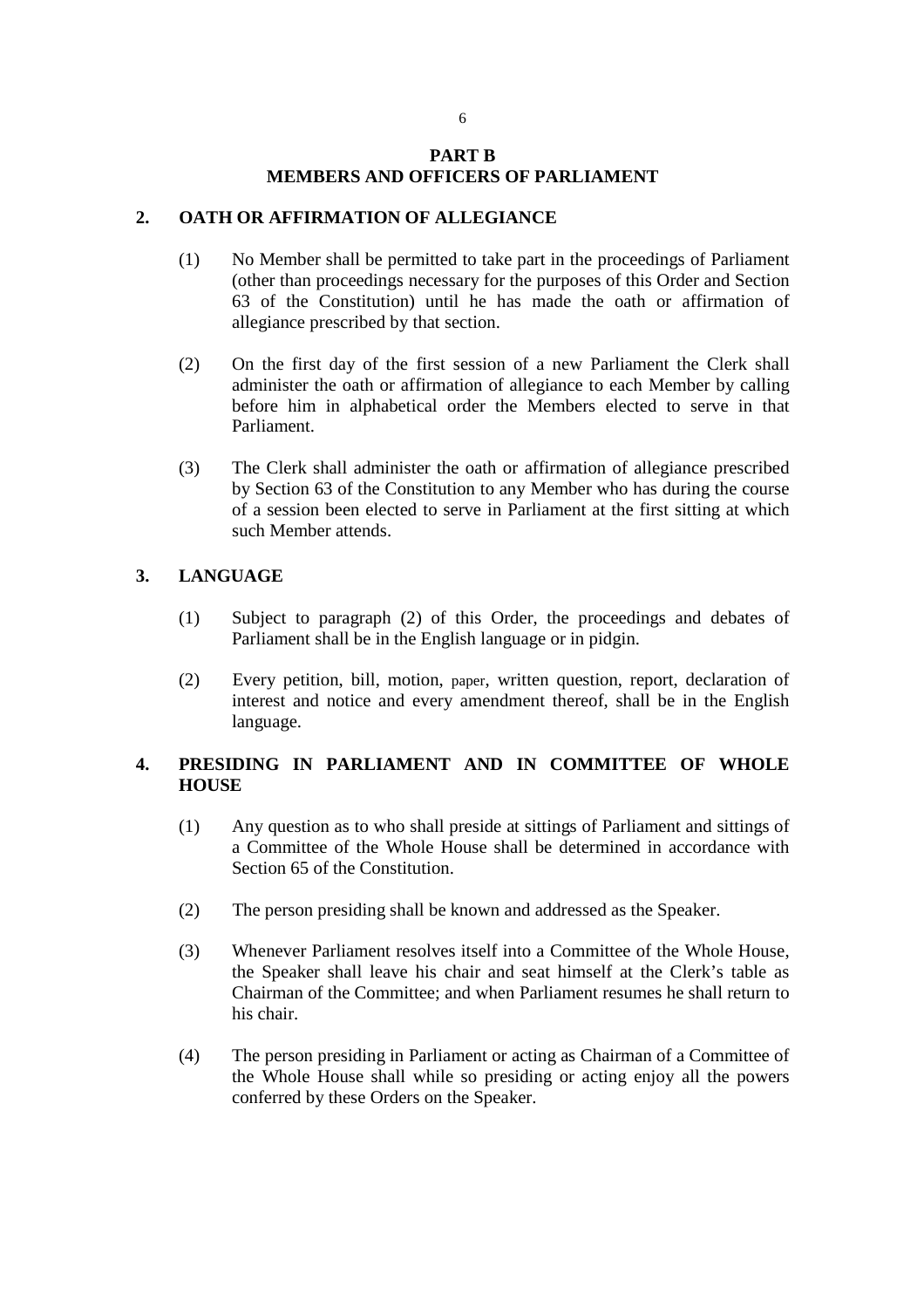(5) During sittings of Parliament the mace shall be on the Clerk's table and during sittings of a Committee of the Whole House it shall be under the Clerk's table.

# **5. ELECTION OF SPEAKER**

- (1) The Speaker shall be elected at the first sitting of Parliament after a general election or after the Office of Speaker has become vacant, in accordance with the provisions of this Order.
- (2) Every citizen of Solomon Islands over the age of twenty-one and who is otherwise qualified for election as a Member shall be eligible for election as Speaker.
- (3) Nomination papers shall be issued to Members by the Clerk not less than two clear days before the first sitting of the new Parliament and shall be returned to him not later than 4.00 p.m. on the day immediately preceding the date fixed for the first sitting of the new Parliament.

 Provided that where the Office of Speaker has become vacant during the course of Parliament a date shall be fixed for the election by the Clerk and this paragraph shall read accordingly.

- (4) A list setting out all the candidates who have been nominated shall be made available to each Member before the commencement of voting.
- (5) The election shall be by secret ballot and each Member shall have only one vote at the first and each subsequent ballot, if any, and shall be held in accordance with paragraphs (6) to (12) of this Order.
- (6) If any candidate should at any ballot receive an absolute majority of votes he shall be declared to be elected as Speaker.
- (7) If no candidate should receive an absolute majority of votes at the first ballot a further ballot shall be held wherein -
	- (a) the candidate who received fewest votes at the first ballot shall thereby be eliminated; or
	- (b) if there is a tie between two or more candidates for the fewest number of votes received at the first ballot the Clerk shall decide by lot which one of such candidates shall be eliminated.
- (8) If in a second ballot no candidate should receive an absolute majority of the votes of the Members, subject to paragraph (10) of this Order, further ballots shall be held until one candidate receives an absolute majority of votes.
- (9) The procedure specified in paragraphs (6) and (7) of this Order relating to the first and second ballots shall apply in relation to subsequent ballots.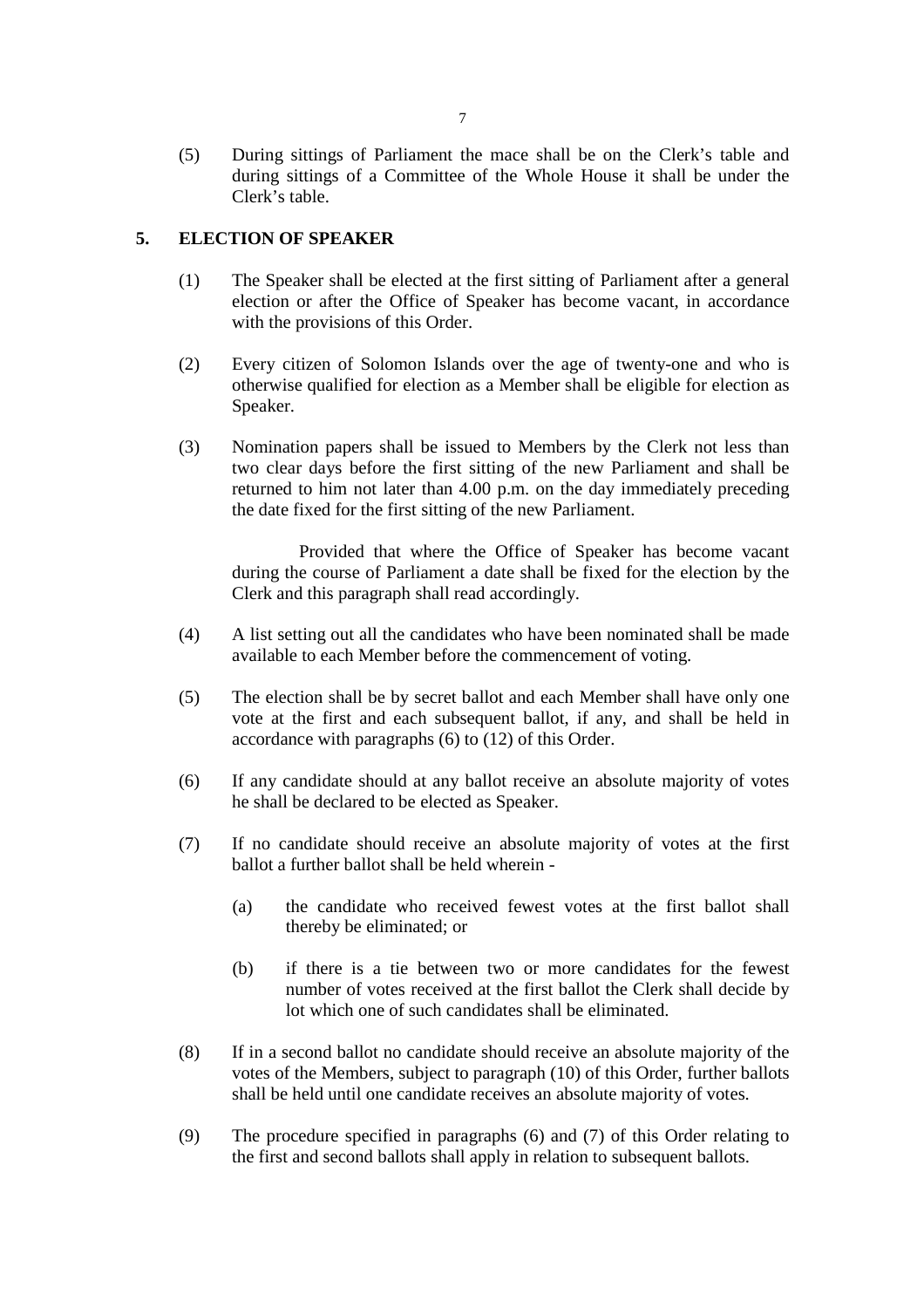- (10) If, after one or more ballots, all candidates save two have been eliminated, not more than three further ballots shall be held to decide the election between these two candidates.
- (11) If the three further ballots referred to in the preceding paragraph do not result in either of the two candidates receiving an absolute majority of votes then the Clerk shall re-commence the procedure *de novo*.
- (12) Upon the decision of the Members being known on accordance with the voting procedure the Clerk will forthwith announce the name of the person elected as Speaker.

# **6. DUTIES OF THE CLERK**

- (1) The Clerk shall be responsible for keeping the minutes of proceedings of Parliament and of Committees of the Whole House. The minutes of proceedings shall record the Members attending, all decision taken and details of every division held.
- (2) The Clerk shall submit the minutes of proceedings of each sitting to the Speaker for his signature and shall then distribute copies to Members before the commencement of the next sitting.
- (3) The Clerk shall be responsible for preparing from day to day an Order Book showing all future business of which notice has been given. The Order Book shall be open to the inspection of Members at all reasonable hours.
- (4) The Clerk shall be responsible for preparing for each sitting
	- (a) an Order Paper showing the business for that sitting;

and

- (b) a Business Paper recording all business before the House.
- (5) The Clerk shall be responsible for the custody of the votes, records, bills and other documents laid before Parliament, which shall be open to inspection, by Members and other persons under arrangements approved by the Speaker.
- (6) The Clerk, acting under the directions of the Speaker, shall be responsible for the production of an official report of all speeches made in Parliament and in Committees of the Whole House.
- (7) The Clerk shall be responsible for providing every Select Committee of Parliament with a clerk.

Amended 29 Aug 2014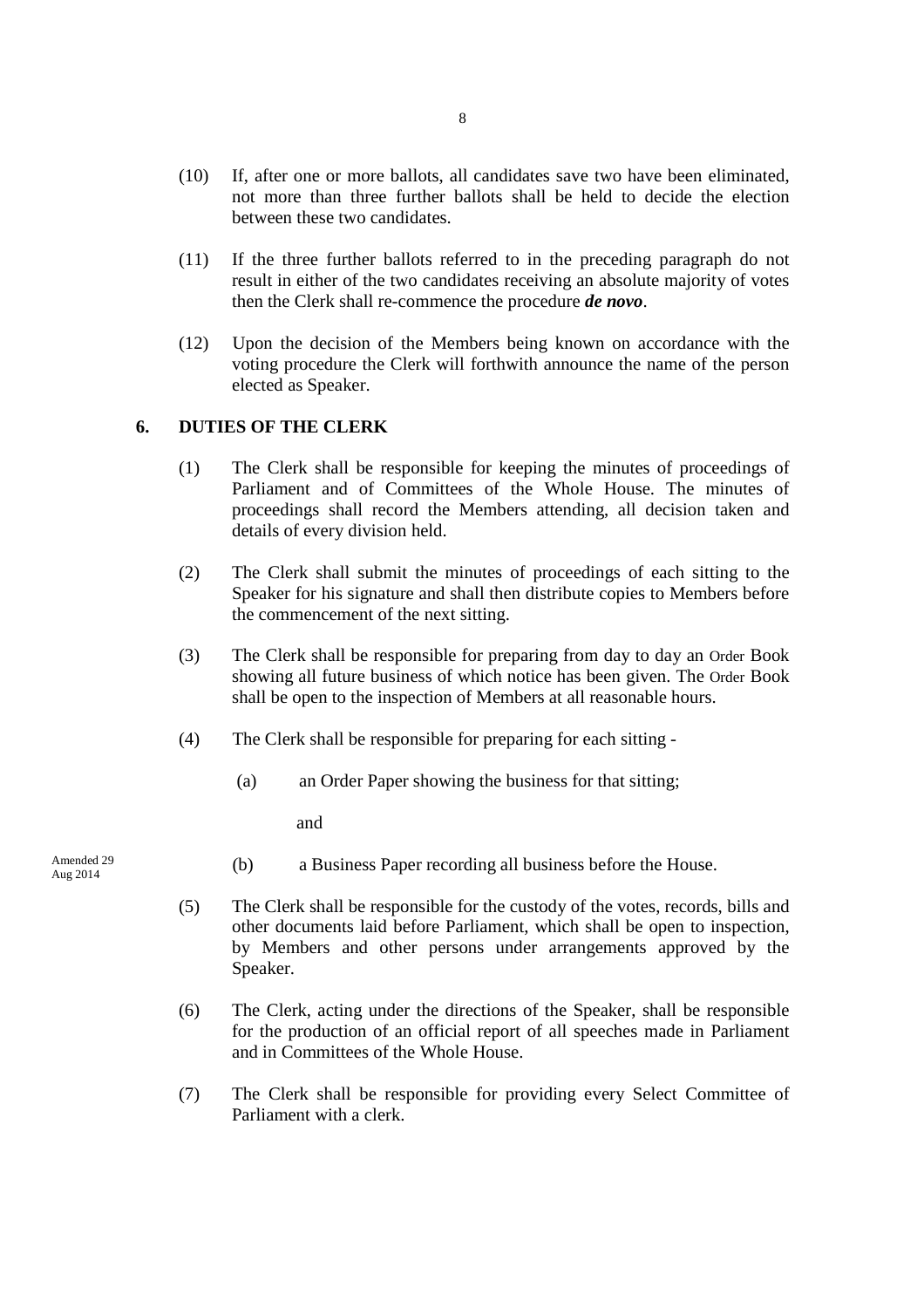(8) The Clerk shall perform further duties laid upon him in these Orders and all other duties in the service of Parliament ordered by Parliament or directed by the Speaker.

# **PART C SESSIONS, MEETINGS, SITTINGS AND ADJOURNMENTS OF PARLIAMENT**

# **7. COMMENCEMENT OF SESSIONS AND MEETINGS**

- (1) Each session of Parliament shall be held at such place and on such days and shall begin at such time as the Governor-General may appoint in accordance with Section 72 of the Constitution.
- (2) Written notice of every meeting of Parliament shall be given to Members by the Clerk at least thirteen clear days before the day of the meeting except in the case of the first meeting following the constitution or the re-constitution of Parliament or in a case of emergency where the Governor-General, acting on the advice of the Prime Minister, may dispense with such notice in which event the longest possible notice shall be given.
- (3) The Governor-General may, after consultation with the Prime Minister, at any time after he has determined the day and time upon which a meeting is to begin, change the day or time so determined to a later day or time, or in cases of emergency to an earlier day or time.
- (4) At the first sitting of any meeting the Governor-General, on the invitation of the Prime Minister, may deliver a speech to Parliament.
- (5) Immediately after the Governor-General has delivered such a speech, the sitting may be suspended for such period or Parliament may be adjourned until such day as the Speaker may determine.
- (6) At the resumption of the sitting, or on the day to which Parliament is adjourned under paragraph (5) of this Order, a motion may be moved without notice for an address of thanks to the Governor-General for his speech.
- (7) A motion under paragraph (6) of this Order shall be moved in the following form -

 That an address be presented to His Excellency the Governor-General as follows: **"We, the National Parliament of Solomon Islands here assembled, beg leave to offer thanks for the speech which has been addressed by you to Parliament."** 

(8) Amendments may be moved to the motion described in paragraph (7) of this Order only by way of adding words at the end of the motion.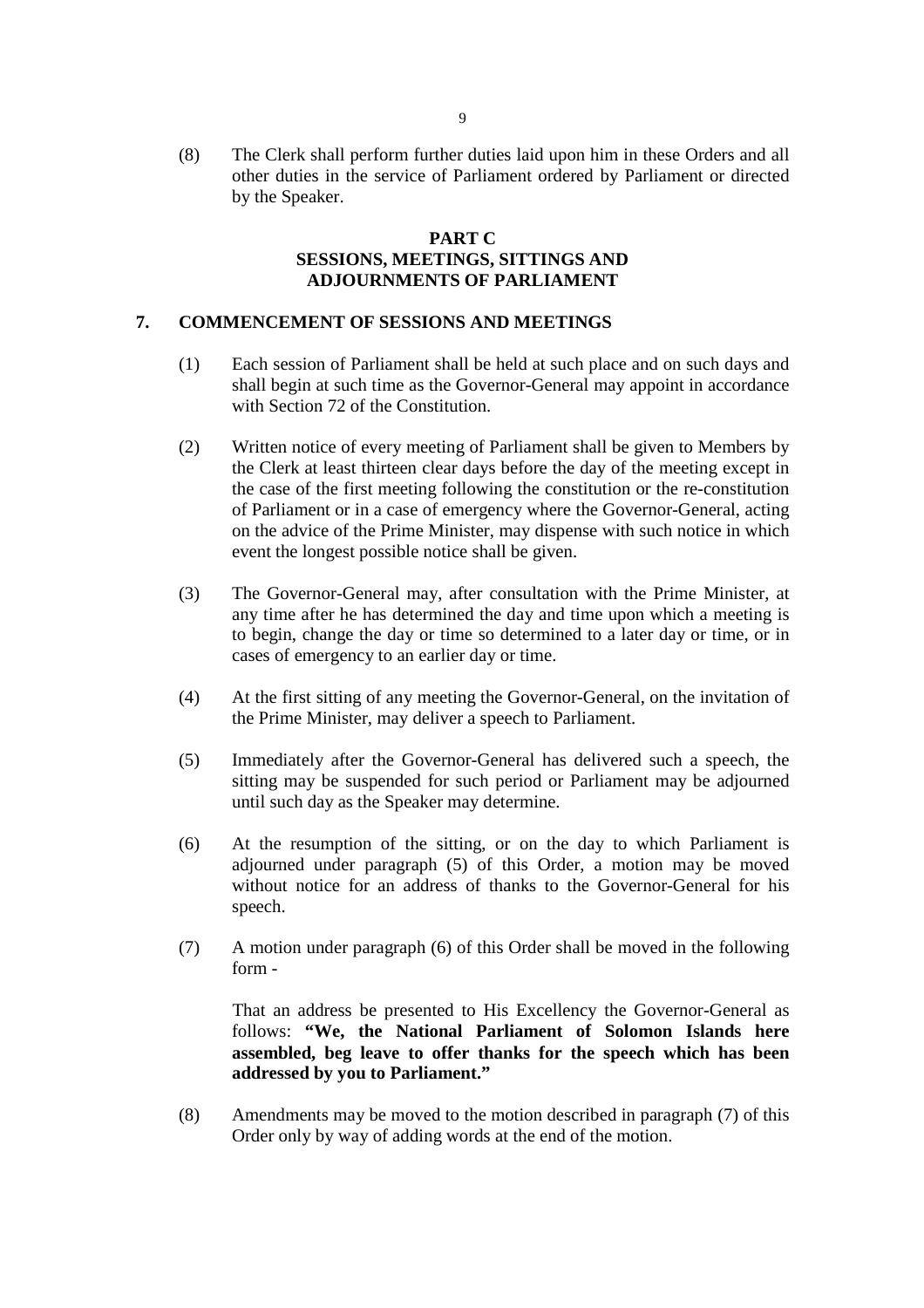#### **8. CONCLUSION OF SESSIONS AND MEETINGS**

- (1) A session shall be concluded when Parliament is prorogued by the Governor-General in accordance with Section 73(1) of the Constitution.
- (2) A meeting shall be concluded by the adjournment of Parliament for the conclusion of the meeting.
- (3) A motion to determine the day for the conclusion of a session or meeting shall only be moved by a Minister and in the following terms -

# **"That at the adjournment of Parliament on (here the date for conclusion of the meeting shall be entered) the present meeting shall be concluded and Parliament shall then stand adjourned** *sine die***".**

(4) No amendment to the motion described in the foregoing paragraph shall be in order save only an amendment to substitute another date for the date mentioned in the motion and any debate on the motion shall be confined to the substance of the motion.

# **9. DAYS OF SITTING**

- (1) During the course of a meeting, unless it has been previously decided otherwise on a motion moved by a Minister, Parliament shall sit on Mondays, Tuesdays, Wednesdays, Thursdays and Fridays, other than public holidays.
- (2) A motion moved under paragraph (1) of this Order may provide that
	- (a) Parliament shall sit on any Saturday, Sunday or public holiday named in the motion;
	- (b) Parliament shall sit on any day or days named in the motion.
- (3) Whenever Parliament is adjourned, it shall stand adjourned to the next sitting day as determined by paragraphs (1) and (2) of this Order, unless adjourned under the provisions of Order 8.

# **10. HOURS OF SITTING**

- (1) Every sitting other than the first sitting of a meeting shall begin at 9.30 a.m.
- (2) At 4.30 p.m. the proceedings on any business under consideration shall be interrupted, any motion which has been moved in pursuance of Order 35 shall lapse and if Parliament is in Committee the Speaker shall return to his chair:

 Provided that if the Speaker is of opinion that the proceedings on which Parliament is engaged could be concluded by a short deferment of the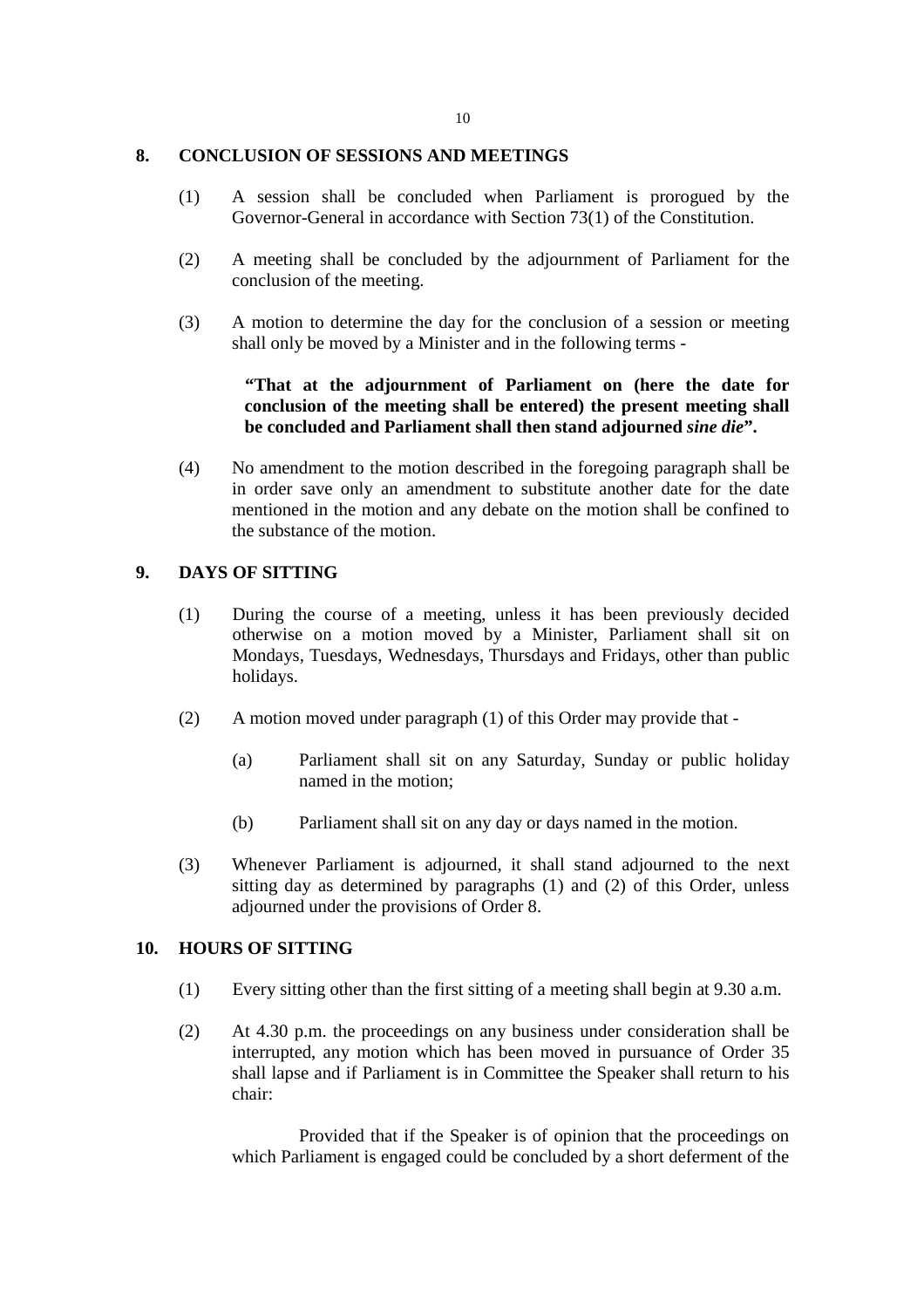moment of interruption, he may in his discretion defer interrupting the business.

- (3) If a division is in progress at 4.30 p.m. the business shall not be interrupted until after the declaration of the result of the division.
- (4) Save as provided in paragraph (4) of Order 11, no further business shall be entered upon after the interruption of business under paragraph (2) of this Order.
- (5) The Speaker may at any time suspend a sitting or adjourn Parliament and if he shall adjourn Parliament, Parliament shall stand adjourned in accordance with Order 9.
- (6) A motion moved with the consent of the Speaker to suspend this Order in accordance with Order 81, and passed shall permit the continuation of the business of the House until adjourned by the Speaker under the foregoing paragraph of this Order or, where such motion so states, shall permit the commencement of a specified sitting before 9.30 a.m.

# **11. MOTIONS FOR THE ADJOURNMENT OF PARLIAMENT**

- (1) When for any sufficient reason it is not desired to formulate a motion in express terms for the purpose of debating a matter or matters, a motion that Parliament do now adjourn may be moved for the purpose of such debate.
- (2) Such a motion shall not require notice but shall not be moved except between two items of business and then only by a Minister.
- (3) If such a motion shall be agreed to, Parliament shall stand adjourned in accordance with Order 9.
- (4) After the interruption of business under paragraph (2) or Order 10 or at the conclusion of all the business on the Order Paper, whichever is the earlier, a Minister may move that Parliament do now adjourn.
- (5) On a motion moved under paragraph (4) of this Order a Member who is not a Minister and who has obtained the right to do so, may raise any public matter for which the Government is responsible with a view of eliciting a reply from a Minister.
- (6) A Member who wishes to raise a matter under the provisions of paragraph (5) of this Order shall give notice of the matter in writing to the Speaker not less than one clear day before the sitting at which he wishes to do so:

 Provided that the Speaker may in his discretion dispense with such notice.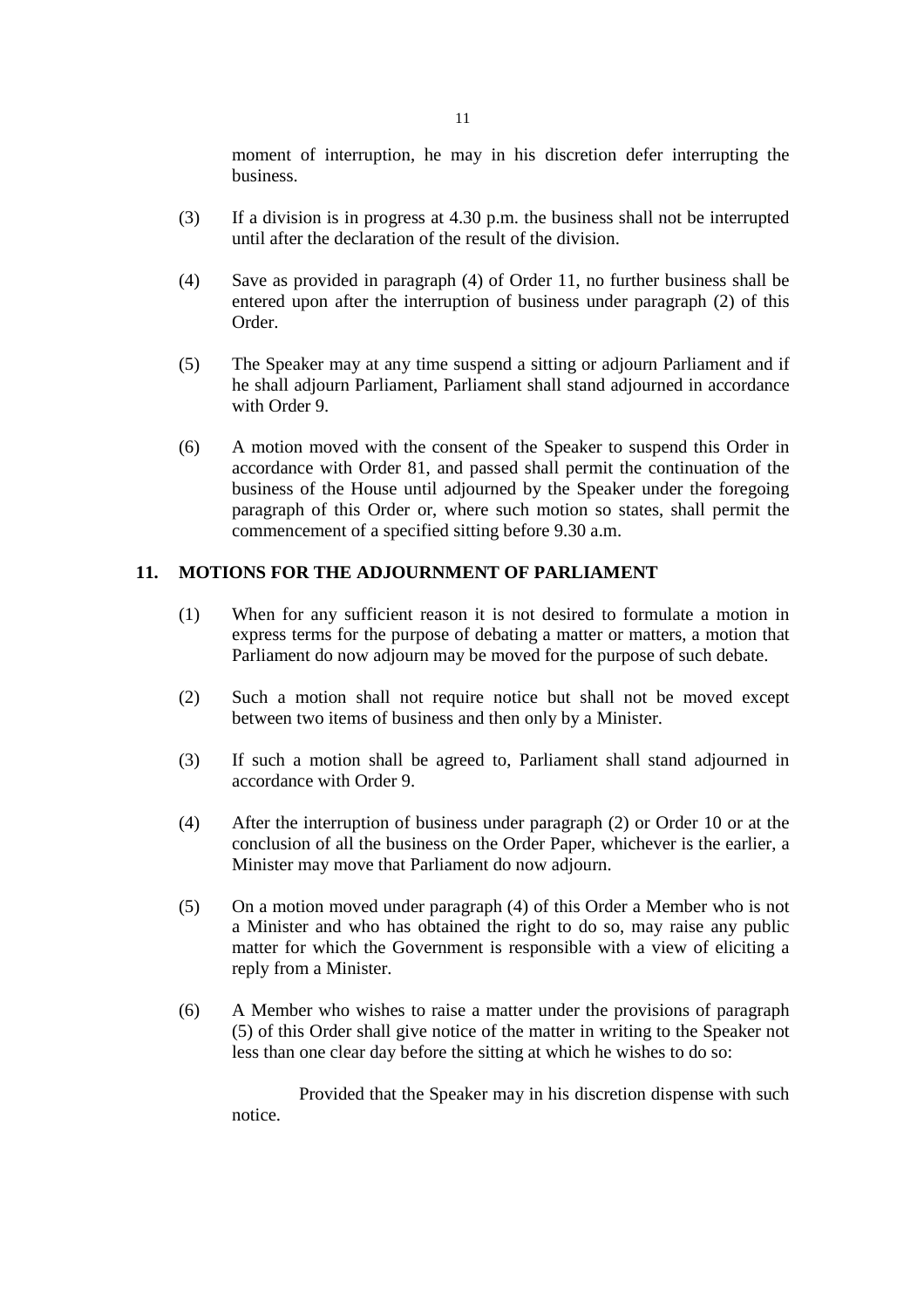- (7) If at the expiration of twenty minutes from the moving of motion under paragraph (4) of this Order a Minister has not yet been called upon to reply, the Speaker shall direct the Member then speaking to resume his seat and shall call upon a Minister to reply.
- (8) If at the expiration of thirty minutes from the moving of the motion under paragraph (4) of this Order such motion has not been agreed to, the Speaker shall adjourn Parliament without putting any question.

#### **12. QUORUM**

- (1) Any question as to the quorum of Parliament and of a Committee of the Whole House shall be determined in accordance with section 67 of the Constitution as supplemented by this order.
- (2) For the purpose of section 67 of the Constitution, the interval after which the Speaker may ascertain the number of Members present shall be fifteen minutes (during which the Speaker may leave the chair) and if the Speaker adjourns Parliament in pursuance of section 67, he shall do so without the question being put and the Assembly shall then stand adjourned to the next sitting day in accordance with Order 9.
- (3) If objections are taken under section 67 of the Constitution in Committee of the Whole House, paragraph (2) of this Order shall apply, save that if the Speaker is satisfied that a quorum is not then present he shall leave the chair of the committee and Parliament shall be resumed prior to being adjourned in accordance with paragraph 2 of this Order.

# **PART D ARRANGEMENT OF BUSINESS**

#### **13. ORDER OF BUSINESS AT SITTING**

- (1) The business of each sitting other than the first sitting of a meeting shall be transacted in the following order –
	- (a) Prayers.
	- (b) Administration of Oaths or Affirmations
	- (c) Reading by the Speaker of messages and announcements.
	- (d) Presentation of petitions.
	- (e) Presentation of papers and of reports of Select Committees by laying them on the Table.
	- (f) Asking and Answering of questions put to the Government.
	- (g) Statements by Ministers.
	- (h) Statements on business by or on behalf of the Prime Minister or Chairman of the Business Committee.
	- (i) Personal explanations.
	- (j) Obituary and other ceremonial speeches.
	- (k) Raising of matters of privilege.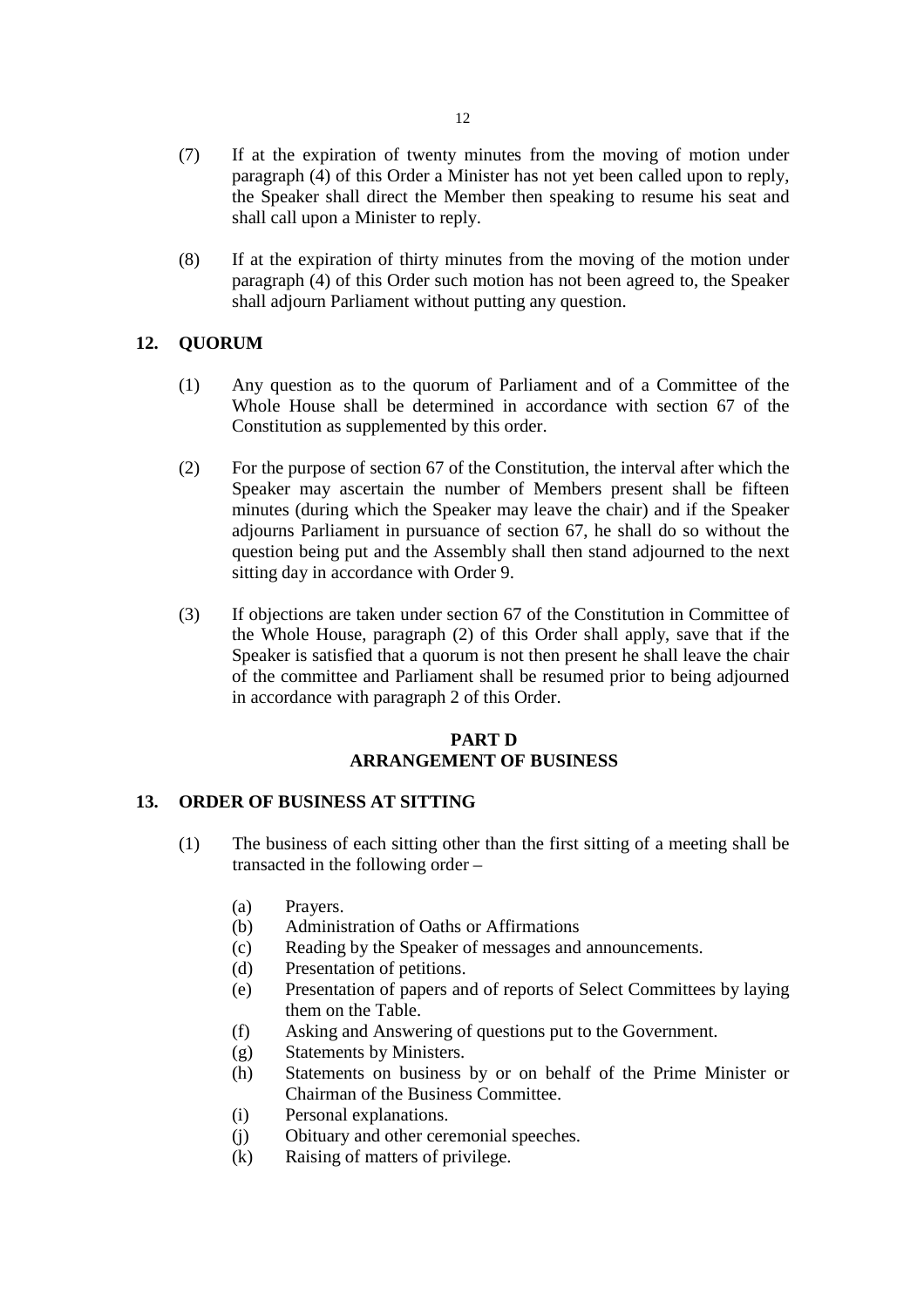- (l) Proceedings on motions and bills.
- (2) The items of business mentioned in subparagraph (b), (c), (d), (e), (g), (h), (j), and (k) of paragraph (1) of this order shall not require notice; but with the exception of subparagraphs (b) and (c) shall not be entered upon save with the previous leave of the Speaker.

# **14. THE BUSINESS PAPER**

- (1) All items of business of which notice has been given shall be placed on the Business Paper in the order required by order 13.
- (2) Oral questions to the Government shall be placed on the Business Paper in accordance with the provisions of paragraph (1) of order 23.
- (3) Proceedings on motions and on bills shall be placed on the Business Paper in accordance with the provisions of order 15.

# **15. ARRANGEMENT OF MOTIONS AND BILLS**

- (1) Subject to the provisions of these Orders, the motions and bills to be considered by Parliament on any day shall be determined as laid down in this order.
- (2) The Prime Minister shall determine the motions or bills to be considered on any day except Friday or any other day allocated by him and the order in which they shall be set down upon the Order Paper.
- (3) On Fridays or any other day allocated under the provisions of paragraph (2) of this Order the Business Committee<sup>i</sup> shall determine the motions proposed to be made by and the bills in charge of Members who are not Ministers to be considered and the order in which these shall be set down upon the Order Paper:

Provided that -

- (a) the number of motions to be moved on any one day be limited to not more than twelve;
- (b) when the number of motions of which notice has been given exceeds twelve in number the Business Committee may decide which motions should be deferred to a subsequent day in the same meeting, what priority should be given to such deferred motions for later debate, or that time should not be allocated for debate on any motion during a particular meeting in which case the said motion shall lapse unless further notice is given by the Member concerned to the Clerk that he wishes to move the motion at a subsequent meeting;

Amended 29 Aug 2014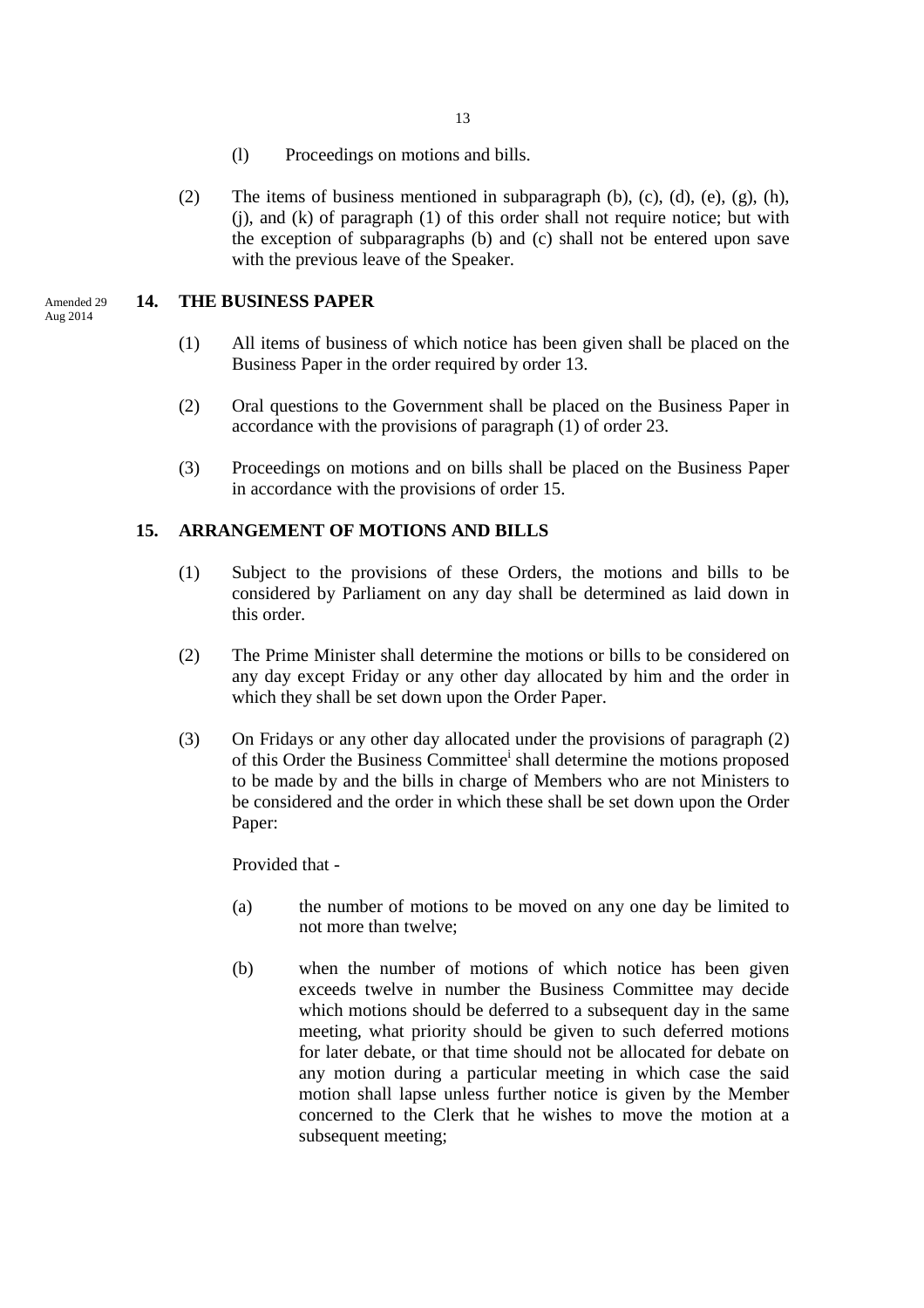- (c) If in the opinion of the Business Committee there are insufficient such motions or bills to occupy the time of Parliament on any Friday, the Business Committee may direct that there be set down to follow such motions or bills upon the Order Paper such other motions or bills as the Prime Minister may request.
- (4) At the beginning of each meeting and on Friday of each week, statements shall be made by or on behalf of the Prime Minister and the Chairman of the Business Committee informing Parliament, so far as is practicable, of the motions and bills arranged to be considered on each day of the following week.
- (5) The Prime Minister may on any day make a further statement informing Parliament of any changes in, or additions to, the arrangement of motions and bills already announced in accordance with paragraph (4) of this Order.

# **PART E PETITIONS AND PAPERS**

# **16. PRESENTATION OF PETITIONS**

- (1) A petition may be presented to Parliament only by a Member.
- (2) A Member who wishes to present a petition to Parliament shall inform the Speaker not later than the day before the sitting at which he wishes to present it. When so informing the Speaker he shall certify in writing to the Speaker that the petition is respectful and in his opinion deserving of presentation.
- (3) Except on the recommendation of the Cabinet the Speaker shall not permit a petition to be received, if in his opinion the petition requests that provision be made for any of the purposes set out in Section 60 of the Constitution.
- (4) The signification of the Cabinet's recommendation shall be recorded in the minutes of proceedings.
- (5) No speech shall be made by a Member when presenting a petition other than a brief statement of the number and description of the petitioners and the substance of the petition.
- (6) If immediately after the petition has been presented a Member rises in his place and requests that the petition be referred to a Special Select Committee, the Speaker shall call upon those Members who support the request to rise in their places. If the total number, including the Member who first rose, who have then risen is not less than half the Members the petition shall stand referred to a Special Select Committee.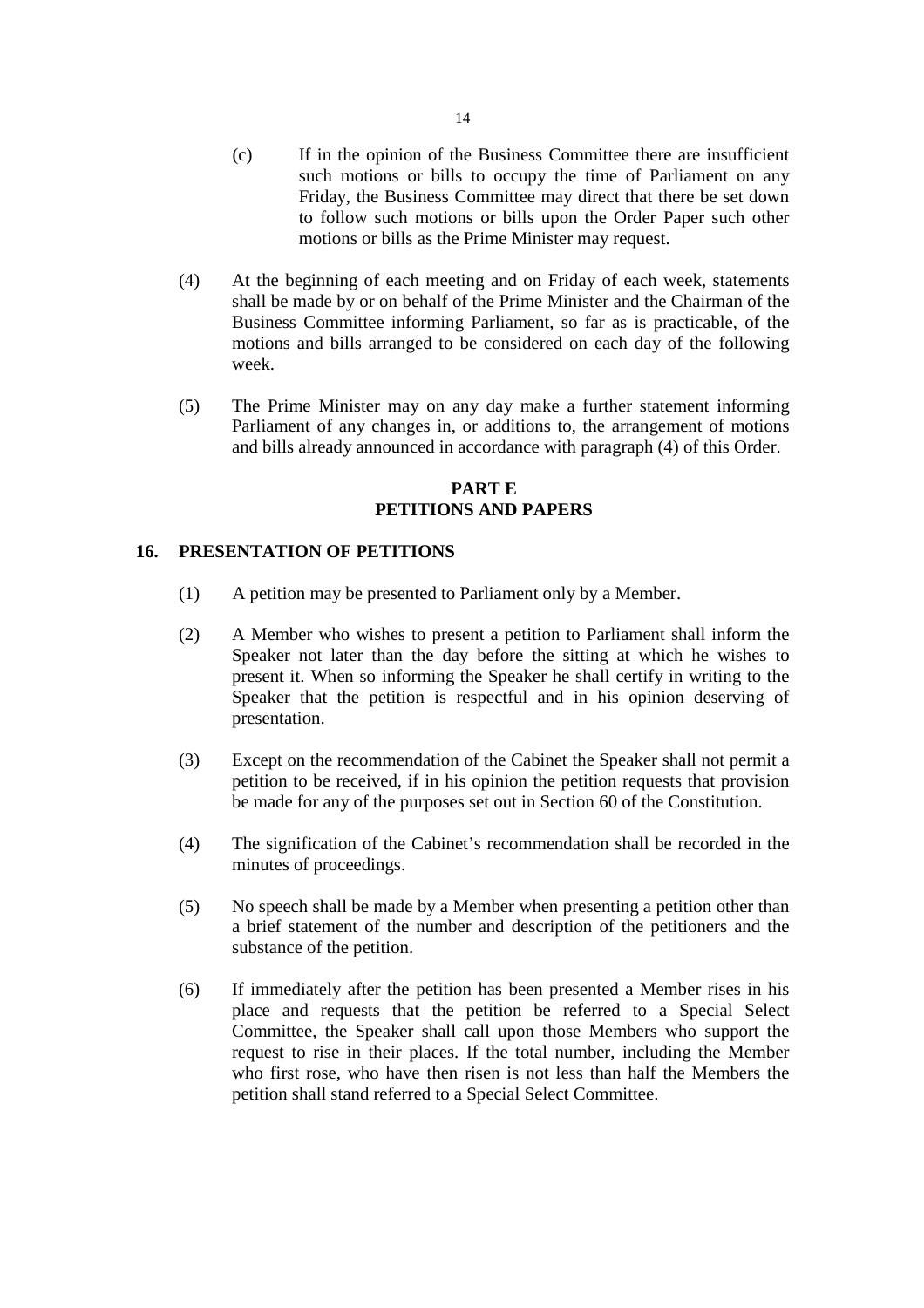#### **17. PRESENTATION OF PAPERS**

- (1) In this Order **"paper"** means any account, paper, return, order, statement or other document which is ordinarily laid upon the Table at the time appointed by Order 13.
- (2) A paper may be presented to Parliament only by either
	- (a) a Minister;
	- (b) any other Member authorised so to do by the House; or
	- (c) any other person authorised or required by law so to do.
- (3) Whenever a Minister or other Member or person authorised or required by law so to do wishes to present a paper he shall send a copy of it to the Clerk who shall lay it on the Table at the opening of the next sitting and shall record its presentation in the minutes of proceedings of that sitting.

#### **18. DEBATE UPON PAPERS PRESENTED**

- (1) At any time after the recording of the presentation of a paper as mentioned in subparagraph (a) and (b) of paragraph (2) of Order 17 the Minister or other Member who presented the paper or, in the case of a paper presented as mentioned in subparagraph (c) of that paragraph, any Member may give notice of a motion that Parliament resolve itself into a Committee of the Whole House to consider the paper. Debate upon such motion shall be confined to the general principles set forth in the paper.
- (2) If a motion under paragraph (1) of this order be agreed to, Parliament shall resolve itself into Committee. Debate in Committee may extend over all the details contained in the paper, which shall be discussed paragraph by paragraph unless otherwise decided by the Speaker having regard to the convenience of the Committee. No question shall be put on, nor any amendment proposed to, any part of the paper and at the conclusion of the debate no question shall be put save that the Minister or other Member who moved the motion do report to Parliament that the Committee has considered the paper.
- (3) As soon as the Minister or other Member who moved the motion has reported that the Committee has considered the paper, a motion may be made forthwith, or on a later day after notice, that Parliament agrees to the proposals contained in the paper.
- (4) Any member may, if the Minister or other Member who presented the paper has not given notice of a motion in accordance with paragraph (1) of this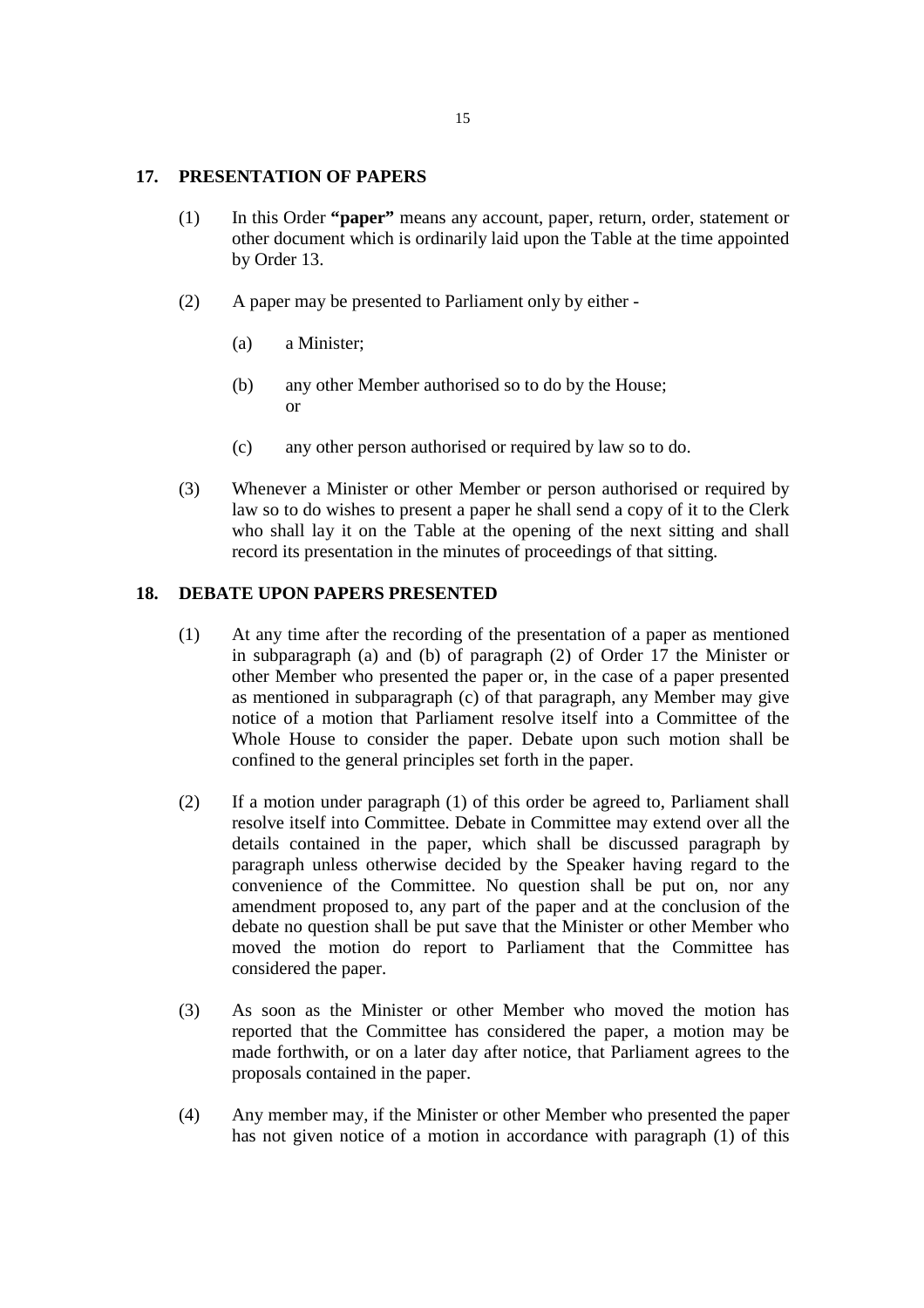Order, ask a question or move a motion relating thereto in accordance with these Orders.

# **PART F QUESTIONS TO THE GOVERNMENT**

#### **19. NATURE OF QUESTIONS**

Any Member who is not a Minister may address a question to the Government relating to a public matter for which the Government is responsible, either seeking information on such matter or asking for official action with regard to it.

#### **20. QUESTION DAYS**

- (1) Questions may be asked on any sitting day other than at the first sitting of a meeting and on Fridays.
- (2) On any question day not more than twelve questions may be asked and so far as practicable Members shall be afforded equal opportunity of asking questions.
- (3) Notwithstanding paragraph (2) of this Order a question which the Speaker has permitted to be asked in accordance with paragraph (4) of Order 21 may be asked on any sitting day.

# **21. NOTICE OF QUESTIONS**

- (1) A question shall not be asked without notice except as provided in paragraph (4) of this Order.
- (2) A Member shall give notice of a question by delivering to the Office of the Clerk a copy thereof signed by him.
- (3) A Member may not ask more than two questions of which notice has been given on any one question day.
- (4) If a Member asks the permission of the Speaker to ask a question without notice on the ground that it is of an urgent character and relates to a matter of public importance or to the arrangement of business, the Speaker may permit the question to be asked without notice, if he is satisfied that it is of that nature and that sufficient private notice of the question has been or is to be given by the Member concerned to the Government to enable the question to be answered.
- (5) Notice of a question may specify that the answer thereto may be given in writing.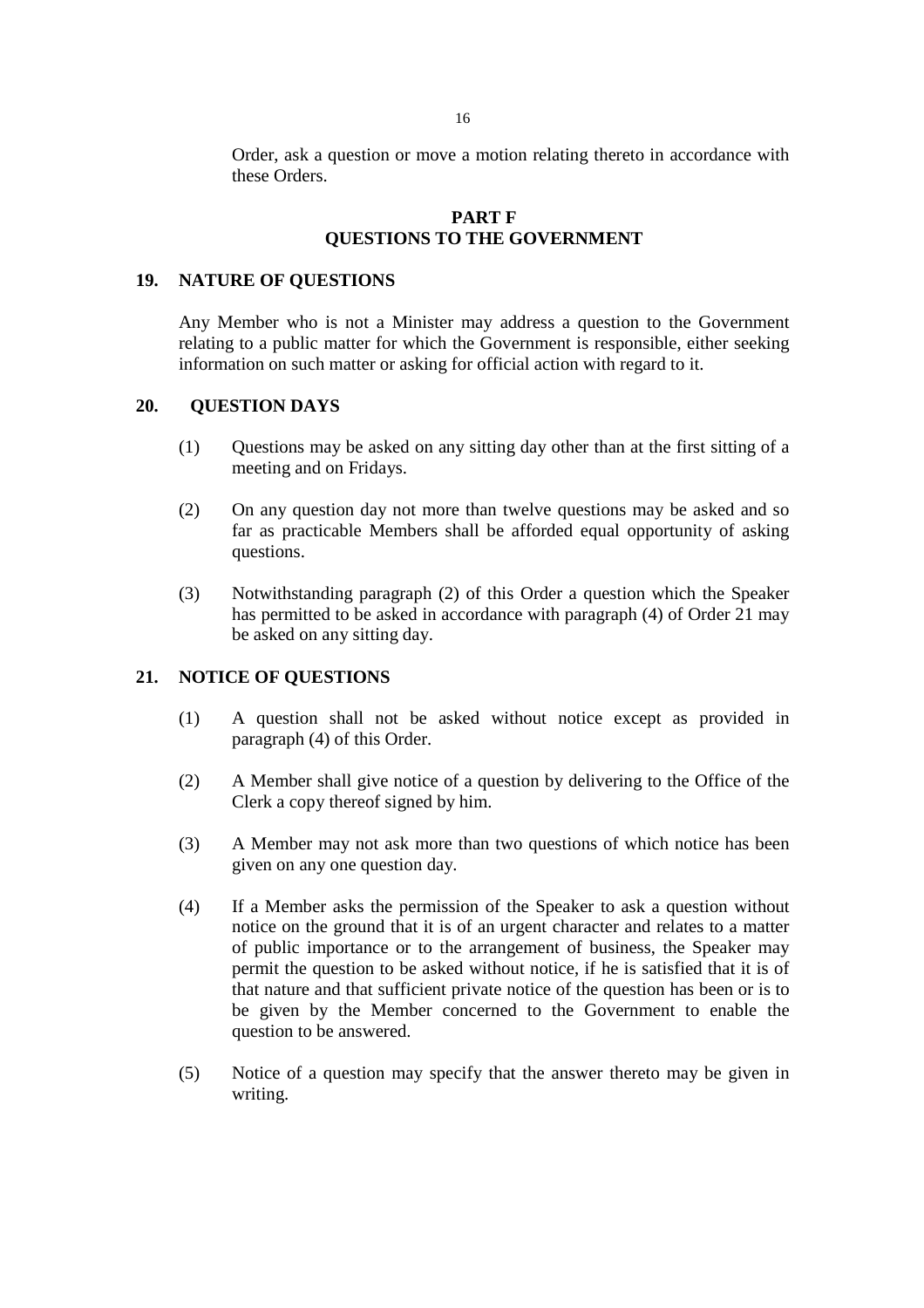#### **22. CONTENT OF QUESTIONS**

- (1) A question shall conform to the following rules
	- (a) A question shall not include the names of persons or any statement other than those necessary to make the question intelligible.
	- (b) A question shall not contain a statement which the Member who asks the question is not prepared to substantiate.
	- (c) A question shall not contain arguments, inferences, expressions of opinion, imputations, epithets or tendentious, ironical or offensive expressions.
	- (d) A question shall not refer to debates or answers to questions in the current meeting.
	- (e) A question shall not refer to proceedings in a Select Committee before that Committee has made its report to Parliament.
	- (f) A question shall not seek information about a matter which is of its nature secret.
	- (g) A question shall not reflect on the decision of a court of law or be so framed as to be likely to prejudice a case pending in a court of law.
	- (h) A question shall not be asked for the purpose of obtaining an expression of opinion, the solution of an abstract legal question, or the answer to a hypothetical proposition.
	- (i) A question shall not be asked whether statements in the press or of private individuals or private concerns are accurate.
	- (j) A question shall not be asked about the character or conduct of any person mentioned in paragraphs (7) and (8) of Order 36 and a question shall not be asked about the character or conduct of any other person except in his official or public capacity.
	- (k) A question shall not be asked seeking information which can be found in accessible documents or ordinary works of reference.
	- (l) A question which has already been set down or has been fully answered shall not be asked again during the same meeting.
- (2) If the Speaker is of the opinion that a question of which a Member has given notice to the Clerk, or which a member has sought to ask without notice, infringes any of the provisions of Order 91 or of this Order he may direct -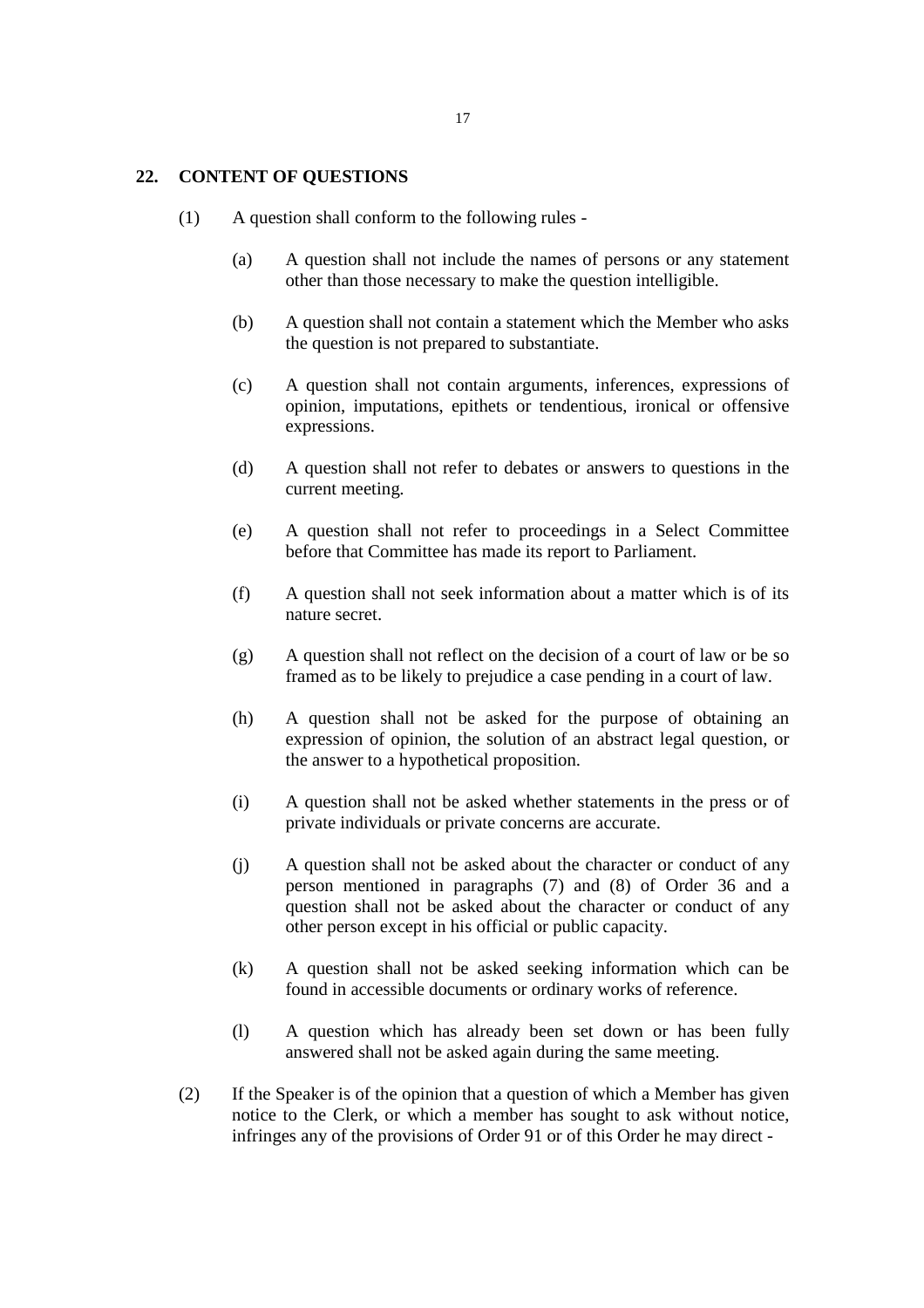Amended 29 Aug 2014

- (a) that it be placed on the Business Paper with such alterations as he may direct; or
- (b) in the case of a question which a Member has sought to ask without notice, that it may be so asked with such alterations as he may direct; or
- (c) that the Member concerned be informed that the question is out of order.

#### **23. ASKING AND ANSWERING OF QUESTIONS**

- (1) Every question in respect of which a Member has given due notice under the provisions of Order 21 and which complies with the provisions of Order 19 and Order 22 shall be put on the Order Paper for a question day not being earlier than four clear days during which the House sits after the question has appeared on the Business Paper. Amended 29
	- (2) The questions to be asked on each question day shall, subject to the provisions of paragraph (2) of Order 20, be placed on the Order Paper by the Clerk in the order in which they appear on the Business Paper, and in the order indicated by the Member.

Provided that questions which specify that the answer may be given in writing shall be placed after questions which do not so specify.

- (3) Subject to subparagraph (4) when each question is reached on the Order Paper the Speaker shall call on the Member in whose name the question stands. The Member called shall then rise in his place and ask the question by reference to its number on the Order Paper and the Minister who is to answer it shall give his reply.
- (4) When any question specifies that the answer may be given in writing it shall be sufficient reply for the Minister to state that the question has been so answered prior to the commencement of proceedings on the day of sitting at which the question is reached and thereupon the answer in writing shall be deemed to be read into the minutes of proceedings.
- (5) After the Minister has given an answer to a question any Member may put supplementary questions to him for the purpose of elucidating his answer but the Speaker shall refuse to allow a supplementary question to be answered, if in his opinion it introduces a matter which is not related to the original question or answer or which infringes any of the provisions of Order 19 or Order 22.
- (6) A Member shall not address Parliament on a question and a question shall not be made a pretext for a debate.

18

Aug 2014

Amended 29 Aug 2014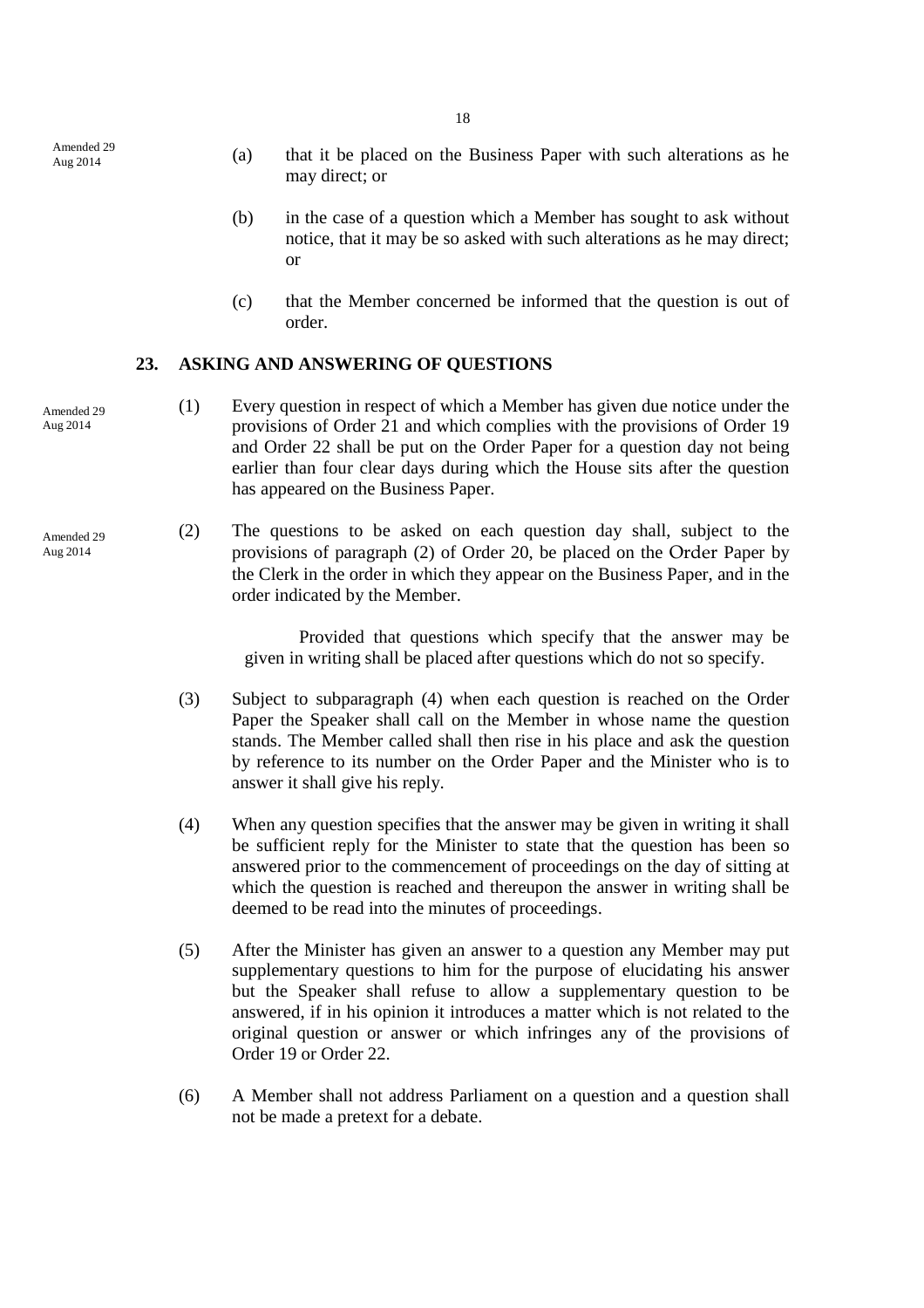(7) If a Member is not present to ask his question when his name is called, the question shall be postponed until the next question day.

#### **PART G**

# **STATEMENTS AND RAISING OF MATTERS OF PRIVILEGE**

#### **24. STATEMENTS BY MINISTERS**

- (1) A Minister who wishes to make a statement on some public matter for which the Government is responsible shall inform the Speaker of his wish before the beginning of the sitting at which he wishes to make the statement.
- (2) No debate may arise on such statement but the Speaker may in his discretion allow short questions to be put to the Minister making the statement for the purpose of elucidating it.

# **25. MATTERS OF PRIVILEGE**

- (1) A Member who wishes to raise a matter which he believes affects the privileges of Parliament may, not later than the day before the sitting at which he wishes to raise the matter, inform the Speaker of his wish, stating the facts to which he wishes to draw attention.
- (2) When a Member is called by the Speaker to raise a Matter of Privilege he shall briefly state the facts to which he wishes to draw the attention of Parliament and the grounds on which he believes that those facts affect the privilege of Parliament.
- (3) The Speaker shall then state whether in his opinion the matter affects the privilege of Parliament.
- (4) A Member may without notice move a motion based on that Matter of Privilege and the motion shall be debated forthwith and in priority to any business arranged in accordance with the provisions of Order 15.

#### **PART H MOTIONS**

# **26. NOTICE OF MOTIONS AND AMENDMENTS**

Amended 29 Aug 2014

- (1) Except as otherwise provided in these Orders or with the prior permission of the Speaker on grounds of public urgency no Member shall move a motion in Parliament unless such motion has appeared in the Business Paper three clear days before the day on which it is to be considered by Parliament or a Committee thereof.
	- (2) Except as otherwise provided in these Orders no amendment shall be moved to a motion unless either -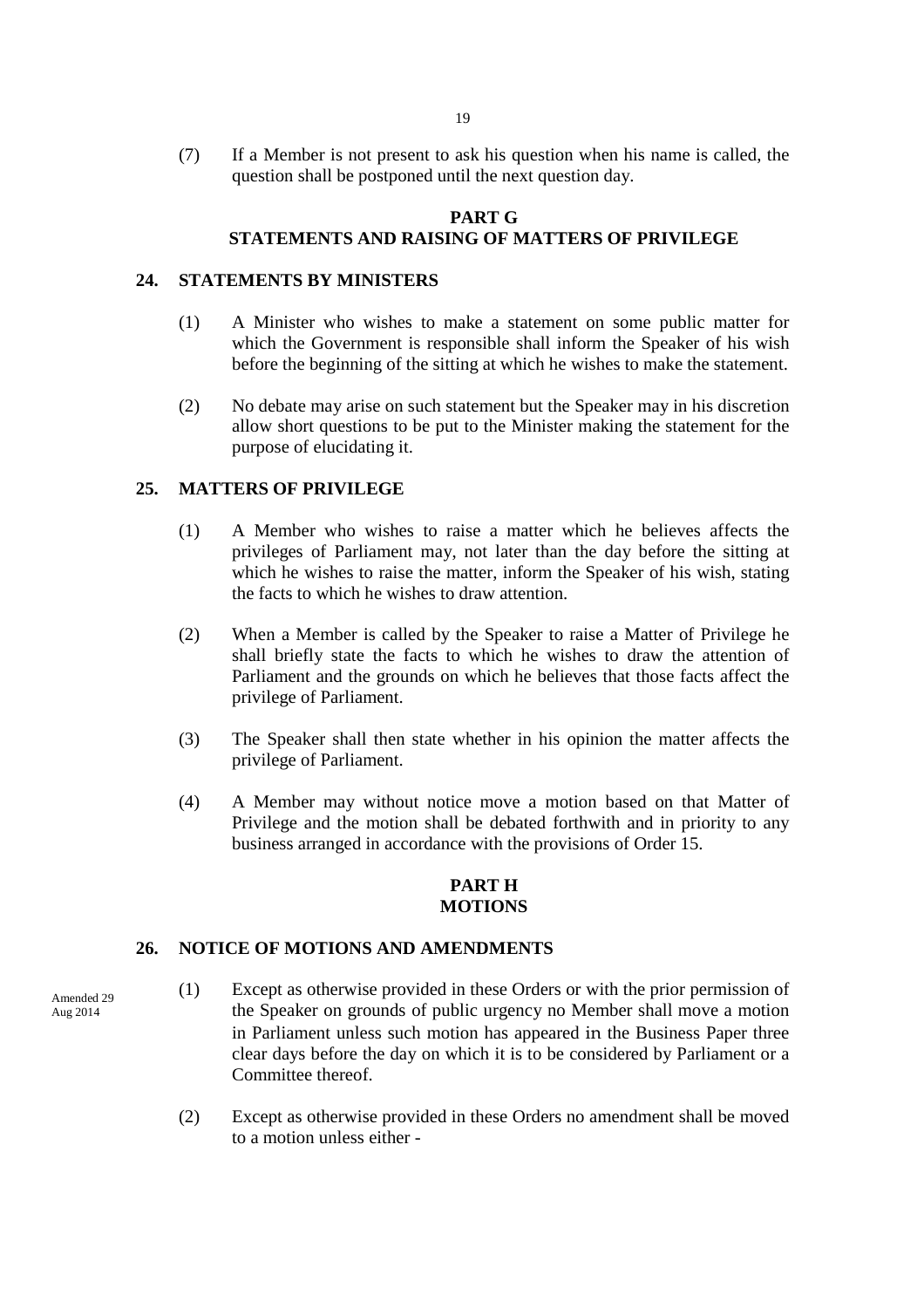(a) notice of the amendment has been given not later than one clear day before the day on which the motion concerned is to be considered by Parliament;

or

- (b) the Speaker gives leave to dispense with notice of the amendment.
- (3) A Member may not, on any day upon which the Business Committee have determined that motions may be moved under paragraph (3) of Order 15, move more than two motions in respect of which he shall have given notice or have received the prior permission of the Speaker under paragraph (1) of this Order.

#### **27. MANNER OF GIVING NOTICE OF MOTIONS AMENDMENTS**

- (1) Notice of a motion or an amendment shall be given by the delivery of a copy of the proposed motion or amendment in writing signed by the Member to the Clerk who shall thereupon submit a copy to the Speaker.
- (2) Subject to paragraph (3) of this Order the Speaker may direct that the motion or amendment be printed in the terms in which it was submitted to him or subject to such correction of spelling, punctuation and grammatical errors as he may specify.
- (3) If the Speaker is of the opinion that the proposed motion or amendment
	- (a) is one which infringes, or the debate on which is likely to infringe, any of the provisions of these Orders; or
	- (b) is contrary to the Constitution; or
	- (c) is too long; or
	- (d) embraces more than one substantive motion or amendment; or
	- (e) is framed in terms which are inconsistent with the dignity of Parliament; or
	- (f) contains or implies allegations which in the Speaker's opinion cannot be substantiated by the Member; or
	- (g) contains matter which is inconsistent with paragraphs (2), (3), (4), (5), (7) or (8) of Order 36; or
	- (h) anticipates a matter already appointed for consideration in Parliament; or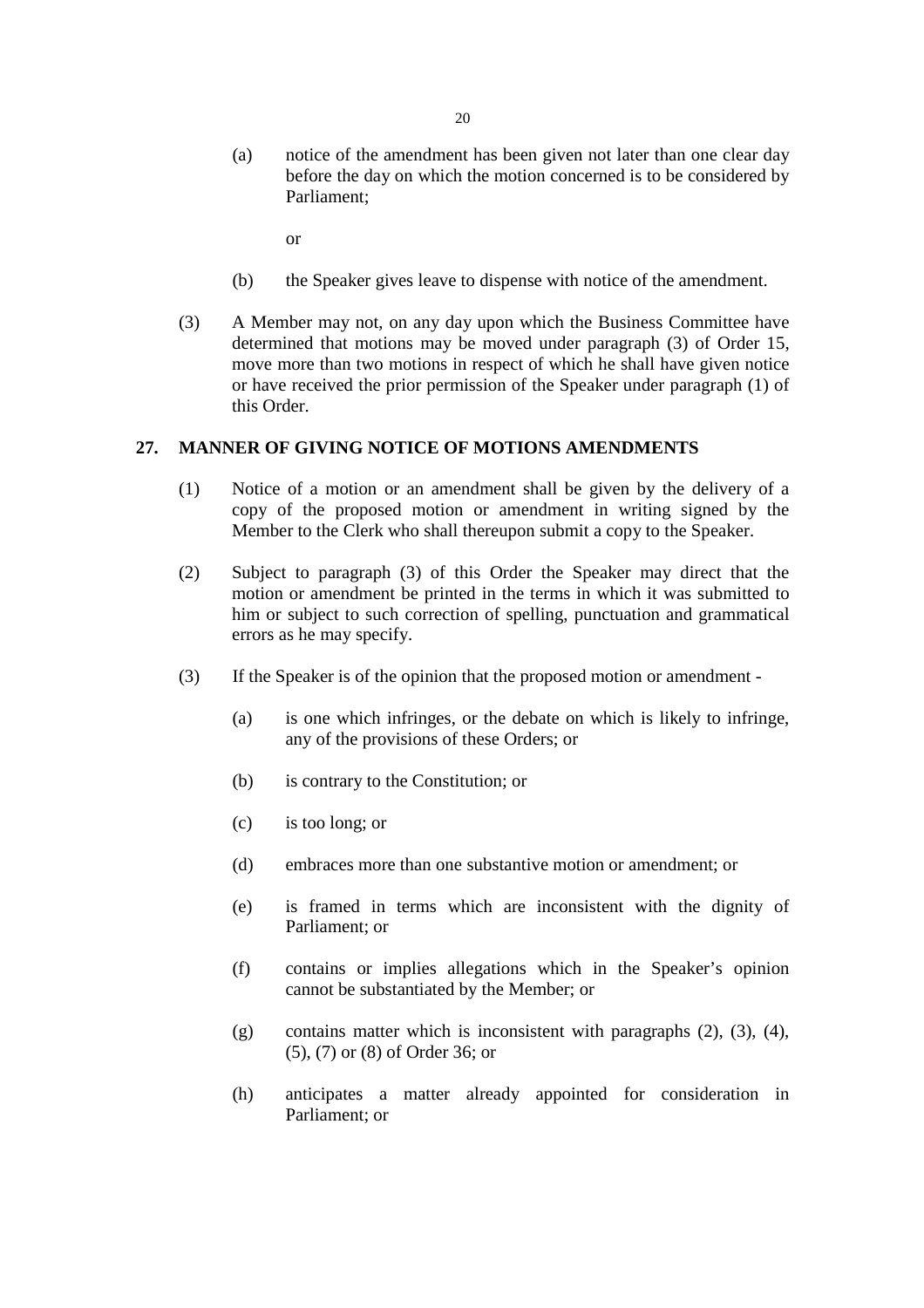(i) is ambiguous or cannot or may not be understood, he may direct either that the motion or amendment be returned to the Member as inadmissible or that it be printed with such alterations as may be agreed with the Member.

#### **28. MOTIONS AND AMENDMENTS REQUIRING RECOMMENDATION**

- (1) In the case of a motion or amendment to a motion, the effect of which, in the opinion of the Speaker, is that provision should be made for any of the purposes set out in Section 60 of the Constitution (that is to say, that such motion if carried, would require the introduction of a bill to make provision for imposing or increasing any tax, for imposing or increasing any charge on the Consolidated Fund or other funds of Solomon Islands, including aid funds which have been or might be made available to Solomon Islands or for altering any such charge otherwise than by reducing it, or for compounding or reducing any debt due to Solomon Islands), the Speaker shall first transmit the motion or amendment to the Cabinet with a request that a Minister signify whether or not he will give a recommendation for the purposes of Section 60 of the Constitution, and unless the Minister so signifies, the motion or amendment shall neither be printed nor included in any Business or Order Paper.
- (2) Except upon the recommendation of the Cabinet signified by a Minister and recorded in the minutes of the proceedings, Parliament shall not proceed upon such a motion or amendment as is referred to in the proceeding paragraph.

#### **29. MANNER OF DEBATING MOTIONS**

- (1) A Member called upon by the Speaker to move a motion shall rise in his place and, after making such remarks as he may wish to make, shall move the motion, stating its terms.
- (2) When a motion has been moved, the Speaker shall propose the question thereon to Parliament or the Committee in the same terms as the motion; debate may then take place on that question.
- (3) Amendments of which notice has been given or dispensed with in accordance with subparagraphs (2) (a) or (2) (b) of Order 26 may be moved to a motion at any time after the question has been proposed on that motion by the Speaker; and after all the amendments have been disposed of the Speaker shall again propose the question on the motion or shall propose the question on the motion as amended, as the case may require, and a further debate may take place.
- (4) When no more Members wish to speak, the Speaker shall put the question on the motion or on the motion as amended to Parliament or to the Committee for its decision.

Amended 29 Aug 2014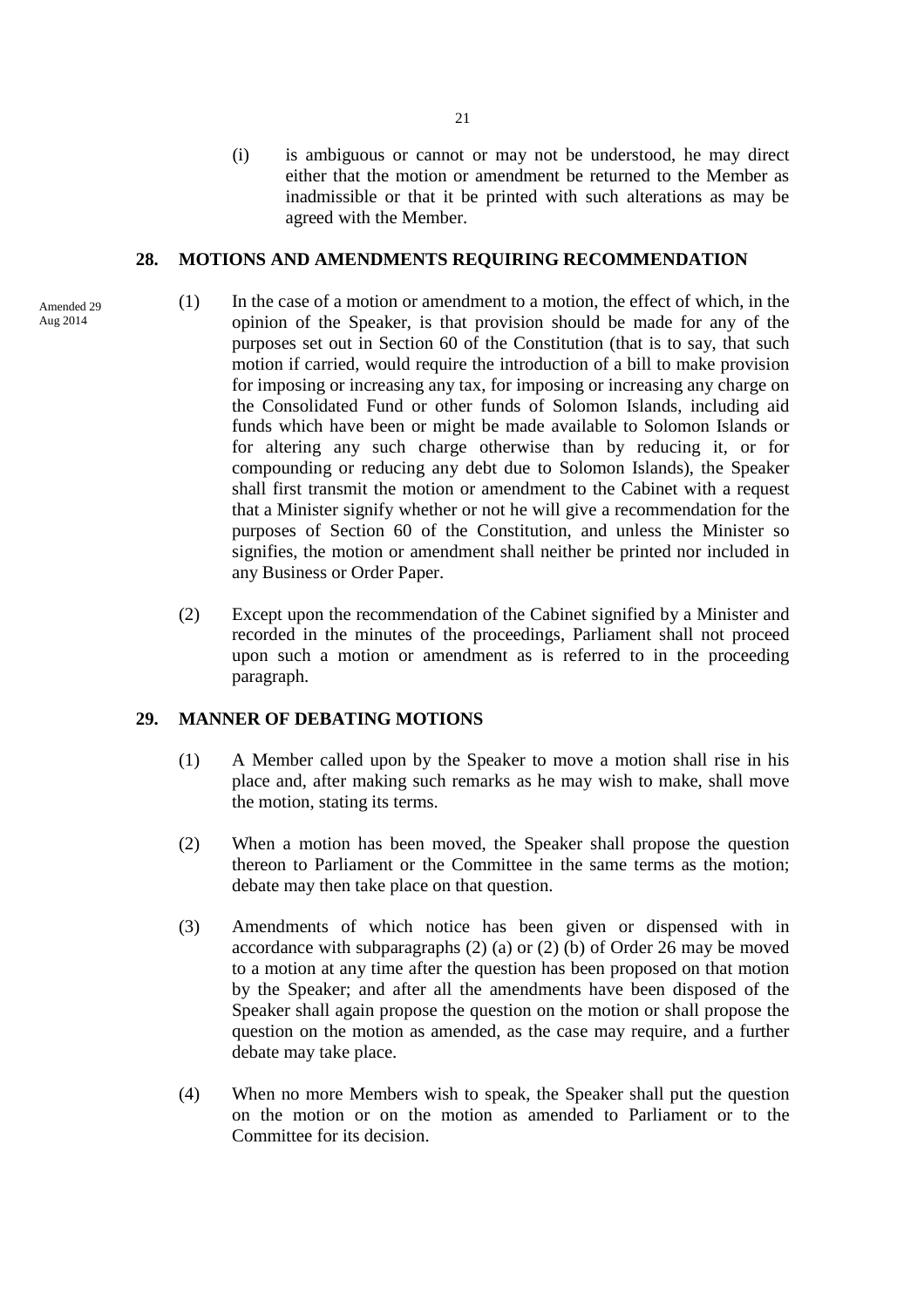# **30. MANNER OF DEBATING AMENDMENTS TO MOTIONS**

- (1) A Member called upon by the Speaker to move an amendment to a motion shall rise in his place and after making such remarks as he may wish to make shall move the amendments stating its terms.
- (2) An amendment to a motion shall take one of the following forms
	- (a) leaving out one or more of the words of the motion;
	- (b) inserting or adding one or more words in the motion or at the end of the motion;
	- (c) leaving out one or more words of the motion and inserting or adding one or more words instead.
- (3) When an amendment has been moved, the Speaker shall thereupon propose the question on the amendment to Parliament or the Committee and a debate may then take place on that question.
- (4) (a) On an amendment to leave out any of the words of a motion the question proposed by the Speaker shall be that the words proposed to be left out, be left out.
	- (b) On an amendment to insert words in or to add words at the end of a motion, the question proposed by the Speaker shall be that those words be inserted or added.
	- (c) On an amendment to leave out words and insert or add other words instead, the Speaker shall propose one question only on the amendment.
	- (d) When two or more amendments are moved to the same motion the Speaker shall call on the movers in the order in which their amendments relate to the text of the motion, or in case of doubt, in such order as he may determine.
	- (e) Once the Speaker has proposed a question to leave out words of a motion, no amendment to leave out part only of those words may be proposed unless the earlier amendment is first withdrawn.

# **31. WITHDRAWAL OF MOTIONS AND AMENDMENTS**

(1) A motion or an amendment may be withdrawn at the request of the mover by leave of Parliament or the Committee before the question is fully put thereon if there is no dissenting voice. A motion or amendment which has been so withdrawn may be proposed again if, in the case of a motion, notice required by these Orders is given.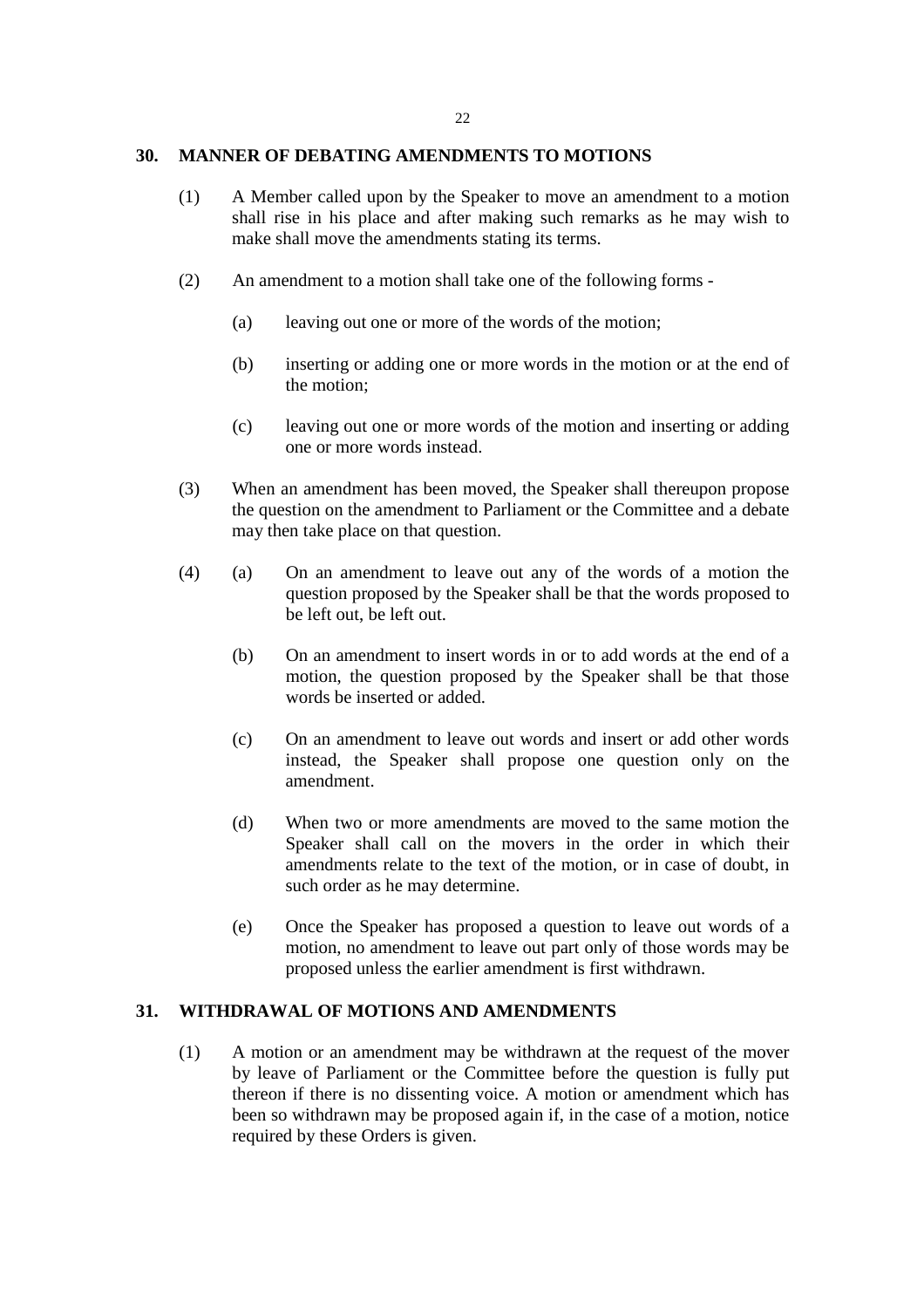Amended 29 Aug 2014

(2) A notice of motion or an amendment may be withdrawn from the Business Paper at any time before it is moved, if the Member in whose name the motion or amendment stands gives instructions to that effect to the Clerk.

# **PART I RULES OF DEBATE**

# **32. TIME AND MANNER OF SPEAKING**

- (1) A Member shall speak standing and shall address his observations to the Speaker.
- (2) When the Speaker rises, during proceedings in Parliament or in Committee of the Whole House, every other Member shall be seated.
- (3) If two or more Members rise at the same time to speak the Speaker shall select a Member and call on him to speak.
- (4) When a Member has finished speaking he shall resume his seat and any other Member wishing to speak shall then rise.
- (5) A Member shall whenever possible avoid referring to another Member by name.

# **33. OCCASIONS WHEN A MEMBER MAY SPEAK MORE THAN ONCE**

- (1) Save with the leave of the Speaker a Member may not speak more than once on a question except -
	- (a) in Committee; or
	- (b) in explanation as provided in paragraph (2) of this order; or
	- (c) in the case of the mover of a motion, in reply in accordance with paragraph (3) of this order.
- (2) A Member who has spoken on a question may again be heard if the Speaker so permits, to explain some material part of his speech which has been misquoted or misunderstood but when speaking he shall not introduce any new matter.
- (3) In Parliament the mover of a motion may reply after all the other Members present have had an opportunity of speaking and before the question is put.
- (4) A Member who has spoken on a question may speak again on an amendment proposed to that question and on a motion that the debate be now adjourned, moved during the debate on that question.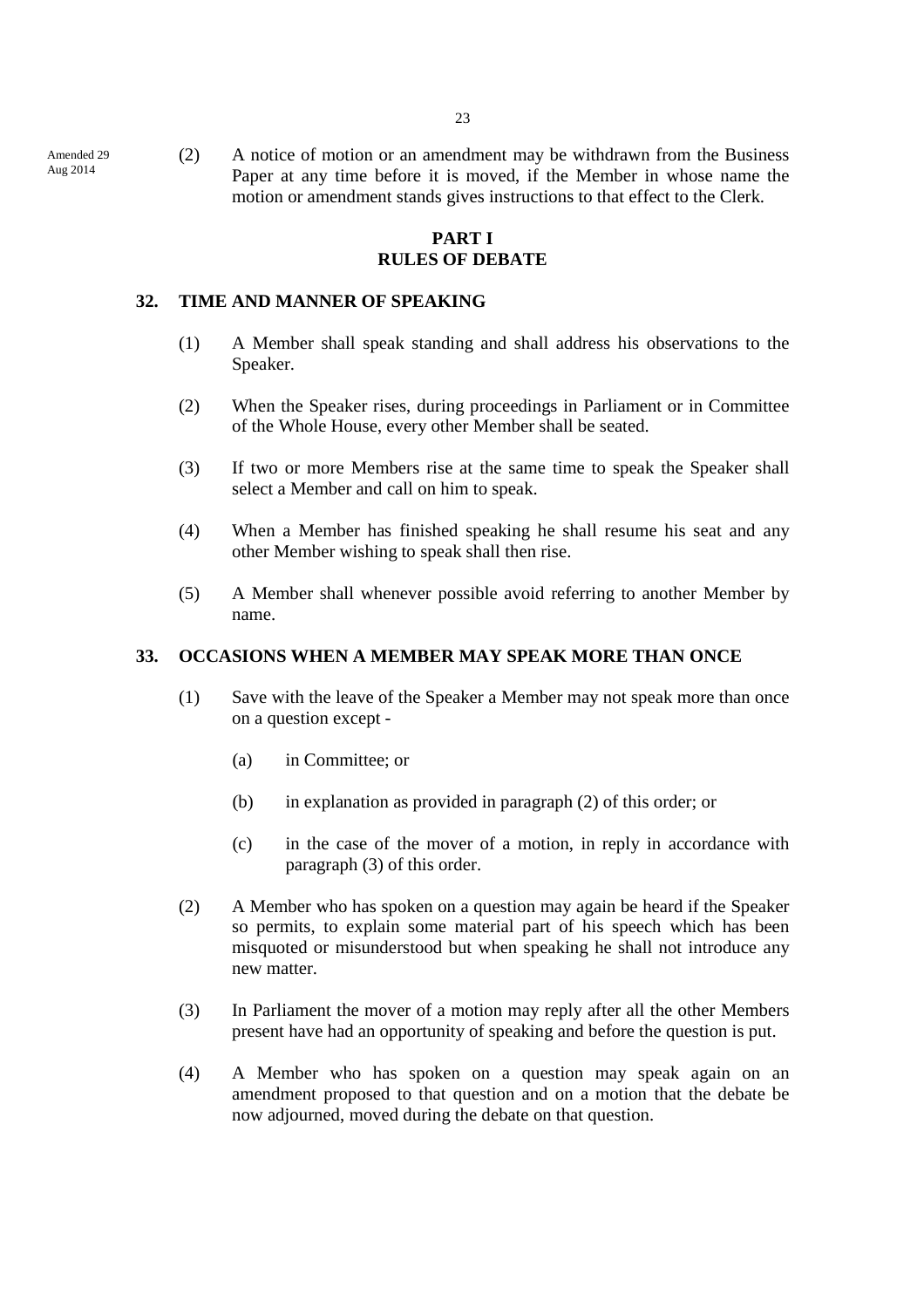(5) No Member may speak on a question after it has been fully put by the Speaker of Parliament or a Committee for decision.

# **34. INTERRUPTIONS**

- (1) A Member shall not interrupt another Member except
	- (a) by rising to call attention to a point of order whereupon the Member speaking shall resume his seat and the Member interrupting shall concisely state the point which he wishes to bring to notice and submit it to the Speaker for decision; or
	- (b) to elucidate some matter raised by that Member in the course of his speech, if the Member speaking is willing to give way and resume his seat and the Member wishing to interrupt is called by the Speaker.
- (2) The date on a question may be interrupted
	- (a) by a matter of privilege suddenly arising;
	- (b) by the Speaker intervening to restrain words of heat between Members;
	- (c) by question of order;
	- (d) by a message from the Governor-General;
	- (e) by a Member presenting himself to take the oath of allegiance;
	- (f) by a motion that strangers withdraw;
	- (g) by objection being taken under Section 67 of the Constitution that there is not a quorum present;
	- (h) by the making, by leave of the Speaker, of a ministerial statement.

# **35. ADJOURNMENT OF DEBATE OR OF PROCEEDINGS OF A COMMITTEE**

- (1) A Member who has risen to speak on a question proposed by the Speaker may without notice move that the debate on that question be now adjourned. Thereupon the Speaker shall propose the question on that motion.
- (2) When a motion that the debate be now adjourned has been carried the debate on the question then before Parliament shall stand adjourned and Parliament shall proceed to the next item of business.
- (3) When a motion that the debate be now adjourned has been negatived, the debate on the question then before Parliament shall be continued and no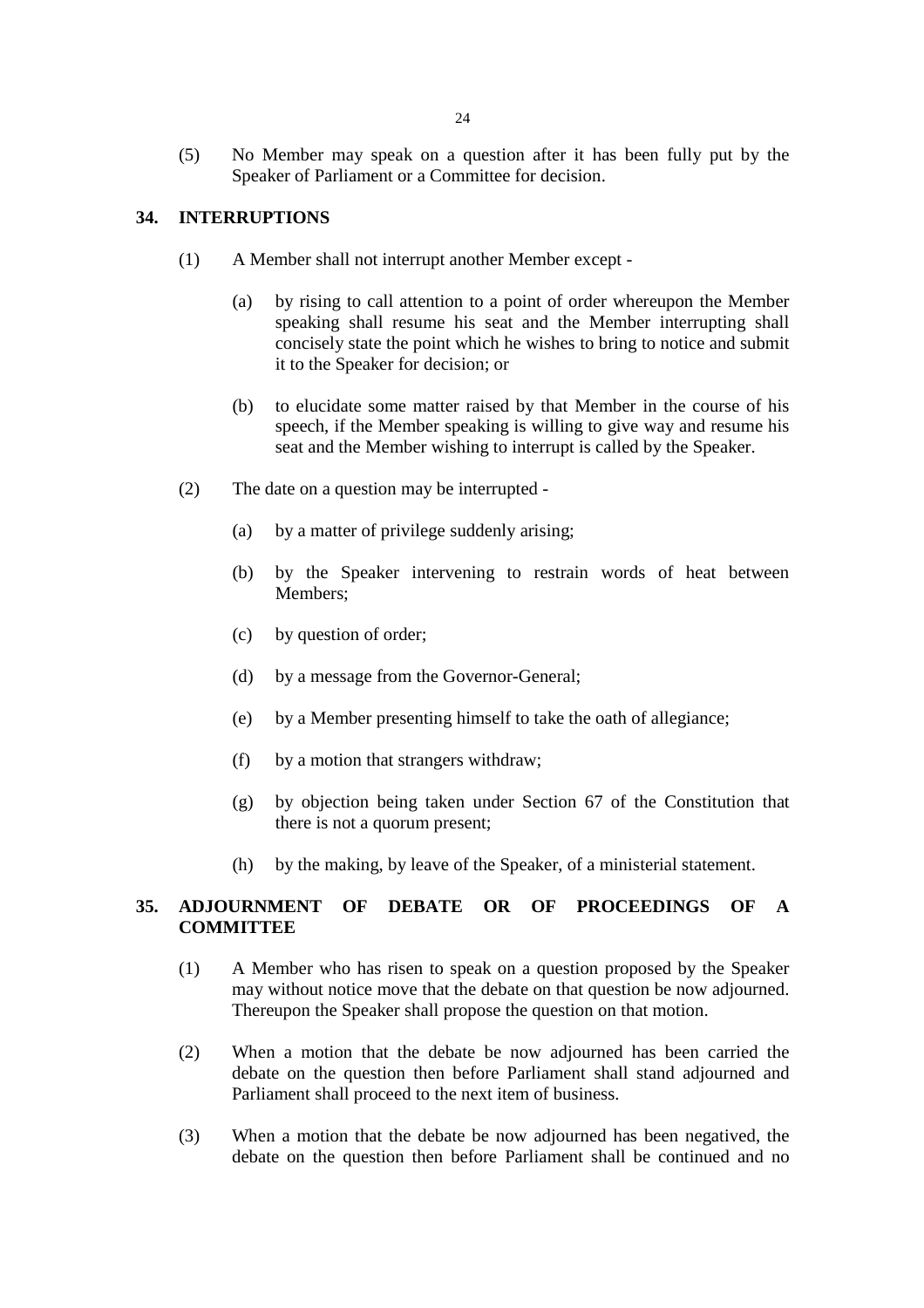further motion that the debate be now adjourned shall be moved during that debate except by a Minister.

- (4) When Parliament is in Committee a Member may without notice move that further proceedings of the Committee be now adjourned. Thereupon the Speaker shall propose the question on that motion. If the motion is carried the Speaker shall leave the chair of the Committee and Parliament shall resume but if the motion is negatived the Committee shall continue its proceedings.
- (5) It shall not be in order to move an amendment to a motion under the provisions of this order.

#### **36. CONTENT OF SPEECHES**

- (1) A Member shall restrict his observations to the subject under discussion and shall not introduce matters irrelevant to that subject and without prejudice to the generality of the foregoing shall not introduce into his speech personal references which have no direct relevance to the subject under discussion.
- (2) Reference shall not be made to a case pending in a court of law in such a way as, in the opinion of the Speaker, might prejudice that case.
- (3) It shall be out of order to attempt to reconsider a specific question on which Parliament has taken a decision during the current or preceding two meetings of that Parliament except on a substantive motion to rescind that decision moved with the permission of the Speaker.
- (4) It shall be out of order to use offensive and insulting language.
- (5) A Member shall not impute improper motive to another Member or make unbecoming references to his private affairs.
- (6) The name of Her Majesty or of the Governor-General shall not be used disrespectfully or to influence Parliament.
- (7) The conduct of Her Majesty and members of the Royal Family shall not be called in question.
- (8) The conduct of the Governor-General, Ministers and Members and Judges or other persons performing judicial functions shall not be raised.

# **37. BEHAVIOUR OF MEMBERS NOT SPEAKING**

During a sitting -

- (a) all Members shall enter or leave Parliament with decorum;
- (b) no Member shall cross the floor of Parliament unnecessarily;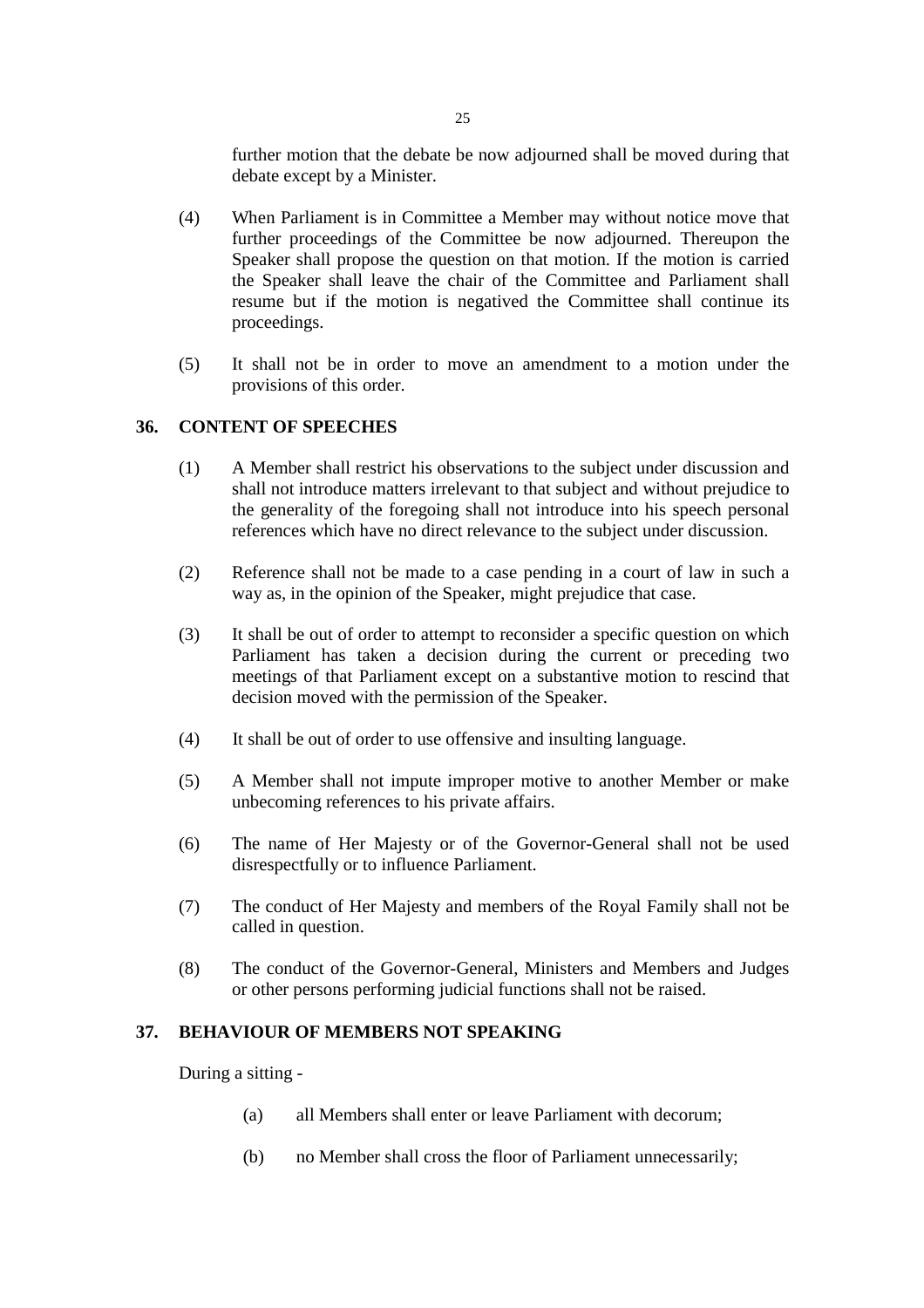- (c) Members shall not read newspapers, books, letters, or other documents except such matters therein as may be directly connected with the business of Parliament; and
- (d) While a Member is speaking all other Members shall be silent and shall not make unseemly interruptions.

# **PART J RULES OF ORDER**

# **38. DECISION OF SPEAKER FINAL**

The Speaker shall be responsible for the observance of the rules of order in Parliament and in Committee. His decision on a point of order shall be final.

#### **39. ORDER IN PARLIAMENT AND COMMITTEE**

- (1) The Speaker, after having called the attention of Parliament or the Committee to the conduct of a Member who persists in irrelevance or tedious repetition of his own or other Member's arguments in the debate, may direct him to discontinue his speech and if the Member does not immediately comply his conduct shall be deemed grossly disorderly.
- (2) The Speaker, in any case where he considers that a Member has deliberately made a remark or statement defamatory of another Member or which contains a personal reference to any person which has no direct relevance to the subject under discussion, may require him to withdraw that remark or statement, and order that such remark or statement be not included in any record of the meeting. If the Member refuses to withdraw his remark or statement, his conduct shall be deemed to be grossly disorderly.
- (3) Where any Member has conducted himself in a manner which is grossly disorderly the Speaker may, after giving the Member an opportunity to be heard, either -
	- (a) reprimand the Member; or
	- (b) order that a sum of not exceeding one hundred dollars be deducted from any salary or allowance which may be due to the Member by virtue of his Membership and paid into the Consolidated Fund; or
	- (c) suspend the Member for a period not exceeding fourteen sitting days; or
	- (d) impose two or more of the foregoing penalties.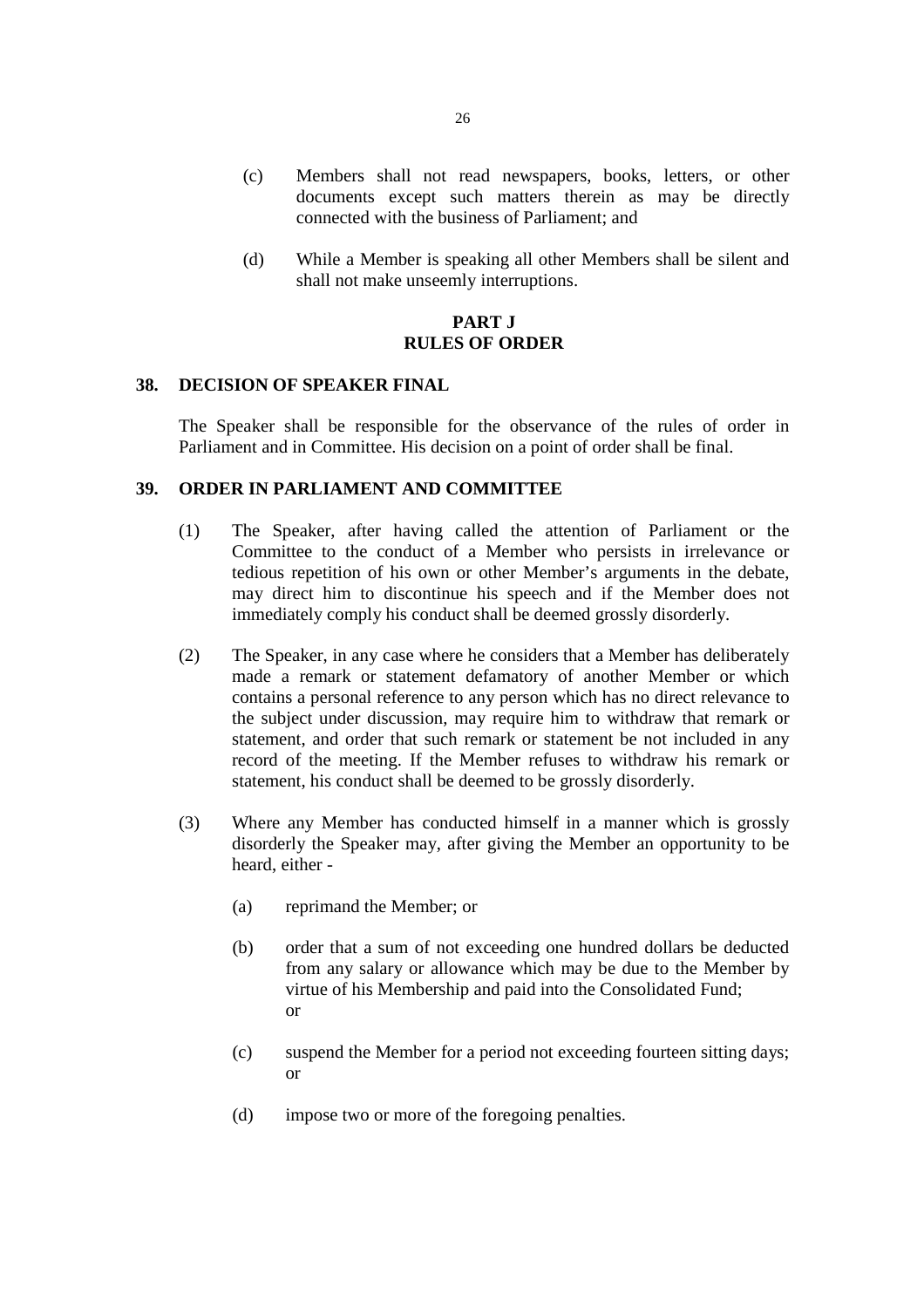- (4) Any Member may raise the matter of the grossly disorderly behavior of another Member as though it were a matter of privilege under Order 25 and, if it is the opinion of the Speaker that the conduct complained of is capable of being found to be grossly disorderly the Speaker shall express the opinion for the purposes of Order 25(4) that the matter raised may affect the privilege of Parliament.
- (5) On a motion moved under Order 25(4) for the purposes of this Order it may be moved that the Member suffer any one or more of the penalties set out in paragraph (2) of this Order and if passed such motion shall take effect immediately.
- (6) Where any Member is suspended, he shall withdraw immediately from the House and shall not return until his period of suspension has expired and the Serjeant-at-Arms shall act on behalf of the House to ensure compliance with this Order.

# **PART K VOTING**

# **40. DECISION ON QUESTIONS**

All questions proposed for decision in Parliament or the Committee shall be determined in accordance with Section 71 of the Constitution.

#### **41. COLLECTION OF VOICES**

- (1) When the debate upon a question is concluded the Speaker shall put the question to Parliament or the Committee and, if it shall not have been heard, shall again put it to Parliament or to the Committee.
- (2) Every Member present in the House when the question is put is required to vote and in case he shall not have heard the question put, the Speaker shall again put the question.
- (3) Having put the question the Speaker shall call upon those Members in favour to say **"Aye"** and immediately thereafter call upon those Members who are against the question to say **"No"**.
- (4) As soon as the Speaker has collected the voices of the Ayes and the Noes, the question being then fully put no other Member may speak on it.
- (5) The Speaker may, according to his judgement of the number of voices on either side, then state that he thinks the Ayes have it or that he thinks the Noes have it, as the case may be; and if no Member challenges his statement as provided in the next succeeding paragraph he shall declare the question to have been decided.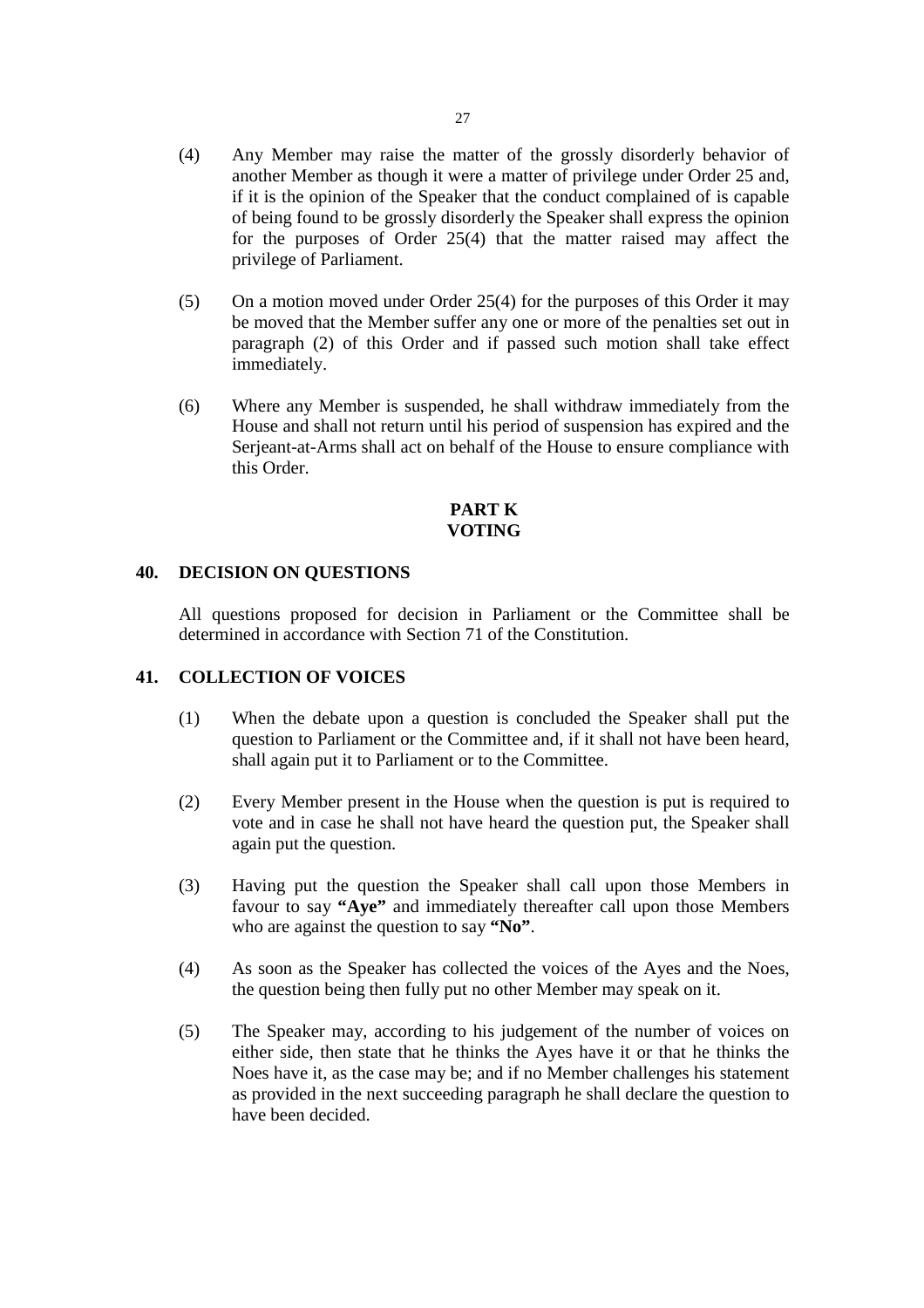- (6) If a Member challenges the statement of the Speaker that he thinks the Ayes or the Noes have it by claiming a division, then the Speaker shall order Parliament or the Committee, as the case may be, to proceed to a division and the division shall be held forthwith in the manner prescribed in Order 42.
- (7) Notwithstanding paragraph (4) of this Order the Speaker may if in his opinion the division is unnecessarily claimed, take the vote of Parliament or the Committee by calling upon the Members who support or who challenge his decision successively to rise in their places and he shall thereupon, as he sees fit, either declare the determination of Parliament or the Committee or order a division.

# **42. DIVISIONS**

- (1) When a division has been ordered a bell shall be rung for two minutes unless all Members be sooner present. On the conclusion of that time the votes shall be taken by the Clerk who shall ask each Member seated in the House by the time the bell has ceased to ring separately how he wished to vote. A Member shall upon his name being called give his vote by saying **"Aye"** or **"No"** or by expressly stating that he abstains from voting.
- (2) As soon as the Clerk has taken the votes the Speaker shall state the numbers voting for the Ayes and for the Noes respectively and shall also state the number of abstentions and then declare the result for the division.
- (3) No Member shall be entitled to speak while a division is being taken except to a point of order which, if raised, shall immediately be dealt with by the Speaker without debate.
- (4) If a Member states that he voted in error or that his vote has been counted wrongly, he may claim to have his vote altered if his statement is made before the Speaker has declared the result of the division.

# **PART L PROCEDURE ON BILLS**

# **43. FORM OF BILLS**

- (1) A bill submitted for presentation shall conform with the requirements of this order.
- (2) The bill shall be given a short title corresponding to the title by which it is to be cited if it becomes law.
- (3) The bill shall be given a long title setting out the purposes of the bill in general terms.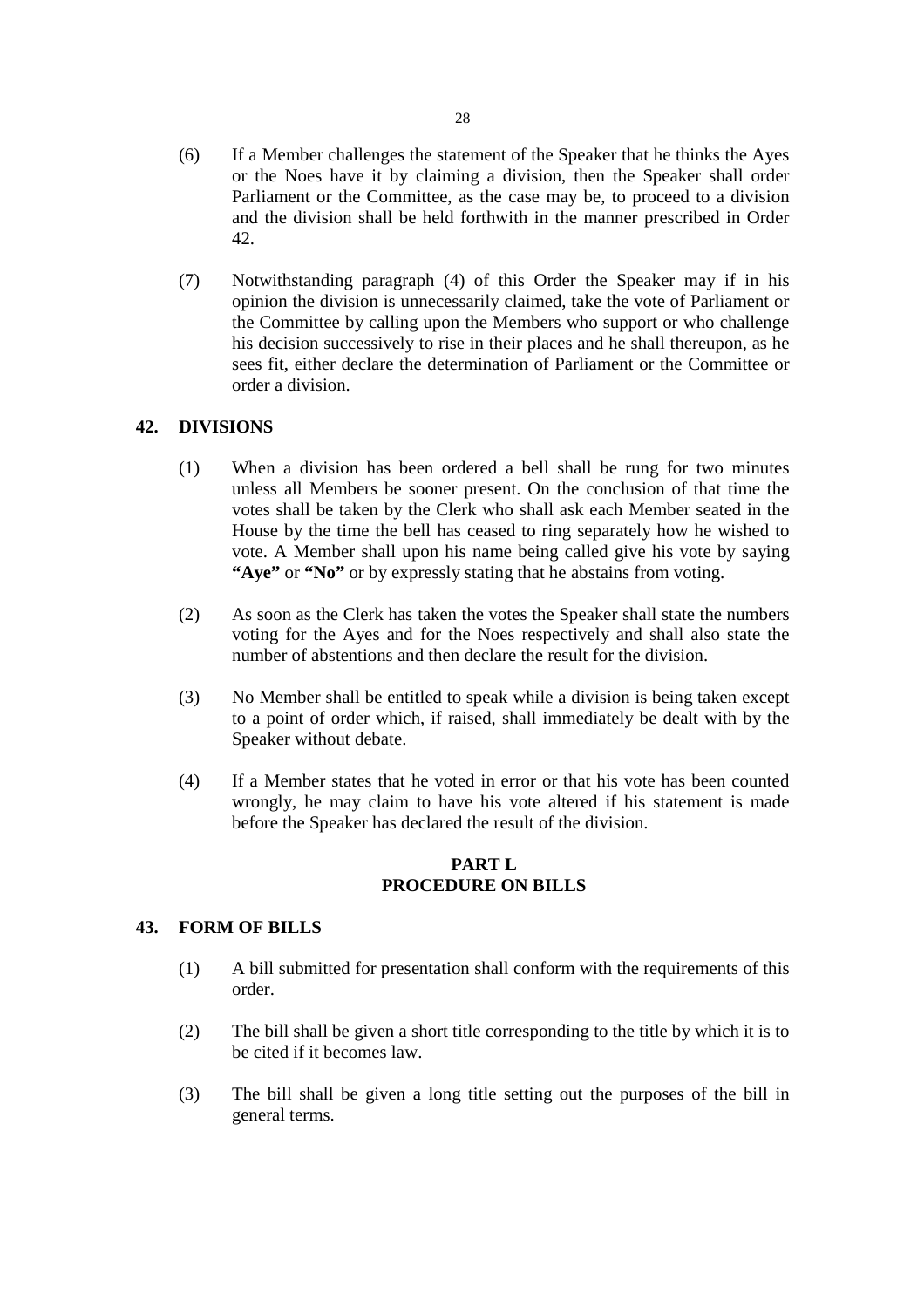Provided that a Bill to amend those provisions of the Provincial Government Act 1981 referred to in Section 43(1) of that Act shall in the long title show that it is intended to amend such provisions.

- (4) The clauses of the bills shall be preceded by the enacting formula prescribed by law.
- (5) The bill shall be divided into clauses numbered consecutively and having a descriptive note in the margin or at the head of each clause:

 Provided that matters of detail dependent upon the provisions of the bill may be annexed to the bill in the form of a schedule or schedules.

- (6) An explanatory memorandum stating the contents and objects of the bill in non-technical language shall be attached to the bill.
- (7) In the case of a Bill involving the expenditure of public money, the explanatory memorandum shall set out briefly the financial effect of the Bill and contain estimates, where possible, of the amount of money involved.
- (8) In the case of any Bill amending an existing Act by reference to part only of individual Sections of that Act, the Speaker may require that the Bill include as an annexure the whole of those sections of the existing Act indicating clearly the amendments that are proposed to be made by the Bill.

#### **44. NOTICE OF PRESENTATION OF BILLS**

- (1) Subject to paragraph (2) of this Order and Section 61(4) of the Constitution a Member may at any time give notice of his intention to present a Bill; such notice shall be accompanied by a copy of the Bill and memorandum required by Order 43 for submission to the Speaker.
- (1A) A Member who is a Minister shall, not less than three clear days before the First Reading of the Bill give notice of his intention to present a bill.
	- (2) A Member who is not a Minister shall, not less than twelve clear days before the First Reading of the Bill give notice of his intention to present a bill.
	- (3) In the case of a Bill having any effect such as is described in paragraph (1) of Order 28, the notice shall be accompanied by a certificate signed by a Minister stating that Cabinet's recommendation shall be signified to the Bill on Second Reading.
	- (4) In the case of a Bill which includes any provision
		- a) relating to a matter that is within the legislative competence of a Provincial Assembly; or

Amended 29 Aug 2014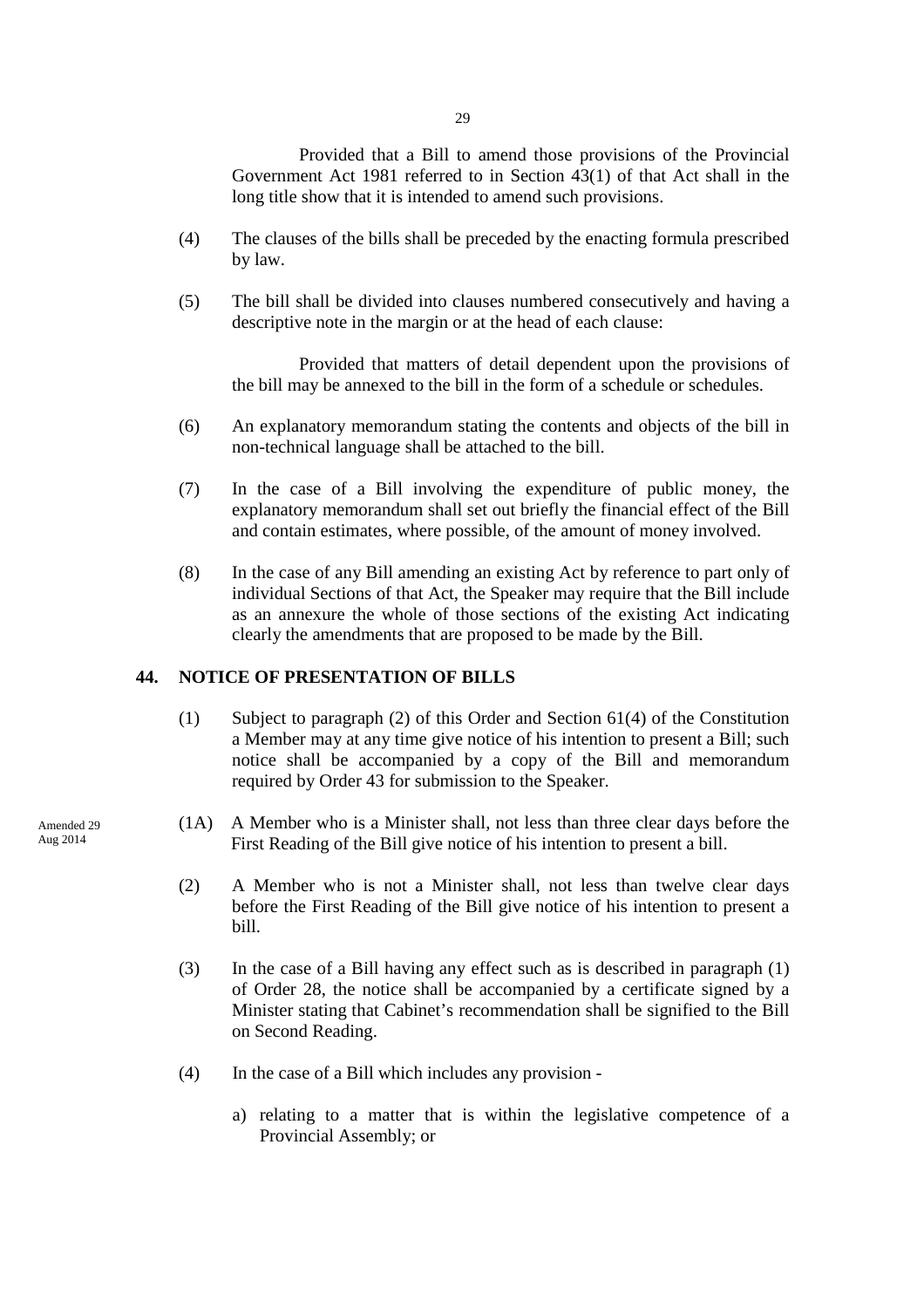b) affecting the functions of a Provincial Executive,

the notice shall be accompanied either by a certificate signed by the Speaker of each Provincial Assembly or a member of each Provincial Executive affected by the Bill stating the date on which a copy of the Bill was received by the Provincial Assembly or Provincial Executive as the case may be or by such other evidence that a copy of the Bill has been sent to the Provincial Assembly or Provincial Executive as the Speaker may in his discretion deem satisfactory.

(5) A Member submitting such a Bill for presentation shall be known throughout the subsequent proceedings on the Bill as the Member in charge of the Bill.

# **45. EXAMINATION OF BILLS BY THE SPEAKER**

- (1) The Speaker shall examine every Bill submitted for presentation and shall satisfy that it complies with the requirements of Orders 43 and 44.
- (2) If the Speaker is not satisfied that the Bill complies with the requirements as aforesaid, he shall instruct the Clerk so to inform the Member in charge of the Bill and no further proceedings shall be taken in respect of the Bill.

# **46. PRESENTATION AND PUBLICATION OF BILLS**

- (1) If the Speaker is satisfied that the Bill complies with the requirements of Orders 43 and 44 he shall endorse the Bill to that effect; the Bill shall then be deemed to have been presented to Parliament.
- (2) As soon as may be after presentation of a Bill the Clerk shall cause the text of the Bill as contained in the copy submitted to the Speaker and the explanatory memorandum required by Order 43 to be published in such manner as the Speaker may direct and copies of the text of the Bill and memorandum as so published shall be sent to every Member.

#### **47. FIRST READING OF BILLS**

- (1) The short title of every bill presented in accordance with Order 46 shall be placed upon the Business Paper for First Reading on the next sitting day after it shall have been published.
	- (2) No debate shall be allowed upon the First Reading of a Bill and the Bill shall be deemed to have been read the first time upon the Clerk reading the short title.
	- (3) When a Bill has been read the first time Parliament shall be deemed to have ordered the Bill to be set down for Second Reading in accordance with the provisions of Order 15 and the order of Parliament shall be so recorded in

Amended 29 Aug 2014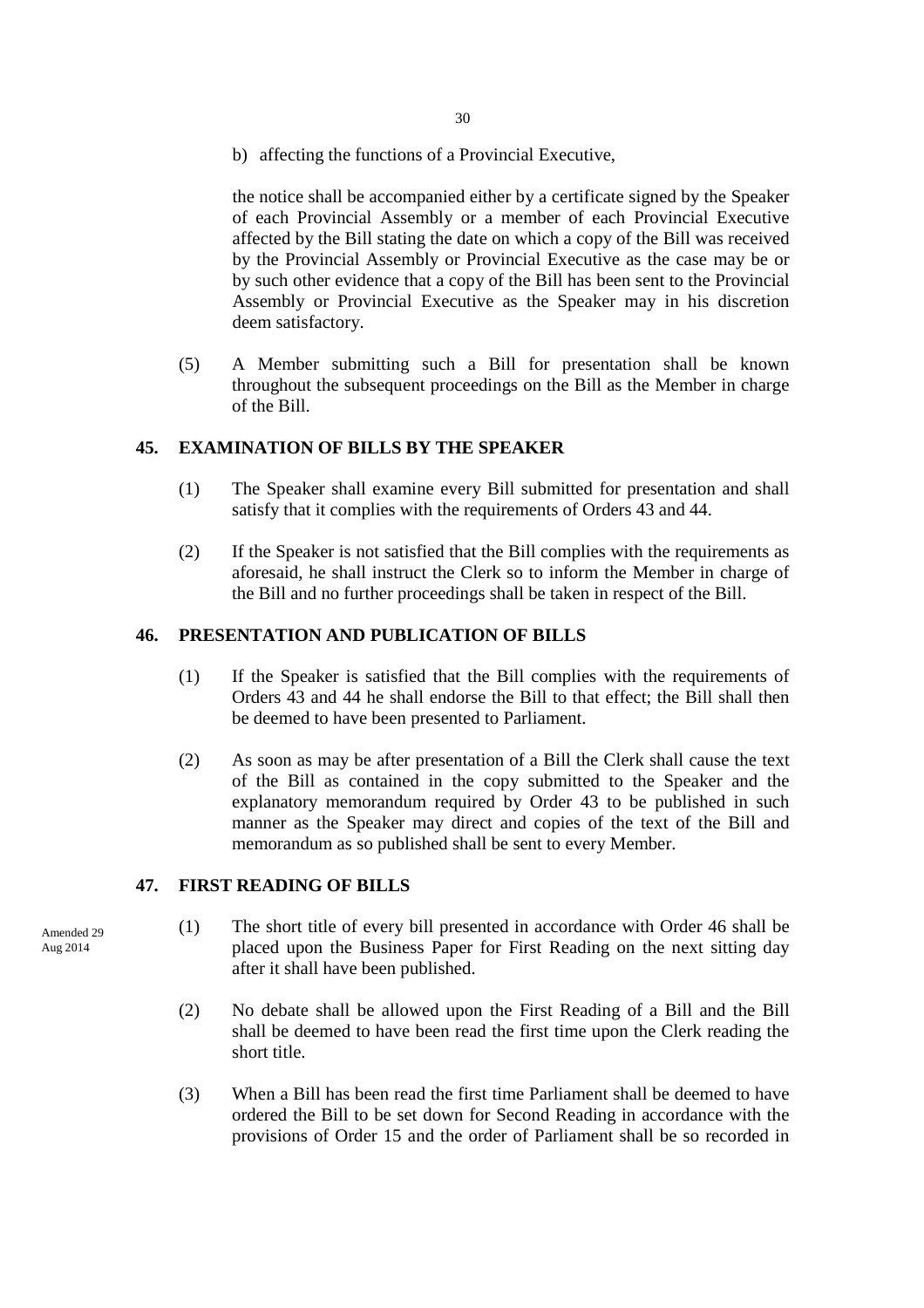the minutes of proceedings and notice of motion for Second Reading shall not be required to be given by the Member in charge of the Bill.

#### **48. SECOND READING OF BILLS**

- (1) In the case of a Bill having any effect such as is described in paragraph (1) of Order 28 the Speaker shall call for the signification of the recommendation of the Cabinet by a Minister before Parliament enters upon consideration of the Second Reading of the Bill and the motion that the Bill be now read a second time shall not be moved unless such recommendation has been signified.
- (2) The signification of the Cabinet's recommendation shall be recorded in the minutes of proceedings.
- (3) A Bill to amend those provisions of the Provincial Government Act 1981 referred to in Section 43(1) of that Act shall not be read a second time until 28 days have elapsed since the First Reading<sup>ii</sup>.
- (4) A Bill including the provisions referred to in paragraph (4) of Order 44 shall not be read a second time until the Speaker is satisfied that adequate notice of such provisions has been given to each Provincial Assembly or Provincial Executive concerned<sup>iii</sup>.
- (5) (a) Parliament shall proceed to the Second Reading of a Bill on a motion that the Bill be now read a second time.
	- (b) Following the Second Reading speech of the mover:
		- (i) the debate is to be adjourned without any question being put for three clear days,
		- (ii) the Speaker is to direct that the order of the day for resumption of the debate be set down on the Business Paper for a future day, and
	- (c) When debate on the question on the Second Reading of the Bill resumes, the debate is to be confined to the general merits and principles of the Bill.
- (6) No amendment may be proposed to the question that the Bill is now read a second time.
- (7) When a motion for the Second Reading of a Bill has been negatived no further proceedings shall be taken on the Bill.

Amended 29

Aug 2014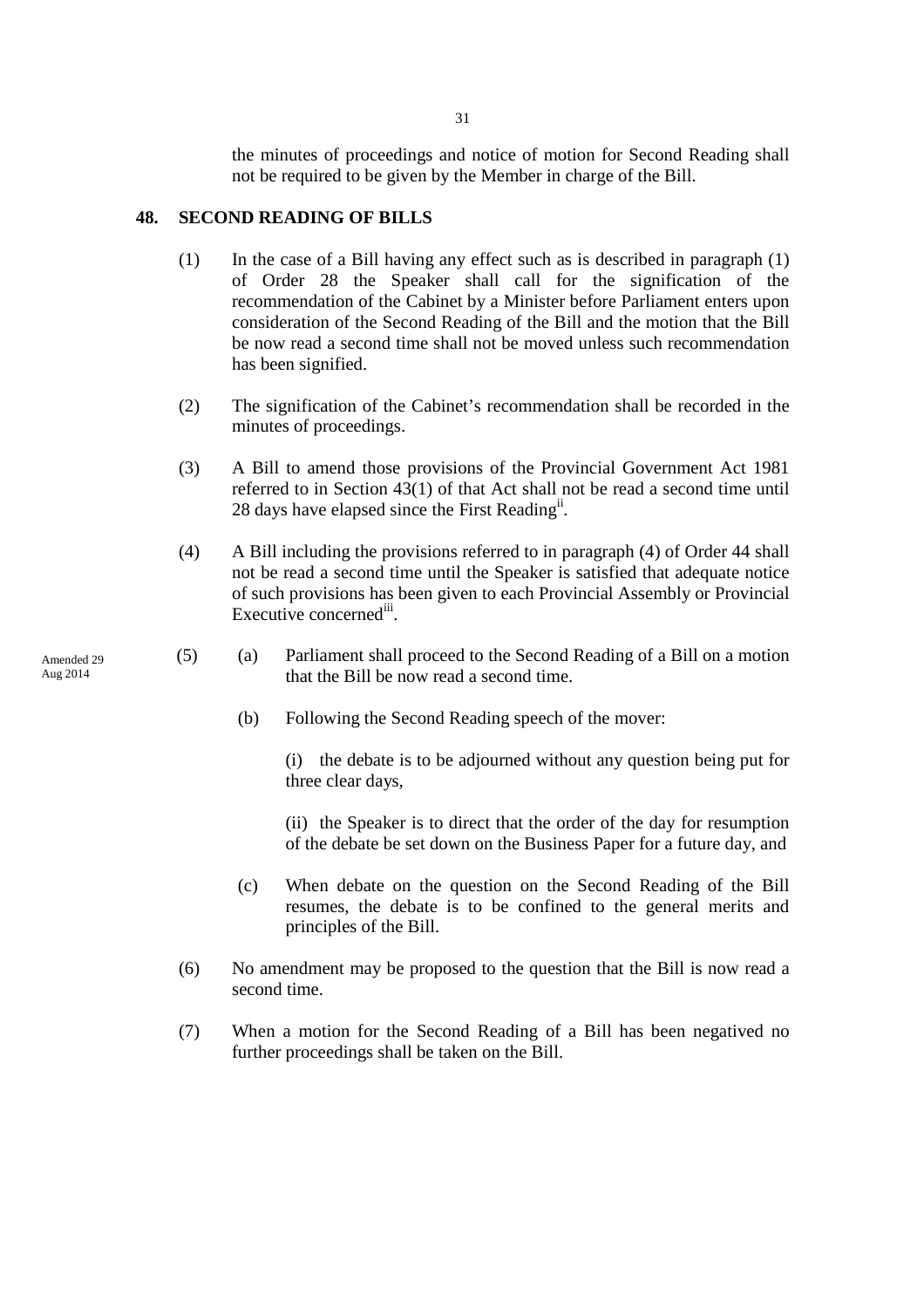#### **49. COMMITTAL OF BILLS**

- (1) When a Bill has been read a second time it shall stand committed to a Committee of the Whole House unless -
	- (a) Parliament, on a motion which may be moved without notice by any Member immediately after the Bill has been read a second time, commits the Bill to a Select Committee; or
	- (b) the Speaker is of the opinion that the Bill would specially benefit or otherwise specially affect some particular person or association or corporate body, in which case he shall direct that the Bill be committed to a Select Committee.
- (2) Proceedings on a Bill in Committee of the Whole House shall be begun upon a day appointed in accordance with the provisions of Order 15 and notice of the committal shall not be required to be given by the Member in charge of the Bill.
- (3) Proceedings upon a Bill in Select Committee shall be begun upon a day appointed in accordance with paragraph (2) of Order 72.

# **50. FUNCTIONS OF COMMITTEES ON BILLS**

- (1) Any Committee to which a Bill is committed shall not discuss the principles of the Bill but only its details.
- (2) Any such Committee shall have power to make such amendments therein as they shall think fit, provided that the amendments, including new clauses and new schedules, are relevant to the subject matter of the Bill and are otherwise in conformity with these Orders; but if any amendment shall not be within the title of the Bill the Committee shall amend the title accordingly and report the same specially to Parliament.

# **51. AMENDMENTS TO BILLS**

- (1) The provisions of this Order shall apply to amendments proposed to be moved to Bills in Committee of the Whole House in a Select Committee and on re-committal.
- (2) Notice of amendments proposed to be moved to a Bill shall be given not later than one clear day before that on which the Bill is to be considered in Committee and except with the leave of the Speaker no amendment of which notice has not been so given may be moved to a Bill.
- (3) The provisions of Order 27 shall apply to notices of amendments to Bills.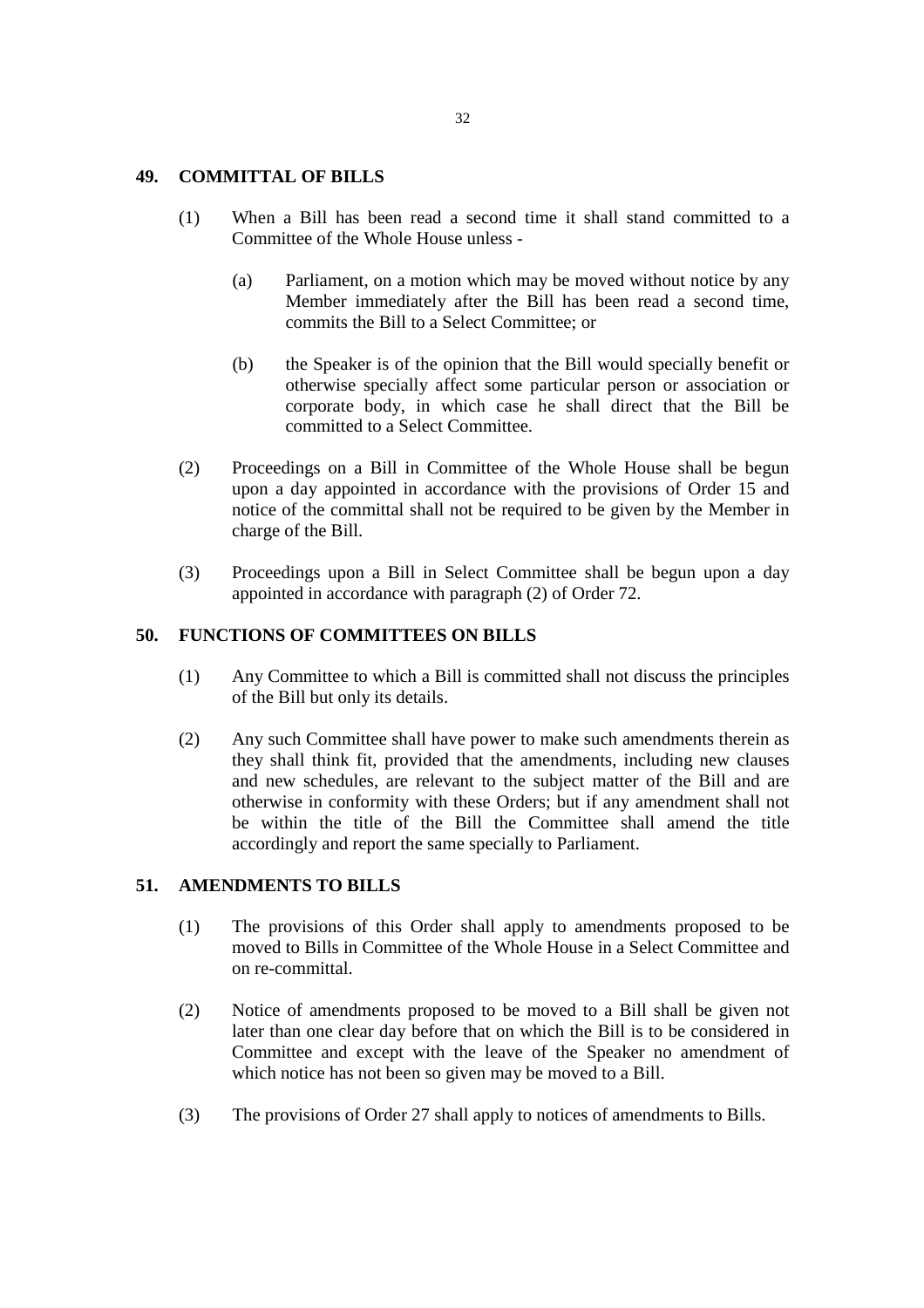- (4) The following additional provisions shall apply to amendments relating to Bills -
	- (a) an amendment must be relevant to the subject matter of the Bill and to the subject matter of the clauses to which it relates;
	- (b) an amendment must not be inconsistent with any clause already agreed to or with any previous decision of the Committee upon the Bill;
	- (c) an amendment must not be such as to make the clause which it proposes to amend unintelligible or ungrammatical;
	- (d) an amendment which is in the opinion of the Speaker or in the case of a Select Committee the Chairman, frivolous or meaningless may not be moved.
- (5) If an amendment refers to, or is not intelligible without a subsequent amendment or schedule, notice of the subsequent amendment or schedule must be given before the first amendment is moved so as to make the series of amendments intelligible as a whole.
- (6) Except upon the recommendation of the Cabinet signified by a Minister and recorded in the minutes of proceedings, the Committee shall not proceed upon any amendment to which the provisions of Order 28 apply.
- (7) The Speaker or in the case of a Select Committee, the Chairman may at any time during the discussion of a proposed amendment withdraw it from the consideration of the Committee if, in his opinion the discussion shall have shown that the amendment violates the provisions of this Order.

# **52. PROCEDURE IN COMMITTEE OF THE WHOLE HOUSE ON A BILL**

- (1) The Speaker in Committee of the Whole House shall call the number of each clause in succession. If no amendment is proposed thereto, or when all proposed amendments have been disposed of, he shall propose the question **"That the clause (or the clause as amended) stand part of the Bill"** and when all Members who wish to speak thereon have spoken, he shall put the question to the Committee for its decision.
- (2) Notwithstanding the provisions of paragraph (1), the Speaker may, if no member objects or has given notice of any amendment to any clause affected, call the numbers of more than one clause or group of clauses, in which case he shall propose the question **"That the clauses (or group of clauses) stand part of the Bill"**.
- (3) In order to save time and repetition or arguments, the Speaker may allow a single discussion to cover a series of interdependent amendments.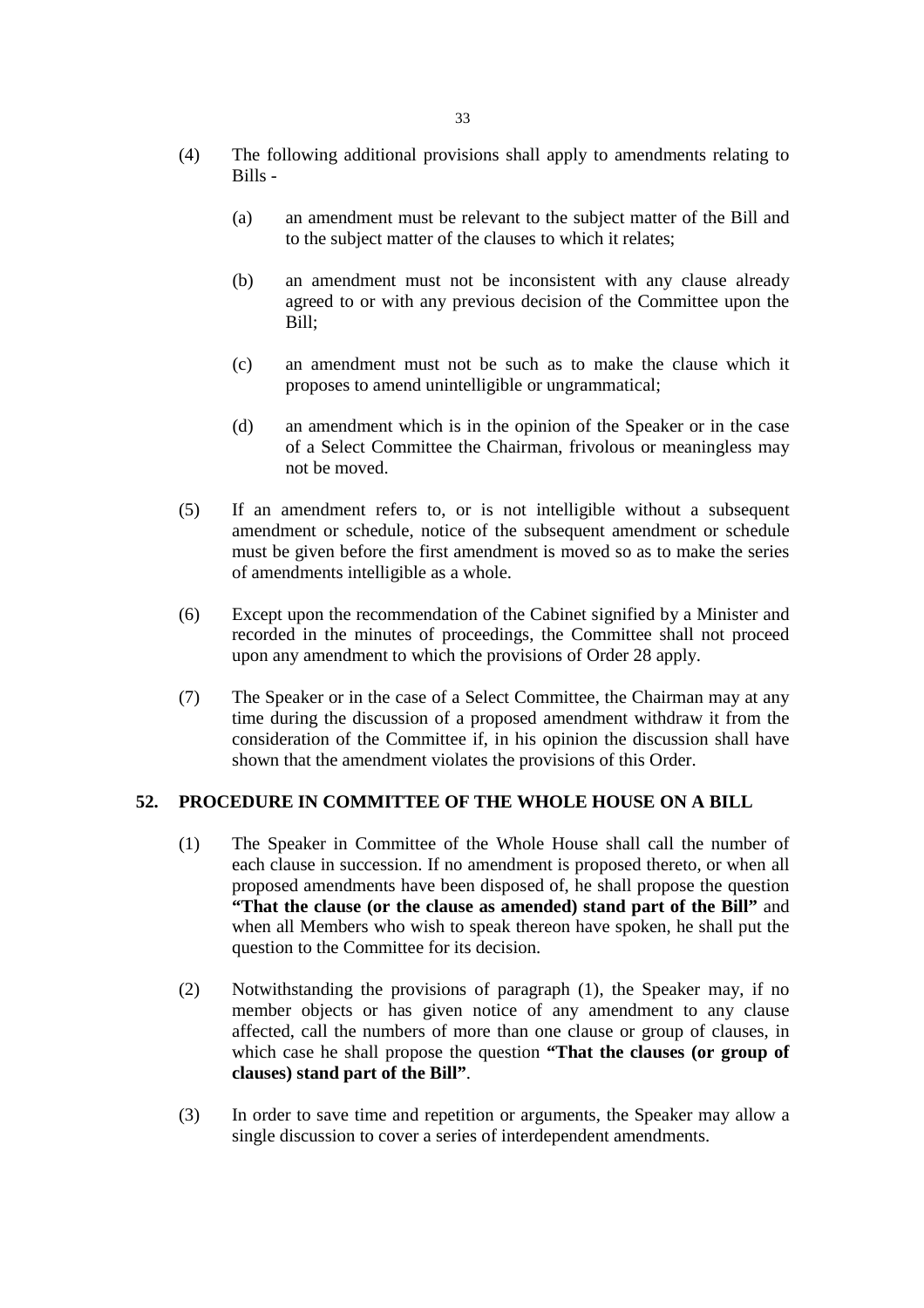- (4) The provisions of Order 30 shall apply to the discussion of amendments to Bills with the substitution of the word **"clause"** for the word **"motion"**.
- (5) Consideration of a clause may be postponed, unless a decision has already been taken upon an amendment thereto. Postponed clauses shall be called again after the remaining clauses of the Bill have been considered.
- (6) A clause may be replaced or a new clause inserted at the proper and logical stage during the course of consideration of the clauses of the Bill.
- (7) The Speaker shall call on the Member in whose name the clause stands and upon such Member moving **"That clause …………… be replaced by the following clause"** or **"That the following clause be inserted immediately after clause ……………"**. The Speaker shall propose the question thereon and debate may then take place on that question and any amendments to the clause may be proposed.

Thereafter the final question shall be proposed and if this is agreed to the Bill shall be amended accordingly without any further question, and any renumbering or other minor consequential amendment may be carried out by the Clerk.

- (8) Schedules shall be disposed of and a schedule may be replaced or a new schedule inserted in the same way as clauses.
- (9) When every clause and schedule and proposed new clause or schedule has been dealt with, the preamble, if there is one, shall be considered and the question put **"That this be the preamble to the Bill"**. No amendment to the preamble shall be considered which is not made necessary by a previous amendment to the Bill.
- (10) If any amendment to the title of the Bill is made necessary by amendment to the Bill, it shall be made at the conclusion of the proceedings detailed above but no question shall be put that the title (as mentioned) stand part of the Bill; nor shall any question be put upon the enacting formula.
- (11) An amendment, proposed new clause or proposed new schedule, upon which a question has been proposed, may be withdrawn at the request of the mover by leave of the Committee before the question has been fully put on it, if no Member objects.
- (12) When all the proceedings upon the Bill have been concluded in Committee the Speaker shall return to his chair and the Member in charge of the Bill report the Bill to Parliament with or without amendment as the case may be.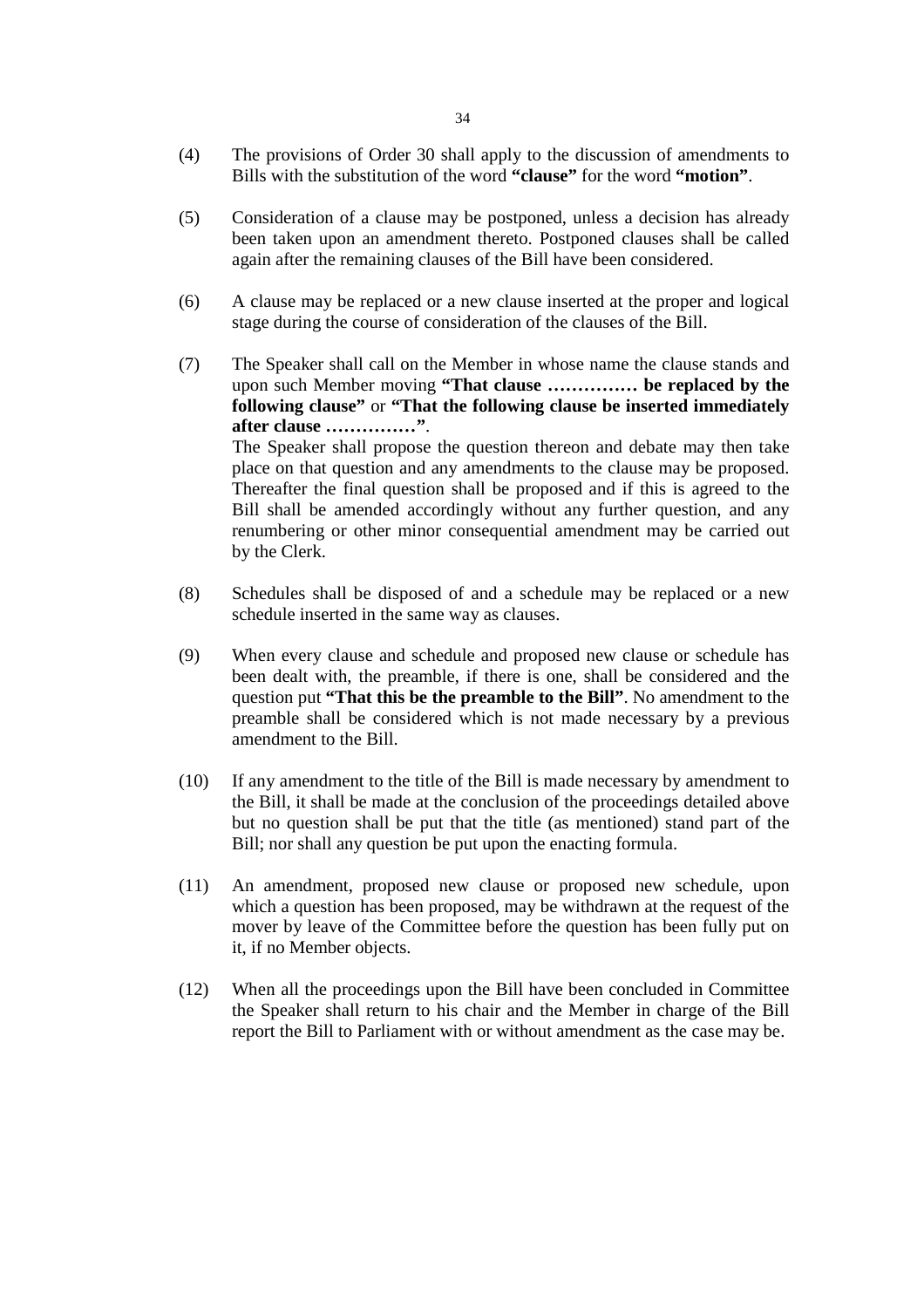#### **53. PROCEDURE ON REPORTING OF BILL FROM COMMITTEE OF THE WHOLE HOUSE**

- (1) When a Bill has been reported from a Committee of the Whole House, Parliament shall be deemed to have ordered the Bill to be set down for Third Reading in accordance with the provisions of Order 15 and the order of Parliament shall be so recorded in the minutes of proceedings and notice of motion for Third Reading shall not be required to be given by the Member in charge of the Bill.
- (2) If any Member desires to propose further amendments to a Bill as reported from a Committee of the Whole House, he shall give notice of such further amendments and may, not later than the day before that on which the Bill is set down for Third Reading upon the Business Paper, give notice of a motion that the Bill be recommitted, either as a whole or in respect only of some specified clause or clauses or schedule or schedules or some proposed new clause or new schedule. Such a motion shall be placed on the Business Paper immediately before the motion for the Third Reading of the Bill.
	- (3) When a motion for recommittal has been moved no amendments may be proposed to it except amendments to widen the scope of the proposed recommittal.
	- (4) When a motion for recommittal is agreed to the Bill shall stand recommitted as required by the motion and Parliament shall immediately resolve itself into a Committee of the Whole House to consider it.
	- (5) When a motion for recommittal is negatived Parliament shall forthwith proceed to the Third Reading of the Bill.

# **54. PROCEEDINGS ON RECOMMITTAL OF BILL REPORTED FROM COMMITTEE OF THE WHOLE HOUSE**

- (1) When the whole of a Bill has been recommitted the Committee shall go through the Bill as provided in Order 52.
- (2) When a Bill has been recommitted in respect only of some specified clause or clauses or schedule or schedules of the Bill, or some proposed new clause or new schedule, the Committee shall consider only the matter or matters in respect of which the Bill has been so recommitted and shall proceed on every such clause or schedule in the manner provided in Order 52 and if necessary may thereafter consider amendment of the long or short title of the Bill:

 Provided that if the Speaker considers it necessary or desirable he may require the whole Bill to be recommitted as in paragraph (1) of this Order.

Amended 29 Aug 2014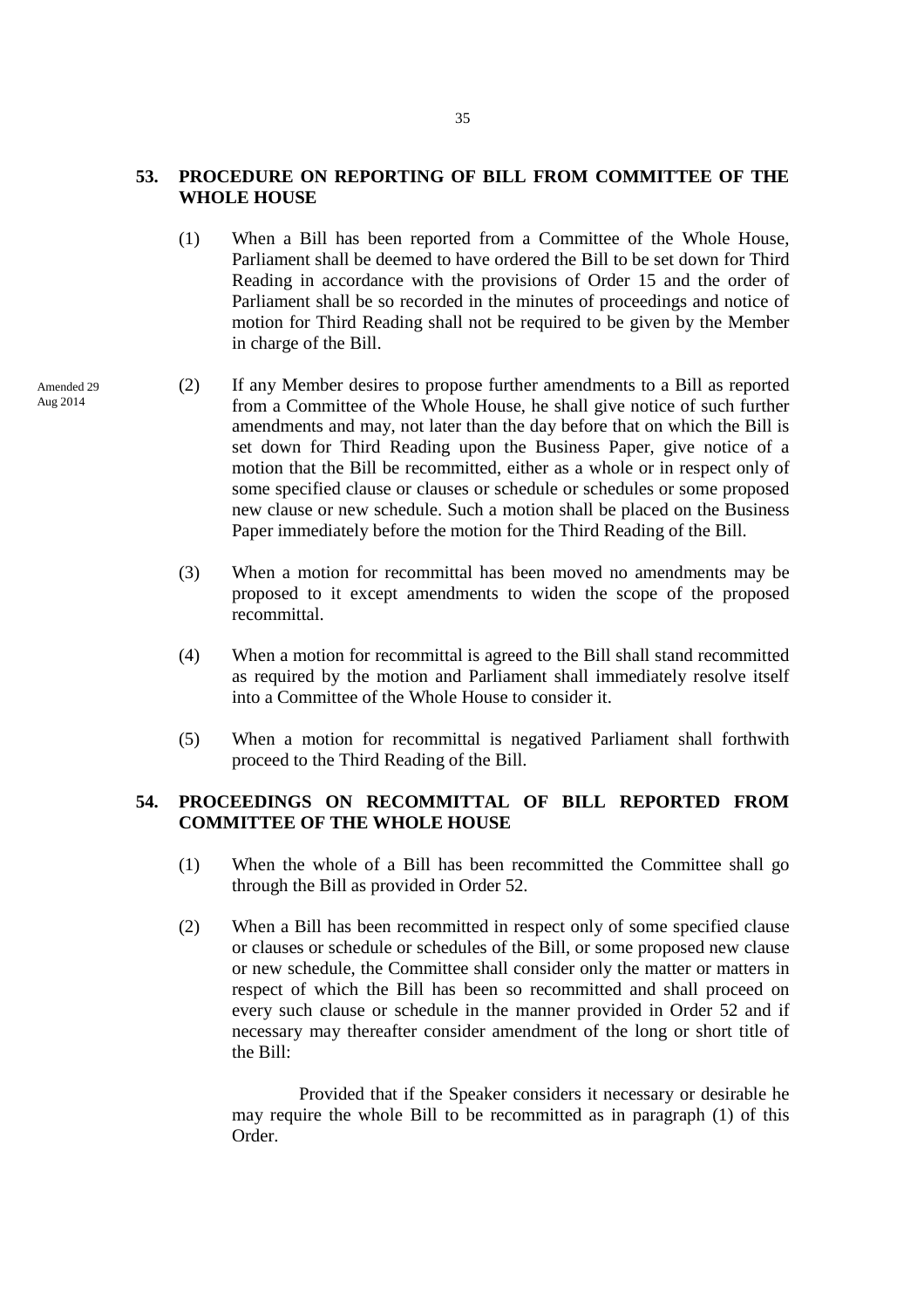- (3) When all proceedings in Committee of the Whole House on a recommitted Bill have been completed the Speaker shall return to his chair and the Member in charge of the Bill shall report the Bill as amended (or as not amended) on recommittal to Parliament.
- (4) When the Bill has been so reported after recommittal Parliament shall forthwith proceed to the Third Reading of the Bill unless the Member in charge states that he wishes the Third Reading to be postponed and in the later event the provisions of paragraph (1) of Order 53 shall apply but no further motion to recommit the Bill shall be allowed.

# **55. PROCEDURE IN SELECT COMMITTEE ON A BILL**

- (1) A Select Committee considering a Bill shall conform with the provisions of Order 72 but before reporting the Bill to Parliament it shall go through the Bill in the same manner as a Committee of the Whole House as prescribed in Order 52.
- (2) When a Bill has been amended in a Select Committee, the whole text of the Bill as amended shall, if practicable, be printed as part of the report of the Select Committee but if this is not practicable the text of every clause or schedule amended, and of every new clause or new schedule added, shall be so printed.
- (3) When all the proceedings upon the Bill have been concluded in a Select Committee and the Committee has agreed to its report, the Chairman shall, at the next sitting of Parliament, report the Bill, with or without amendments as the case may be to Parliament and shall lay a copy of the report of the Committee upon the Table.

#### **56. PROCEDURE ON REPORTING OF BILL FROM SELECT COMMITTEE**

- (1) When a Bill has been reported from a Select Committee Parliament may consider the Bill as reported on a motion that the report of the Select Committee on the Bill be adopted.
- (2) If that motion is carried without amendment Parliament shall be deemed to have ordered the Bill to be set down for Third Reading in accordance with the provisions of Order 15 and the order of Parliament shall be so recorded in the minutes of proceedings, and notice of Third Reading shall not be required to be given by the Member in charge of the Bill.
- (3) On a motion to adopt the report of a Select Committee on a Bill moved under paragraph (1) of this Order, a Member may propose an amendment to add at the end of the motion the words, **"subject to the recommittal of the Bill (either wholly or in respect of some particular part or parts of the Bill or of some proposed new clause or new schedule) to a Committee of the Whole House"**.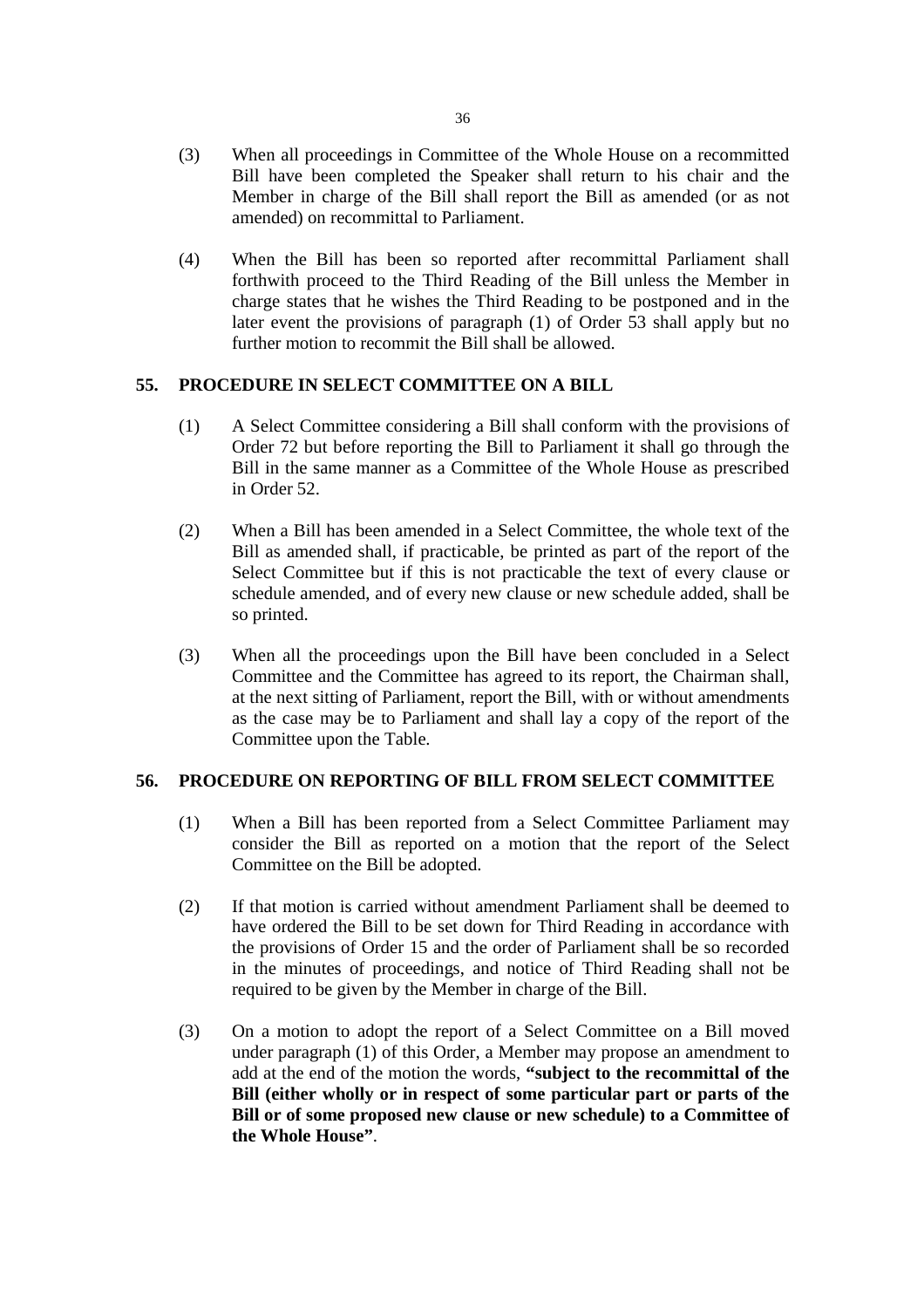(4) If the motion is carried as amended in accordance with paragraph (3) of this Order, the Bill shall stand recommittal as required by the motion and Parliament shall immediately resolve itself into a Committee of the Whole House to consider it.

# **57. PROCEEDINGS ON RECOMMITTAL OF BILL REPORTED FROM SELECT COMMITTEE**

(1) When a Bill reported from a Select Committee has been recommitted, the proceedings on recommittal shall be subject to the provisions of Order 54.

# **58. THIRD READING OF BILLS**

- (1) Parliament shall proceed to the Third Reading of a Bill on a motion that the Bill be read the third time and do pass. Debate on that motion shall be confined to the contents of the Bill and no amendment may be moved to the Motion.
- (2) Amendments for the correction of errors or oversight may, with the Speaker's permission, be made to the Bill before the question for the Third Reading of the Bill is put by the Speaker, but no amendments of a material character shall be proposed.
- (3) When a motion for the Third Reading of a Bill has been carried the Clerk shall read the short title of the Bill and shall write at the end of the Bill the words **"Passed by the National Parliament of Solomon Islands this day"** giving the date.
- (4) When a motion for the Third Reading of a Bill has been negatived no further proceedings shall be taken on that Bill.

#### **59. WITHDRAWAL OF BILLS**

The Member in charge of a Bill may, at the beginning of the proceedings on a Bill at a sitting, announce that he withdraws the Bill. And such Bill shall thereupon stand withdrawn and no further proceedings shall be taken on it.

# **60. PRESENTATION OF BILLS FOR ASSENT BY THE GOVERNOR-GENERAL**

A copy of every Bill passed by Parliament, certified as a true copy by the Clerk, shall be submitted by the Clerk to the Governor-General for his assent.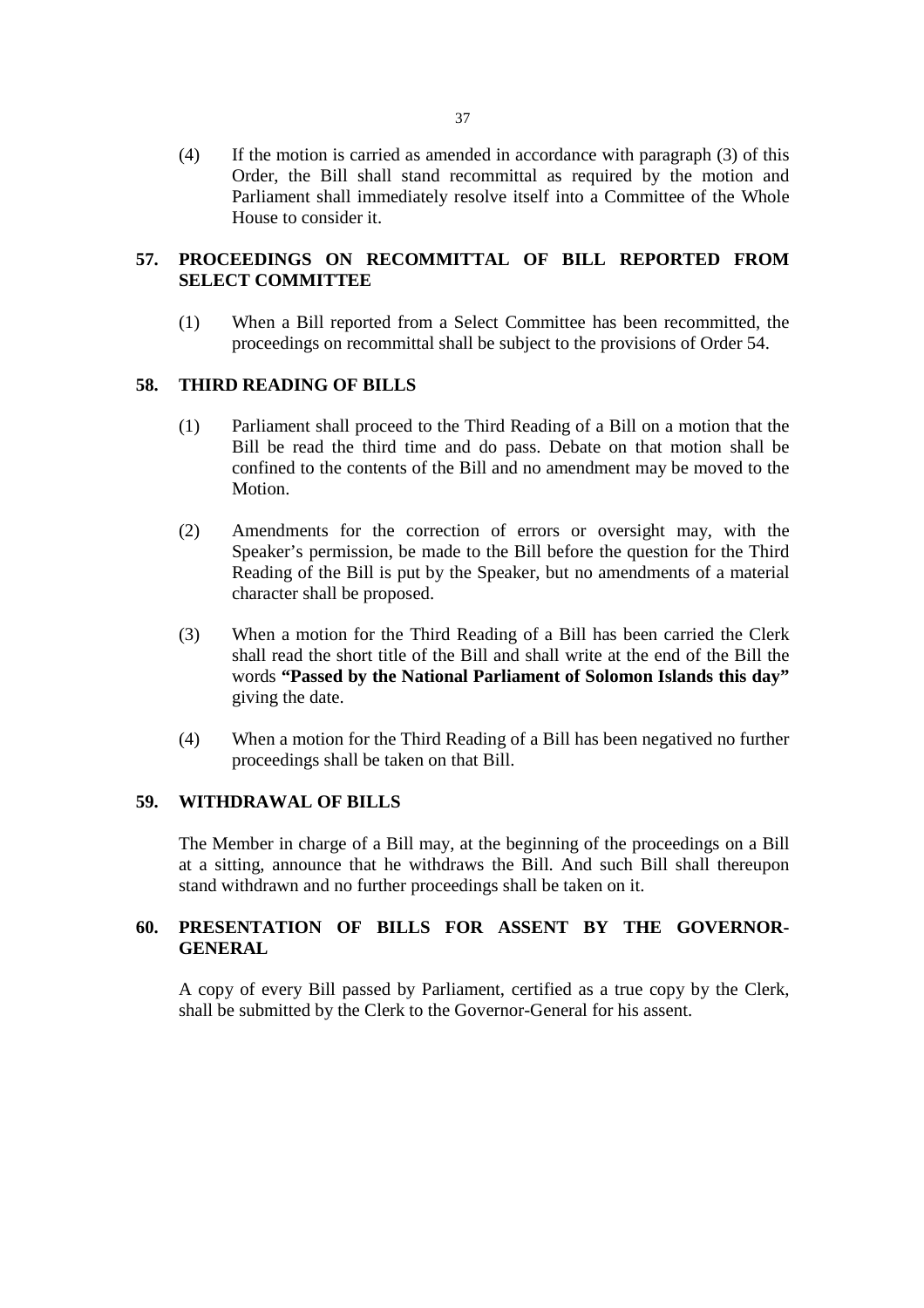#### **PART M FINANCIAL PROCEDURE**

# **61. PRESENTATION AND SECOND READING OF APPROPRIATION BILL**

- (1) Any Appropriation Bill for the purposes of Section 102 of the Constitution presented to Parliament shall be accompanied by the Estimates of Revenue and Expenditure referred to in subsection (1) of that section.
- (2) After the motion for the Second Reading of an Appropriation Bill has been proposed the debate thereon shall be adjourned and shall be resumed not earlier than the day following, after which three further days shall be allotted for the Second Reading of the Bill. The debate upon Second Reading when resumed, shall be confined to the financial and economic state of Solomon Islands and the general principles of Government Policy and Administration as indicated by the Bill and Estimates. Unless the debate is concluded earlier, the Speaker shall at 4.30 p.m. on the last day allocated for the Second Reading put any question necessary to bring the proceedings thereon to a conclusion.
- (3) For the purposes of this Order and Order 63 an allotted day shall be any day on which the consideration of the Appropriation Bill whether by Parliament or in the Committee of Supply, stands as the only motion or Bill set down by the Prime Minister upon the Order Paper in accordance with the provisions of Order 15.

#### **62. THE COMMITTEE OF SUPPLY**

- (1) There shall be a Committee of the Whole House to be called the Committee of Supply. Subject to the provisions of Order 79 the deliberations of the Committee of Supply shall be in public.
- (2) The Estimates shall upon presentation to Parliament stand referred to the Committee of Supply and the Appropriation Bill upon being read a second time shall stand committed to that Committee.

# **63. ALLOTMENT OF TIME IN COMMITTEE OF SUPPLY**

- (1) A maximum of four days shall be allotted for discussion of the Appropriation Bill in Committee of Supply.
- (2) This period may be extended if the question on the Second Reading of the Bill was carried on a day earlier than the last day allotted for the debate on Second Reading as the day or days thus saved may be added to the days allotted under this paragraph.
- (3) The Speaker may name the hour upon any day allotted under paragraph (1) of this Order as being the time at which proceedings upon any Head in the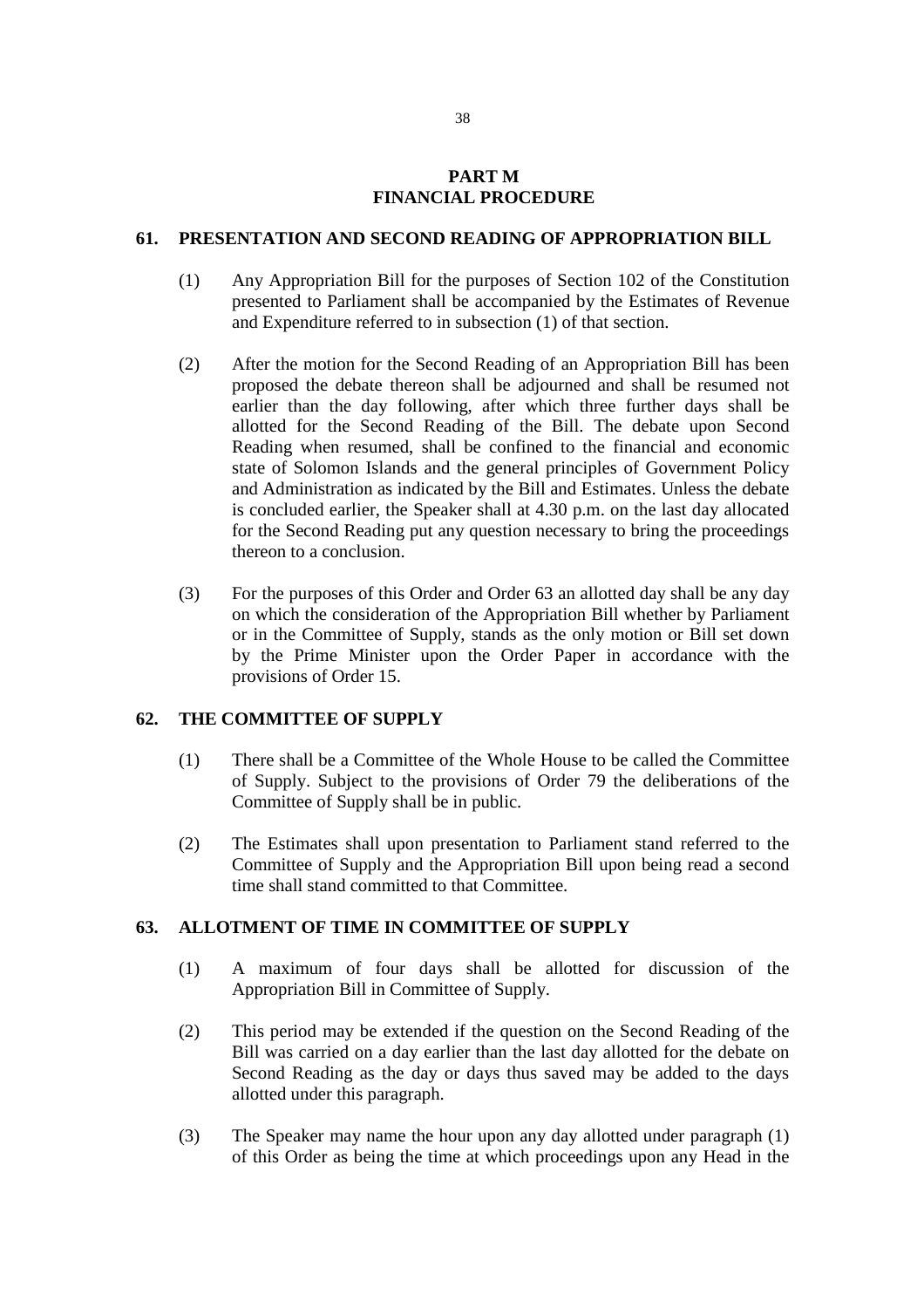Schedules to the Bill, on any schedule of, or on the clauses of the Bill shall be concluded. If in the case of any Head or Schedule or of the clauses the hour so named is reached before the business concerned is disposed of the Speaker shall thereupon put any question necessary to dispose of that business.

(4) If in the case of any Head or Schedule the proceedings thereon are concluded before the hour named in accordance with paragraph (3) of this Order, the Committee of Supply may forthwith proceed to the next business.

# **64. PROCEDURE IN COMMITTEE OF SUPPLY**

- (1) On the consideration of the Appropriation Bill in Committee of Supply the clauses of the Bill shall stand postponed until after consideration of the Schedule or Schedules.
- (2) On consideration of the Schedules each Head shall be considered with the appropriate Estimate and any reference in these Orders to a subhead or an item means a subhead or an item in the Estimates for the Head then under discussion.
- (3) On the consideration of a Schedule, the Speaker shall call the title of each Head in turn and shall propose the question **"That the sum of \$……… for Head ……… stand part of the Schedule"** and unless an amendment is proposed under the provisions of the next succeeding order, a debate may take place on that question. Any such debate shall be confined to the policy of the service for which the money is to be provided and shall not deal with the details of any item or subhead but may refer to the details of revenue or funds for which that service is responsible.
- (4) When all the Heads in a Schedule have been disposed of the Speaker shall put forthwith, without amendment or debate, the question **"That the Schedule (as amended) stand part of the Bill"**.
- (5) When every Schedule has been disposed of the Speaker shall call successively each clause of the Bill and shall forthwith propose the question **"That the clause stand part of the Bill"** and, unless a consequential amendment is moved, that question shall be disposed off without amendment or debate.
- (6) No amendment may be moved to any clause except any amendment consequential on an alteration in the total sum appropriated by any Schedule. Any such consequential amendment shall be moved by a Minister only and may be moved without notice and the question thereon shall be put forthwith without amendment or debate. When the question on the last of any such amendments to a clause has been decided the Speaker shall forthwith put the question **"That the clause as amended stand part of the Bill**" and that question shall then be decided without amendment or debate.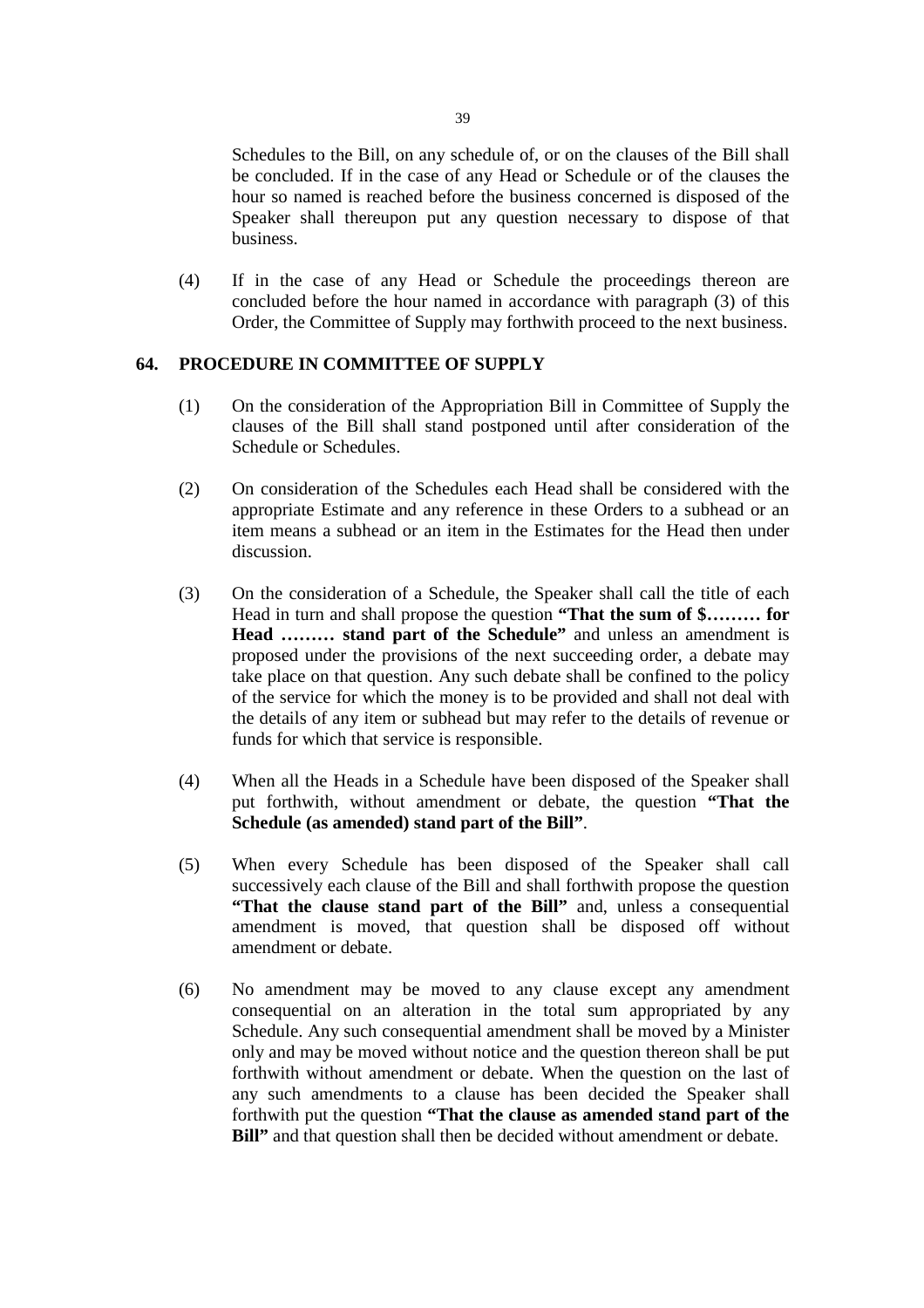(7) When the question upon every clause of the Bill has been decided, the Speaker shall return to his chair and the Member in charge of the Bill shall report the Bill to Parliament with or without amendment as the case may be.

#### **65. AMENDMENTS TO HEADS IN COMMITTEE OF SUPPLY**

Amended 29 Aug 2014

- (1) Notwithstanding the provisions of paragraph (2) of Order 51 no amendment shall be moved in the Committee of Supply under this Order until one clear day after that on which it was published in the Business Paper.
	- (2) Except upon the recommendation of the Cabinet to be signified by a Minister and recorded in the minutes of proceedings, the Committee shall not proceed upon any amendment which in the opinion of the Speaker increases the sum allotted to any Head whether in respect of any item or subhead or of the Head itself; every such amendment shall take the form of a motion **"That Head …………….. be increased by \$………………… (in respect of subhead …………. item ………)"**
	- (3) An amendment to increase a head whether in respect of any item or subhead or of the head itself shall take precedence over an amendment to reduce the head in the same respect and if it is carried no amendment to reduce the Head in that respect shall be called.
	- (4) Except upon the recommendation of the Cabinet to be signified by a Minister and recorded in the minutes of proceedings, the Committee shall not proceed upon any amendment which in the opinion of the Speaker has any effect such as is mentioned in paragraph (1) of Order 28.
	- (5) Subject to the provisions of paragraph (4) of this Order, an amendment to any Head to reduce the sum allotted thereto in respect of any item therein may be moved by any Member, and shall take the form of a motion **"That Head ………… be reduced by \$…………… in respect of (or by omitting) subhead ………. item ………."**.
	- (6) An amendment to reduce a Head in respect of any subhead or by omitting a subhead shall only be in order if the subhead is not itemised.
	- (7) An amendment to reduce a Head without reference to a subhead therein shall only be in order if the head is not divided in subheads.
- (8) An amendment to omit a Head shall not be in order and shall not be placed on the Business Paper.
- (9) In the case of each Head, amendments in respect of items or subheads in that Head shall be placed upon the Business Paper and considered in the order in which the items or subheads to which they refer stand in the Head in the Estimates.

Amended 29 Aug 2014

Amended 29 Aug 2014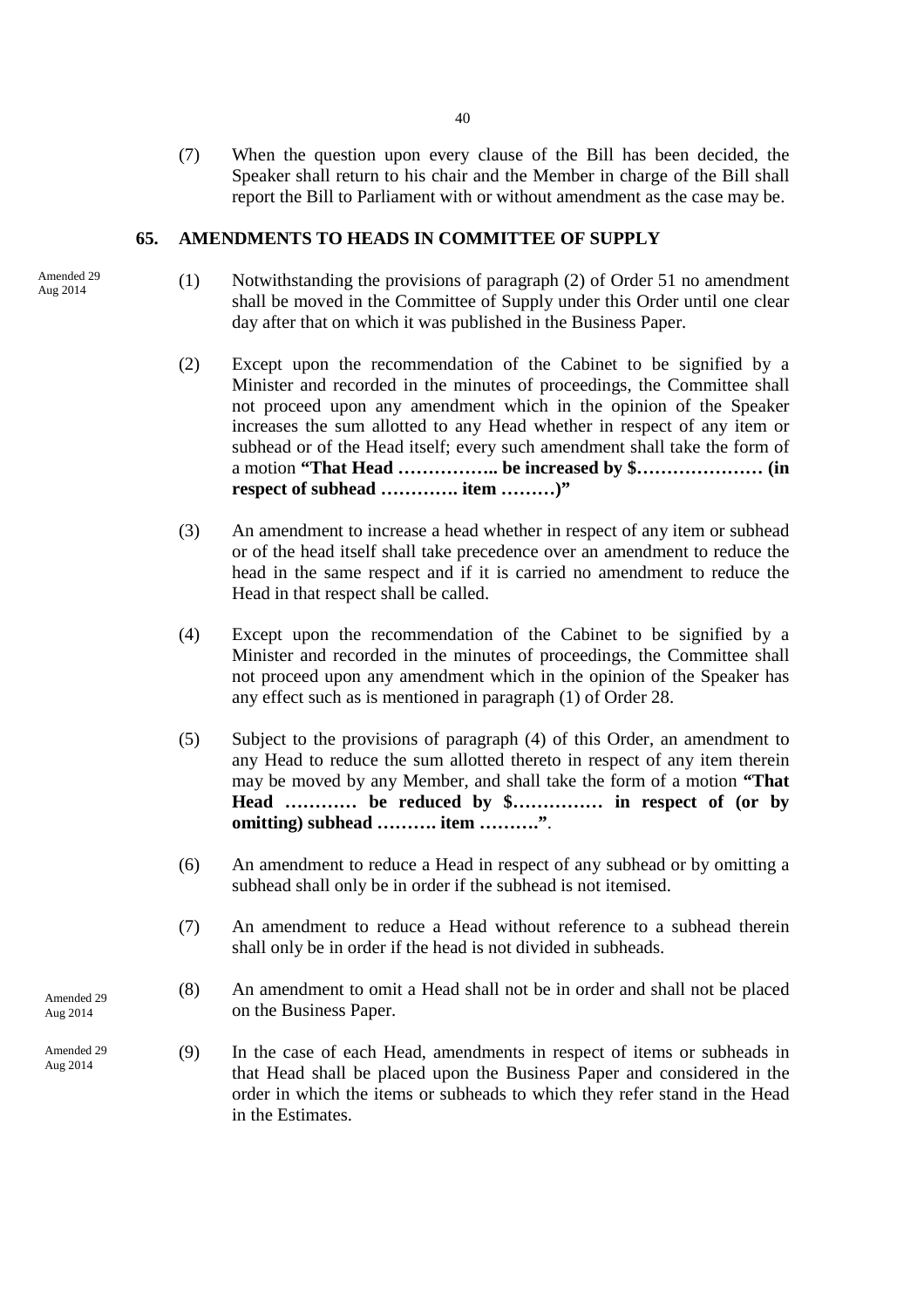Amended 29 Aug 2014

Amended 29 Aug 2014

- (10) When notice has been given of two or more amendments to reduce the same item, subhead or Head, they shall be placed upon the Business Paper and considered in the order of the magnitude of the reductions proposed, the amendment proposing the largest reduction being placed first in each case.
- (11) Debate on every amendment shall be confined to the item, subhead or Head to which the amendment refers and after an amendment to an item or subhead has been disposed of, no amendment or debate on a previous item or subhead of that Head shall be permitted.
- (12) When all amendments standing on the Business Paper in respect of any particular Head have been disposed of the Speaker shall again propose the question **"That the sum of \$ ………. for head ………. stand part of the Schedule"**, or shall propose the amended question **"That the (increased) (reduced) sum of \$ ………… for Head ……….. stand part of the Schedule**<sup>"</sup>, as the case may require. The debate on any such question shall be subject to the same limitations as apply to a debate arising under paragraph (3) of Order 62.

# **66. THIRD READING OF APPROPRIATION BILL**

The motion for Third Reading of the Appropriation Bill shall be decided without amendment or debate.

# **67. SUPPLEMENTARY APPROPRIATION BILLS**

If from time to time, whether in the course of a particular financial year or after its close, a Supplementary Appropriation Bill for the purposes of Section 102 of the Constitution is presented, the Bill, after the motion for the Second Reading has been proposed, shall stand committed to the Committee of Supply and the provisions of Orders 64, 65 and 66 shall apply in the same manner as to an Appropriation Bill.

### **PART N SELECT AND SPECIAL COMMITTEES**

# **68. APPOINTMENT, NOMINATION AND FUNCTIONS OF SELECT COMMITTEES**

- (1) Parliament may appoint, under Standing Orders or by an Order specially made, one or more Select Committees to consider matters or Bills which Parliament may refer to the Committee.
- (2) A Select Committee appointed under Standing Orders shall be termed a **"Standing Select Committee"**.
- (3) A Select Committee appointed under an Order specially made shall be termed a **"Special Select Committee"**.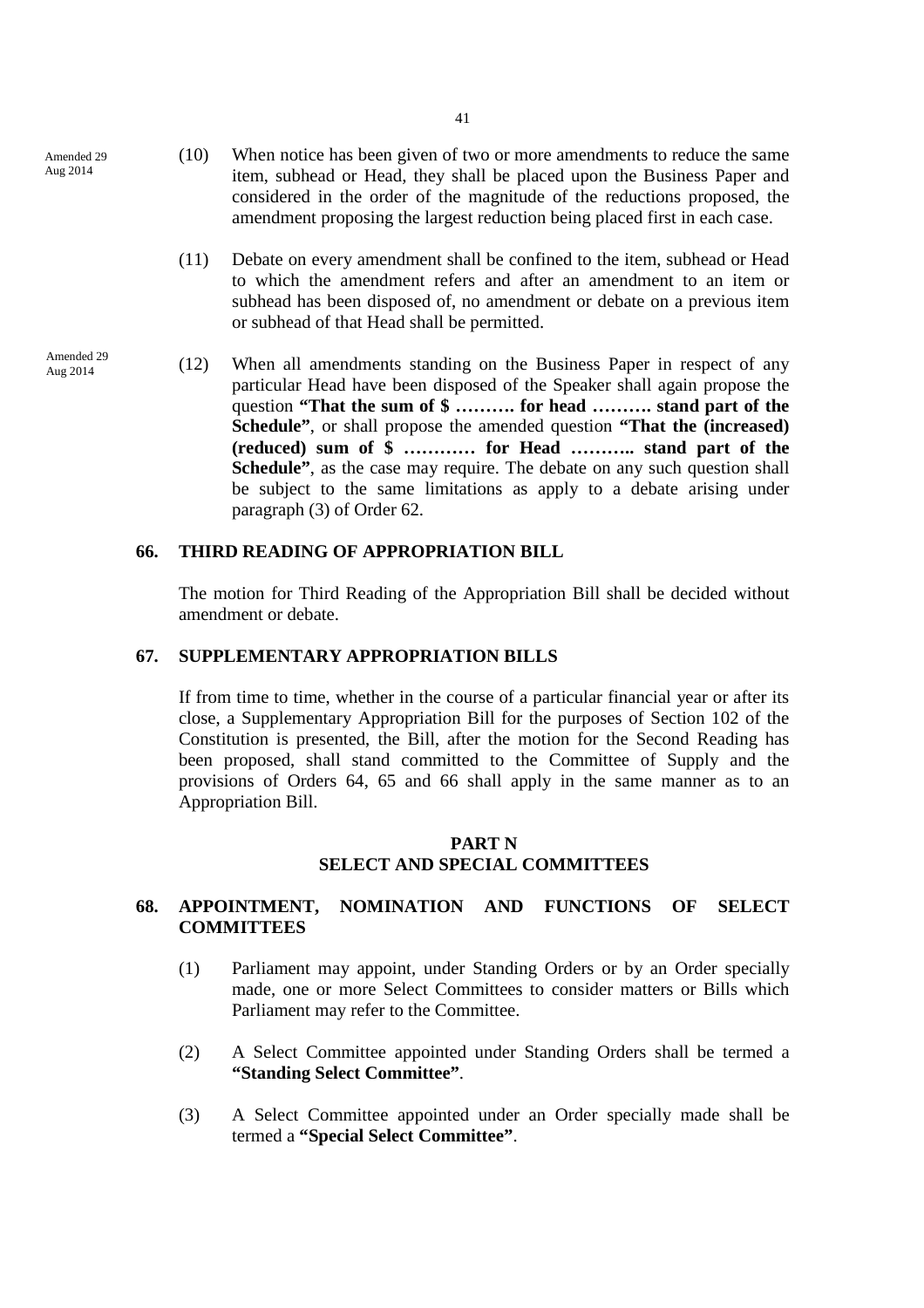- (4) The Speaker shall decide the size of every Select Committee and shall nominate the Chairman and Members thereof.
- (5) A Standing Select Committee may from time to time report to Parliament concerning the matters referred to it and shall not be dissolved save in accordance with paragraph (7) of this Order.
- (6) A Special Select Committee shall, as soon as it has completed considering the matter or Bill referred to it, report to Parliament thereon and the Committee shall thereupon be dissolved. If the Committee is of the opinion that it will not be able to complete consideration of the matter or Bill before the day appointed for the dissolution of Parliament in accordance with Section 73 of the Constitution it shall so report to Parliament.
- (7) Upon the dissolution of Parliament every Select and Special Committee of Parliament shall be dissolved.

# **69. PUBLIC ACCOUNTS COMMITTEE**

- (1) There shall be a Standing Select Committee designated the Public Accounts Committee whose functions shall be -
	- (a) to examine the accounts prescribed by Section 77 of the Public Financial Management Act 2013, together with the report of the Auditor General thereon, and to report the results of such examination to Parliament;
	- (b) to establish the causes of any excesses over authorised expenditure and to make recommendations to Parliament on any appropriate measures to cater for such excesses of expenditure;
	- (c) to examine such other accounts laid before Parliament as the Committee may think fit, together with any auditor's report thereon and to report the results of such examination to Parliament;
	- (d) to summon any public officer to give information on any explanation, or to produce any records or documents which the Committee may require in the performance of its duties;
	- (e) to consider in detail the Draft Estimates prepared by the Government in support of the Annual Appropriation Bill;
	- (f) to summon and examine the Accounting Officers and Technical staff of Ministries and Departments and require the production of background information and explanation in relation to Draft Estimates;
	- (g) to report to Parliament in such a way that the report may inform Members prior to the Parliamentary debate thereon of the

Gazette, 29 March 1995 No. 8, Legal Notice No. 23

Corrected to conform to the PFM Act 2013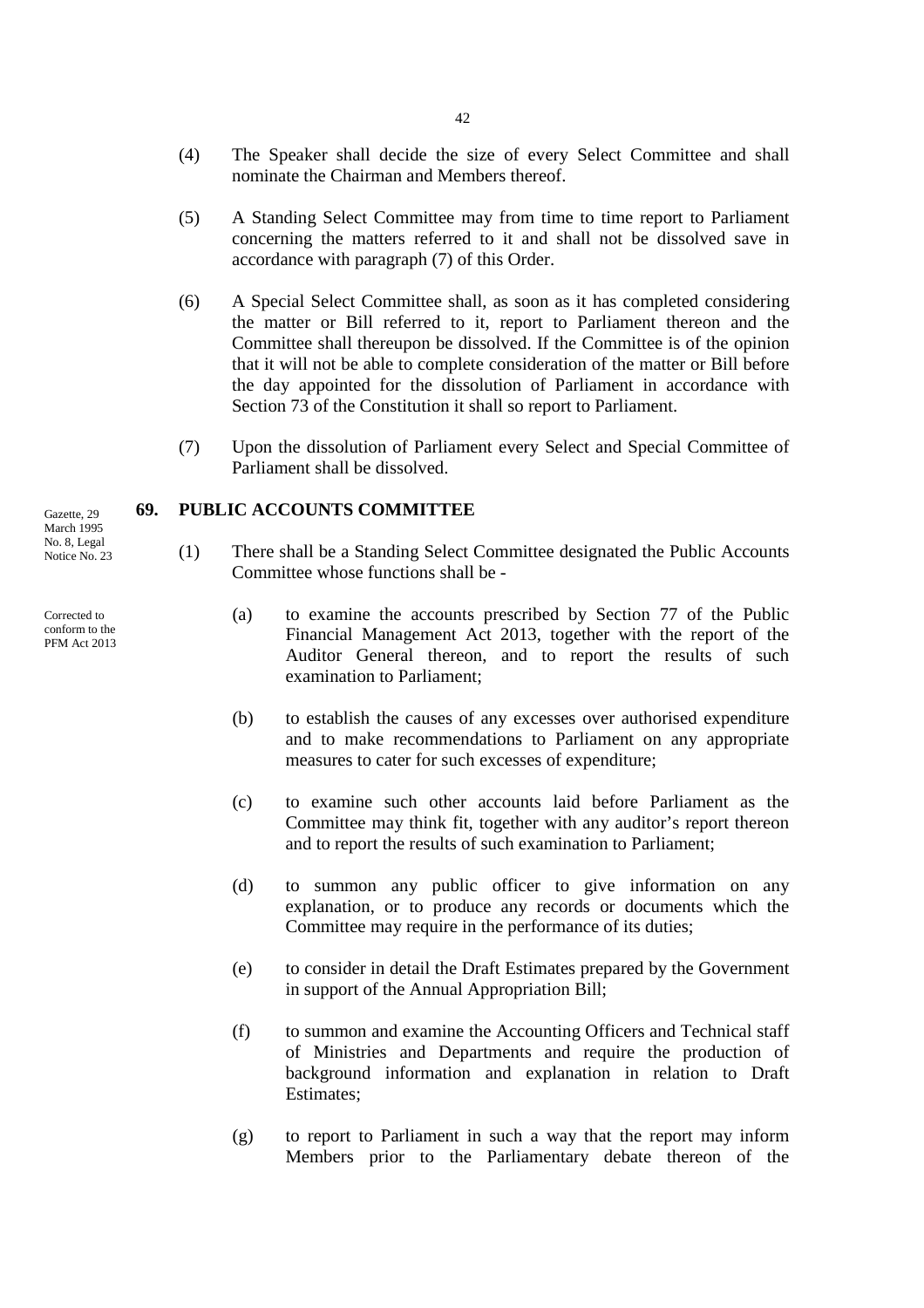background to the Draft Estimates draw attention to those matters which the Committee feels should be the subject for such Parliamentary debate; and

- (h) to make such recommendations as the Committee sees fit and subsequently receive comments and reports on such recommendations from the Government.
- (2) The Auditor General or his nominee shall be the Secretary to the Committee and shall make available to the Committee the services of his staff and other facilities of his Office.

# **70. PARLIAMENTARY HOUSE COMMITTEE**

- (1) There shall be a Standing Select Committee designated the Parliamentary House Committee whose functions shall be -
	- (a) to consider and advise appropriate authorities on such matters that are connected with Member's terms and conditions of service;
	- (b) to oversee and supervise matters connected with the management and administration of the facilities and property of the National Parliament which are not provided for in any other specific Rules or Regulations;
	- (c) to consider, decide and advise Parliament on all matters that are connected with Parliamentary business for its meetings and sittings;
	- (d) to examine and make recommendations on any matters which are connected with the provisions of Sections 62 and 69 of the Constitution;
	- (e) to make rules and guidelines governing the Member's use of Parliament facilities;
	- (f) to report regularly to Parliament of any action taken pursuant to these regulations.

# **71. BILLS AND LEGISLATION COMMITTEE**

There shall be a Standing Select Committee designated the Bills and Legislation Committee whose functions, in addition to the provisions in Orders 50 and 55, shall be to -

- (a) examine such matters as may be referred to it by Parliament or the Government;
- (b) review all draft legislation prepared for introduction into Parliament;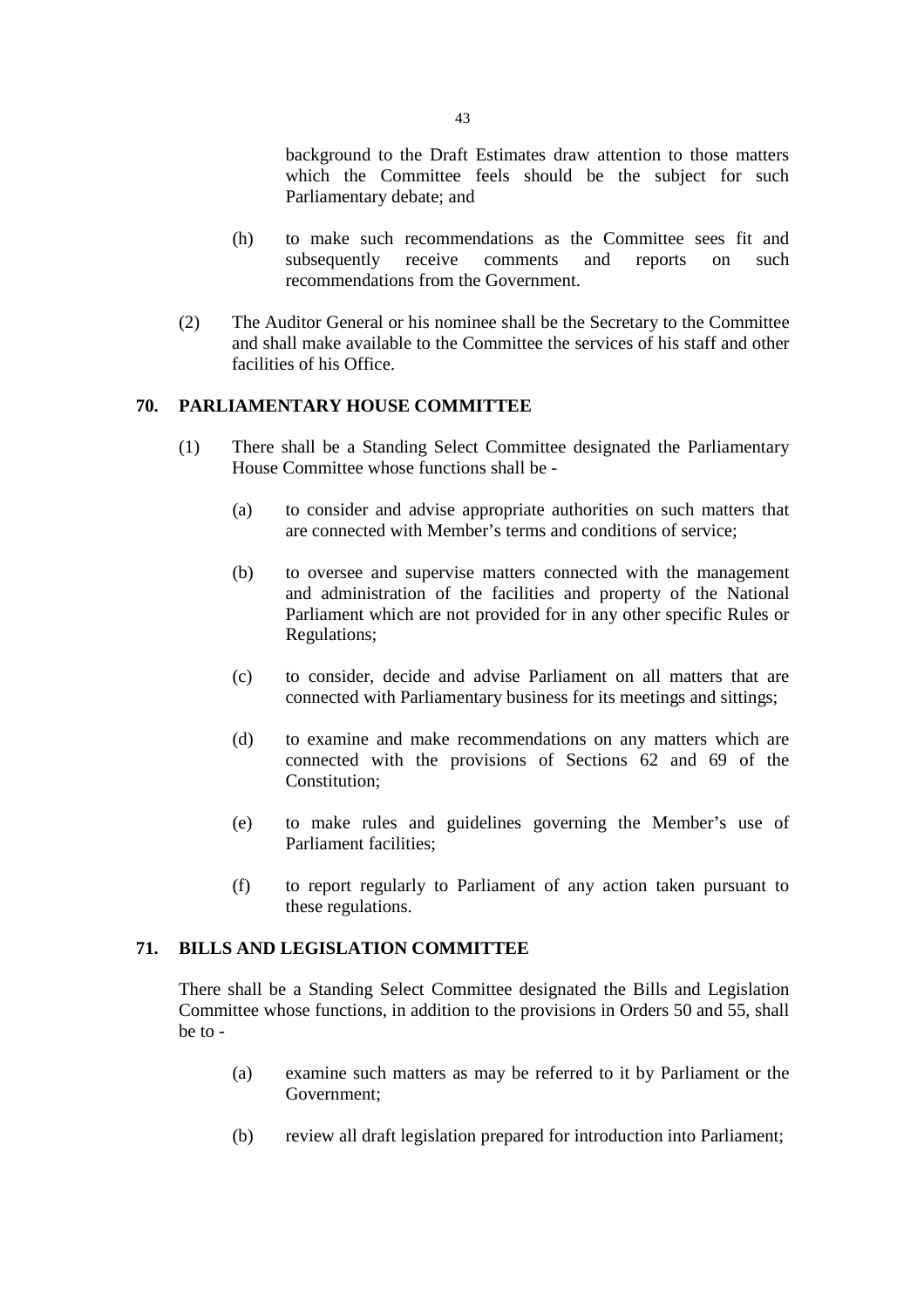- (c) examine all subsidiary legislation made under any Act so as to ensure compliance with the Acts under which they are made;
- (d) monitor all motions adopted by Parliament which require legislative action;
- (e) review current or proposed legislative measures to the extent it seems necessary;
- (f) examine such other matters in relation to legislation that, in the opinion of the Committee, require examination; and
- (g) make a written report to each meeting of Parliament containing the observations and recommendations arising from the Committee's deliberations.

# **71A. CONSTITUTION REVIEW COMMITTEE**

There shall be a Standing Select Committee designated the Constitution Review Committee whose functions shall be -

- (a) to review the Constitution regularly and advise the government on any changes as the Committee may deem necessary;
- (b) to examine any proposed changes to the Constitution and request submissions of views thereon from individuals or groups;
- (c) to deal with and advise on any matters relating to the use, abuse or misuse of constitutional powers, rights or responsibilities;
- (d) to report to Parliament in accordance with Standing Order 72(11).

# **71B. FOREIGN RELATIONS COMMITTEE**

There shall be a Standing Select Committee designated the Foreign Relations Committee whose functions shall be to examine and make its observations and recommendations on -

- (a) the establishment of new diplomatic and consular relations and the severing of existing ties;
- (b) the accession to and signing and ratification of international treaties and conventions;
- (c) the appointment of Ambassadors and High Commissioners or other principal representatives of Solomon Islands in any other country or accredited to any international organisation;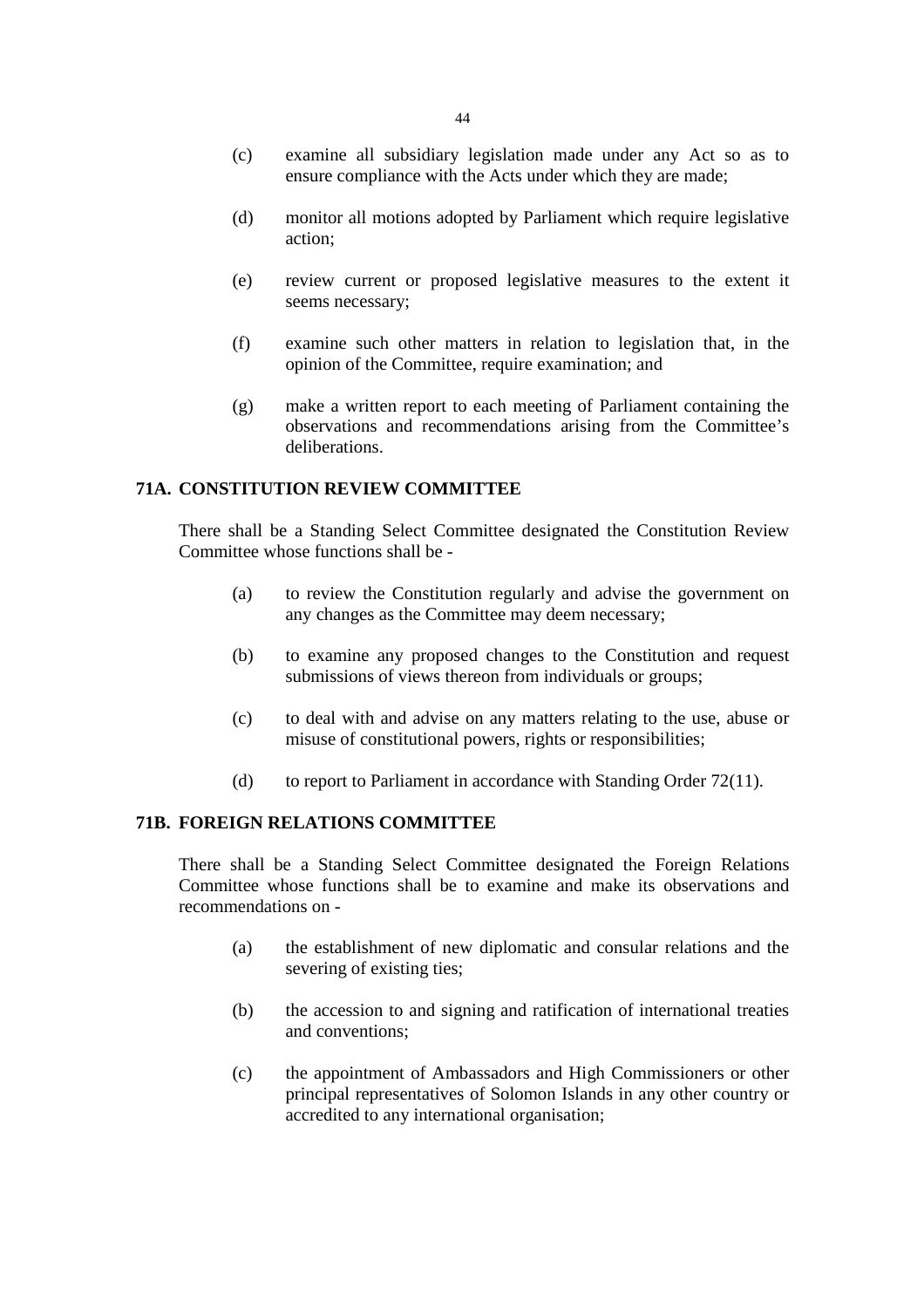- (d) the application of the Geneva Convention relating to diplomatic immunities and privileges;
- (e) the receiving of foreign assistance and the administration and management thereof;
- (f) the regulations, terms and conditions of service of employees of regional bodies of which Solomon Islands is a member;
- (g) the Government's conduct of its foreign policy.

# **71C. EDUCATION AND HUMAN RESOURCES TRAINING COMMITTEE**

There shall be a Standing Select Committee designated the Education and Human Resources Training Committee whose functions shall be to examine and make observations and recommendations on matters relating to education and human resources development as it may consider appropriate or as referred to it by Parliament or the Government.

# **71D. HEALTH AND MEDICAL SERVICES COMMITTEE**

There shall be a Standing Select Committee designated the Health and Medical Services Committee whose functions shall be to examine and make observations and recommendations on matters relating to health and medical services as it may consider appropriate or as referred to it by Parliament or the Government.

# **71E. POLICE, NATIONAL SECURITY AND CORRECTIONAL SERVICES COMMITTEE**

There shall be a Standing Select Committee designated the Police, National Security and Correctional Services Committee whose functions shall be to examine and make recommendations on matters relating to police, national security and correctional services as it may consider appropriate or as referred to it by Parliament or the Government.

# **71F. PUBLIC EXPENDITURE COMMITTEE**

There shall be a Standing Select Committee designated the Public Expenditure Committee whose functions shall be to-

- (a) review budget expenditure;
- (b) assess whether expenditure performance match policy in line with the Appropriation Act;
- (c) undertake value for money assessment of the budget;
- (d) ascertain whether the public expenditure meets quality or not; and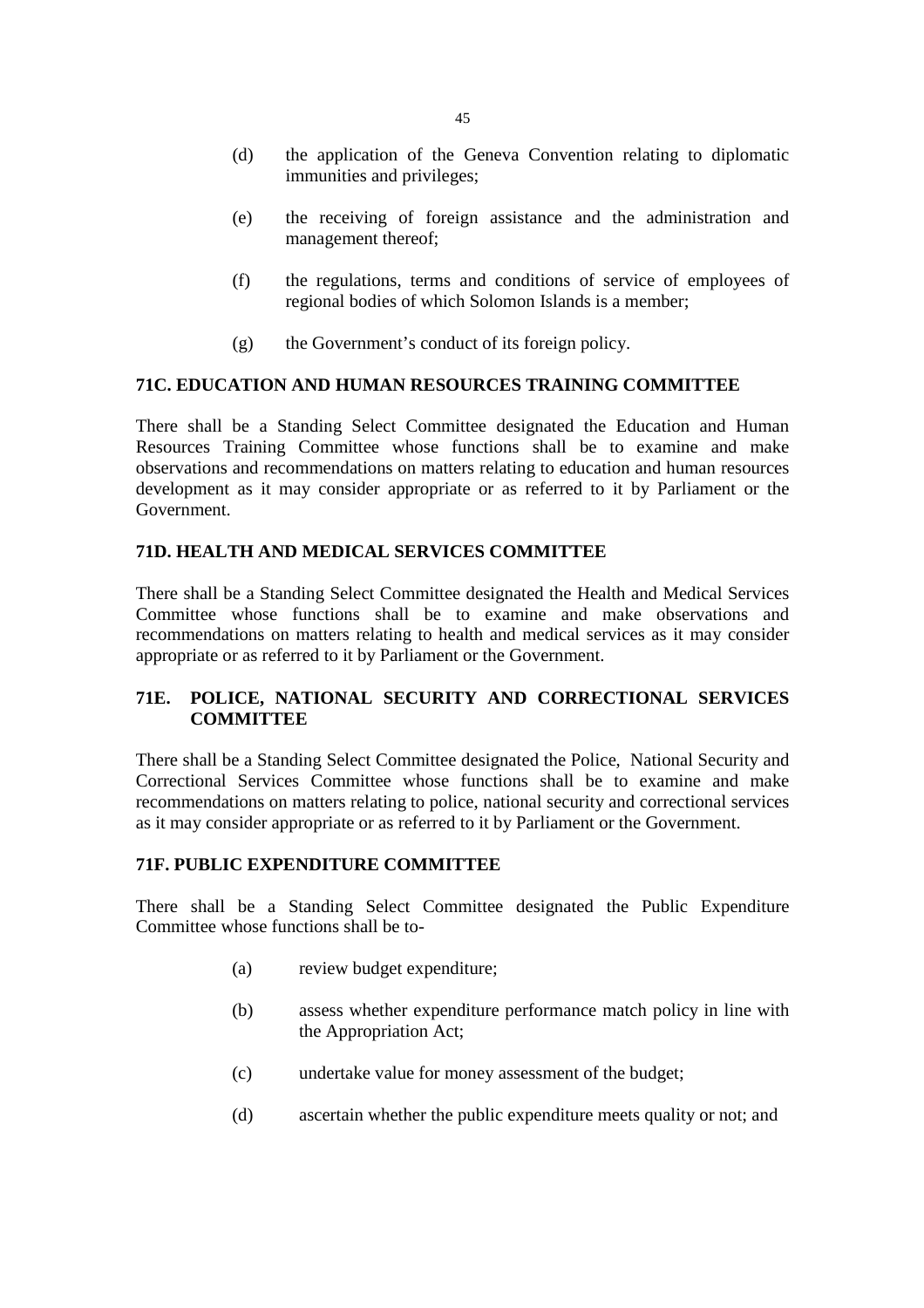(e) make such observation or recommendations arising from the Committee's deliberations.

#### **71G. ENVIRONMENTAL AND CONSERVATION COMMITTEE**

There shall be a Standing Select Committee designated the Environmental and Conservation Committee whose functions shall be-

- (a) to examine and make recommendations to the government on measures adopted or required to be adopted to meet the challenges posed by environmental changes;
- (b) to monitor and examine measures adopted by the relevant administrative authorities in implementing the objectives of national and provincial environmental legislation; and
- (c) such other matters which may be relevant or conducive to meet Solomon Islands international obligations, including the adoption of carbon trading measures.

# **72. PROCEDURE OF SELECT COMMITTEE**

- (1) The deliberations of a Select Committee shall be confined to the matter or matters referred or assigned to it by Parliament or by or under these Orders and in the case of a Select Committee on a Bill its deliberations shall be confined to the Bill committed to it and relevant amendments.
- (2) A Select Committee shall sit at the times determined by the Chairman and may continue to sit although Parliament may be adjourned. The sittings of all Select Committees shall be held in private unless the Committee otherwise orders.
- (3) The quorum of a Select Committee shall be one-third of the members excluding the Chairman, a fraction of the whole number being discarded.
- (4) If the Chairman is unable to be present at a sitting the Committee shall elect a member of the Committee to act as Chairman in his place for the period during which he is absent.
- (5) The Clerk to the Committee appointed under paragraph (7) of Order 6 shall attend meetings of the Committee and shall keep the minutes of proceedings of the Committee.
- (6) Divisions in a Select Committee shall be taken by the Clerk to the Committee who shall ask each member of the Committee separately how he wishes to vote and record the votes accordingly.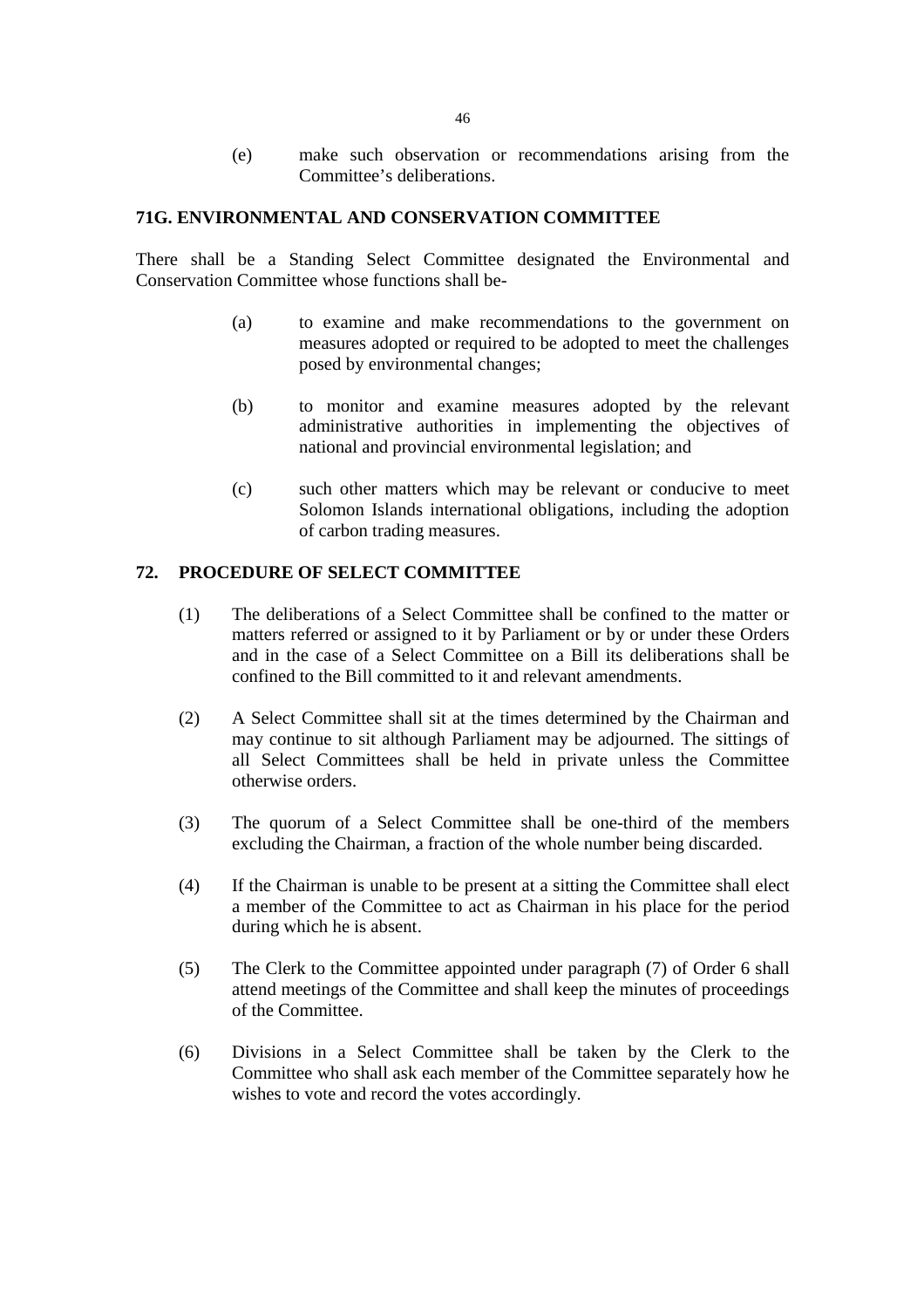- (7) Neither the Chairman nor any other member acting in his place shall vote, unless the votes of other members are equally divided in which case he shall give a casting vote.
- (8) (a) A member of a Select Committee may bring a report for its consideration. When all the reports have been brought up the Chairman shall propose the reports in order until one is accepted as a basis for discussion, beginning with his own report and proceeding with the remainder in the order in which they were brought up. The question to be proposed by the Chairman on a report shall be **"That the Chairman's (or Mr……………'s) report be read a second time paragraph by paragraph"**. When this question has been agreed to, it shall not be proposed on further reports but portions thereof may be offered as amendments to the report under consideration, if they are relevant to it.
	- (b) The Committee shall then go through the report paragraph by paragraph and the provisions of Order 52 shall apply as if the report were a Bill and the paragraphs were the clauses of the Bill.
	- (c) When consideration of the report paragraph by paragraph is concluded and when all proposed new paragraphs have been considered the Chairman shall put the question that this report be the report of the Committee to Parliament.
- (9) A Select Committee may make a special report relating to the powers, functions and proceedings of the Committee on matters which it thinks fit to bring to the notice of Parliament.
- (10) The minutes of proceedings of the Committee shall record all proceedings on consideration of a Report or Bill in the Committee and on every amendment proposed to the Report or Bill, with a note of divisions, if divisions were taken in the Committee, showing the names of members voting in the divisions or declining to vote.
- (11) A Report or Special Report, with the minutes of proceedings of a Select Committee and the minutes of evidence, if evidence was taken, shall be laid on the Table by the Chairman of the Committee in accordance with Order 17-

 Provided that, if a Committee has concluded its Report at a time when Parliament is not meeting, that Report shall be deemed for all purposes to have been laid upon the Table if it is delivered to the Office of the Clerk by the Chairman of the Committee; and the Clerk shall record in the minutes of proceedings of the day on which Parliament next sits the date upon which the report was so delivered.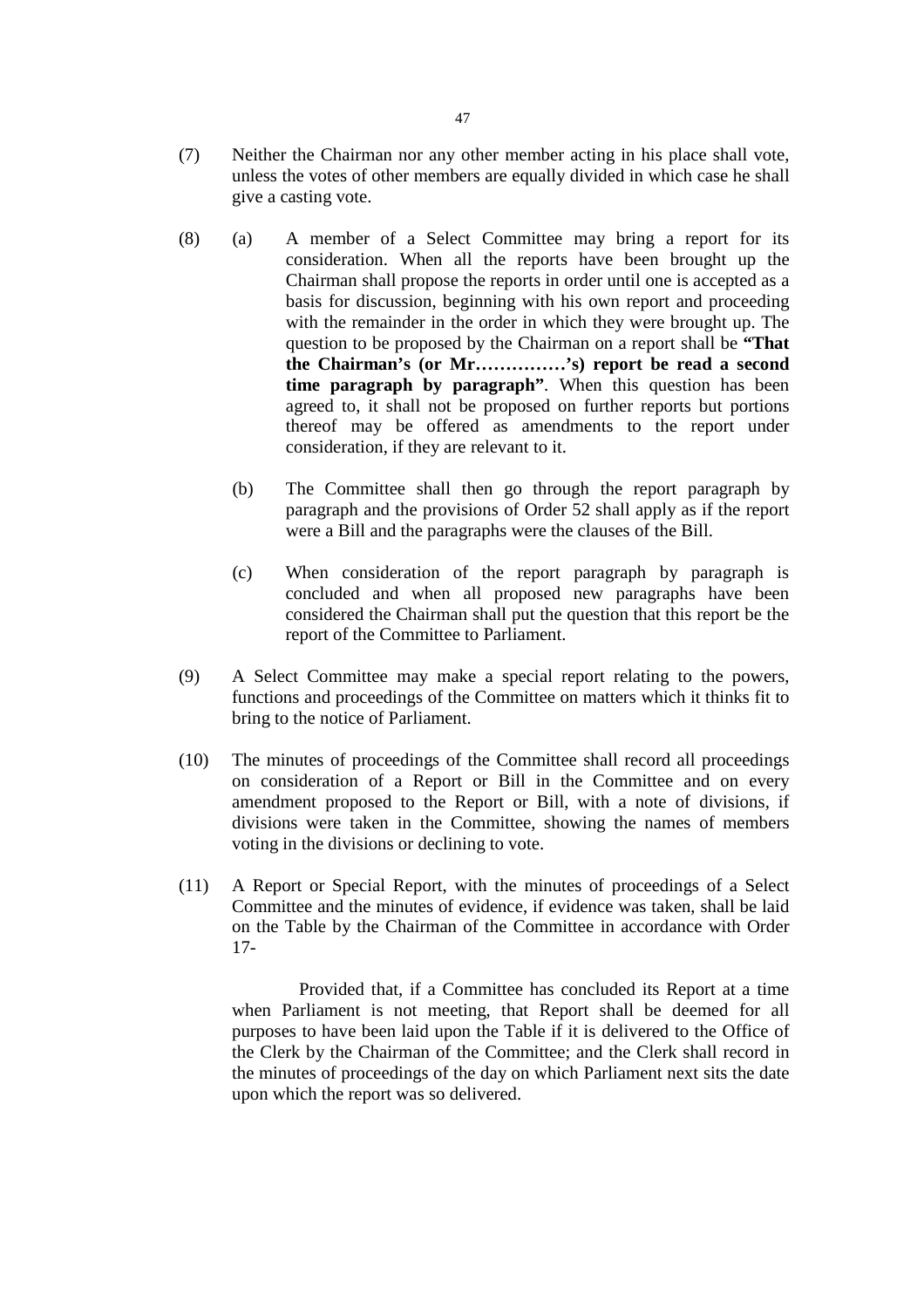#### **73. SPECIAL COMMITTEES**

- (1) Parliament may, on the motion of any Member, appoint under this Order or by an order specially made, a Special Committee to consider a matter of public importance upon which Parliament wishes the Government to initiate a Bill or take other legislative or administrative action.
- (2) Such Special Committee shall comprise both members and persons who are not Members but who have special knowledge of, or expertise related to, the matter to be considered by the Committee.
- (3) The Members to serve on the Committee shall be appointed by the Speaker; those persons to serve on the Committee who are not Members shall be appointed by the Speaker upon the nomination of the Minister to whom the Committee is required to report.
- (4) The motion moving the appointment of a Special Committee shall specify a Minister to whom the Committee shall deliver its report. The Minister shall appoint a Secretary to the Committee.
- (5) A Special Committee, before proceeding to any other business shall elect a Chairman who shall be one of the Members appointed to the Committee and who shall hold office during the life of the Committee. In the absence of the Chairman the Committee shall elect anyone of its members to temporarily act as Chairman.
- (6) When a Special Committee has considered its proceedings it shall present a Report to the Minister specified in accordance with paragraph (4) of this Order. As soon as the Parliament meets after receiving the Report of the Committee, the Minister shall lay the same on the Table together with his proposals as to the action which he proposes to take thereon.
- (7) Subject to the provisions of this Order, proceedings of a Special Committee shall be in accordance with Order 72.

#### **74. PREMATURE PUBLICATION OF EVIDENCE**

The evidence taken before any Select or Special Committee and documents presented to or a Report prepared by such Committee shall not be published by a member thereof or by any other person before such time as the Committee shall have presented its Report to Parliament or the Minister has tabled the report as the case may be.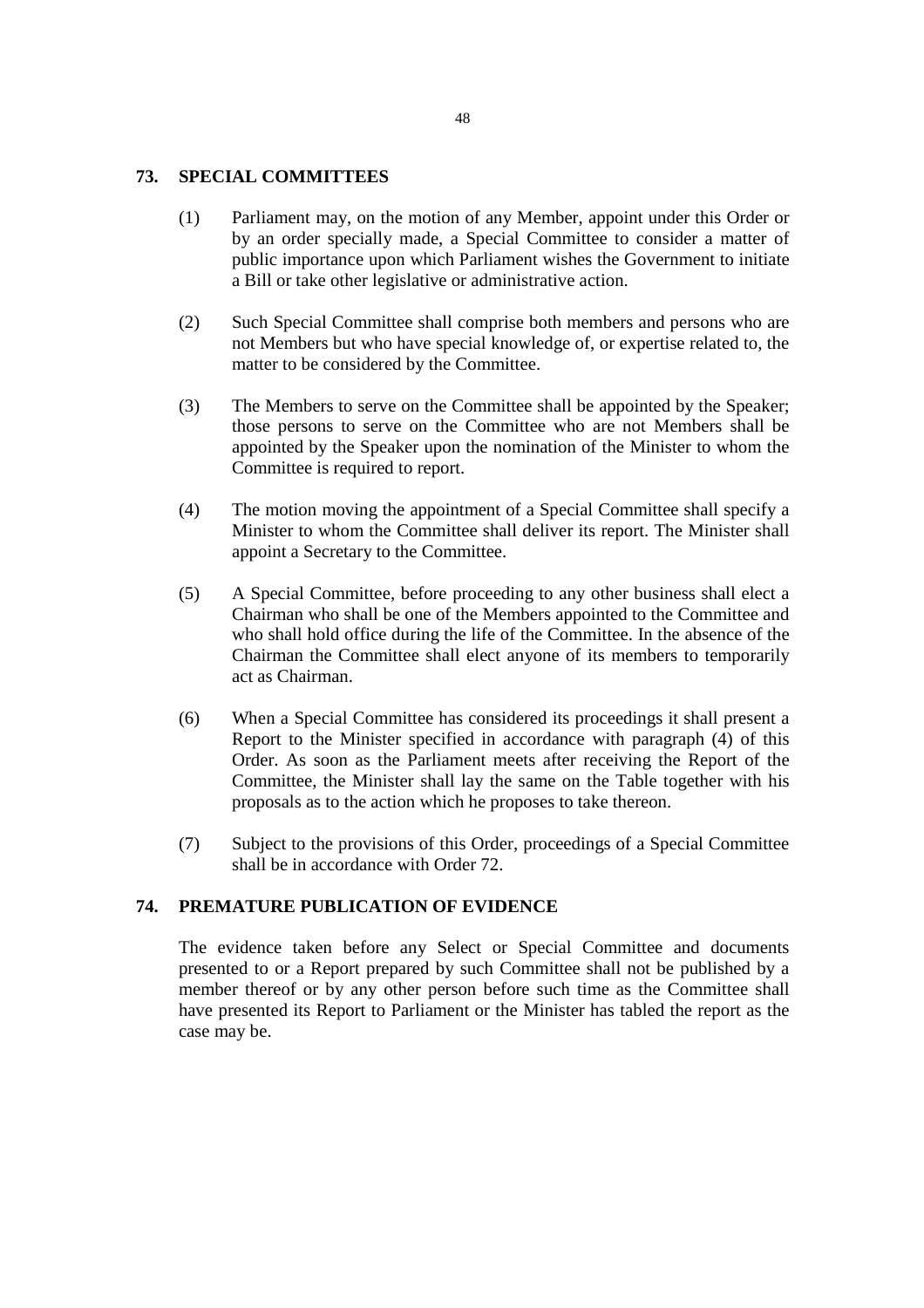#### **75. ATTENDANCE AT COMMITTEES**

- (1) Members of Parliament nominated in accordance with Order 68(4) to serve on a Select Committee or Special Committee shall be entitled to remuneration or allowances for so attending only in accordance with the provisions of the Parliamentary Financial Rules from time to time in force.
- (2) The Speaker, who for this purpose may consult with the Chairman of the Committee concerned, may, if any member fails without good reason to attend the meetings of any Committee to which he has been appointed, reprimand that member in respect of his failure to attend.
- (3) If, after receiving two such reprimands, the member again fails without good reason to attend the meetings of the Committee, the Speaker may, after giving the member an opportunity to be heard, order the Clerk to deduct from any salary or allowances of the member which may be due to the member by virtue of his membership a sum of money, not exceeding ten dollars in respect of each meeting which the member has failed to attend and to pay such moneys into the Consolidated Fund.

# **PART O MISCELLANEOUS MATTERS**

#### **76. ELECTION OF GOVERNOR-GENERAL**

If Parliament shall consider that it be necessary to hold an election before making an address to the Head of State in accordance with Section 27 of the Constitution, such election shall be carried out in the manner prescribed by Order 5, save only that nomination papers shall be issued to Members not less than three clear days before the date fixed for the election.

#### **77. EMPLOYMENT OF MEMBERS IN PROFFESSIONAL CAPACITY**

No Member shall appear before Parliament or a Committee thereof as a legal practitioner acting for or on behalf of any person or otherwise in a capacity for which he is to receive a fee or award.

# **78. DECLARATION AND DISCLOURE OF PERSONAL INTEREST**

(1) Every Member shall, not later than the day before he makes his oath of allegiance pursuant to Section 63 of the Constitution, submit to the Speaker a written declaration of all shares and interests he may have in any company or business undertaking that has any contract with the Government and of any Office of Director or Manager he may hold in any Company or Business undertaking (whether or not it has a contract with the Government) and thereafter, upon his acquisition of any such share or interest or appointment to such office, he shall make such a declaration before the next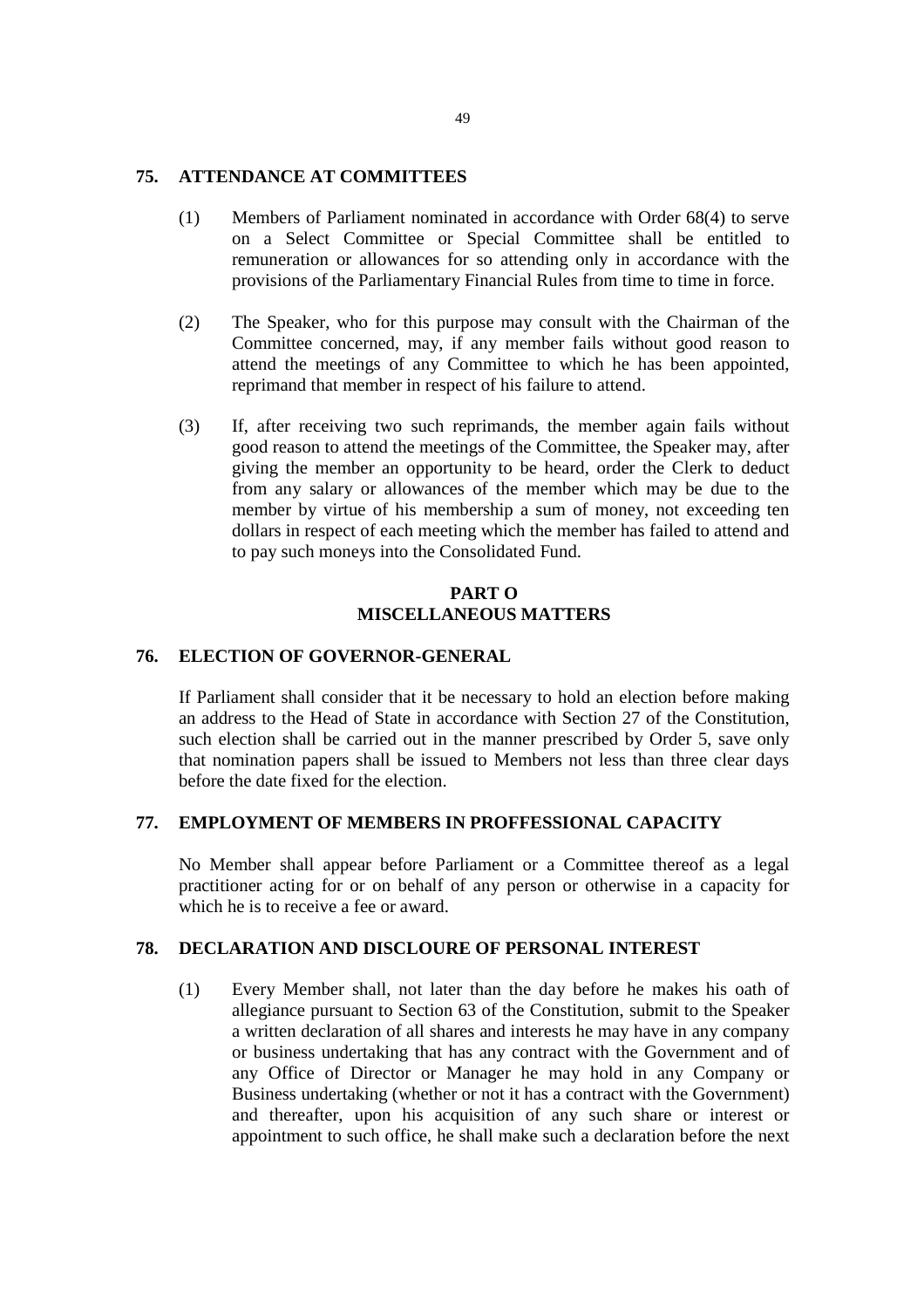sitting of Parliament he attends following upon the acquisition of that share or interest or appointment to that Office.

- (2) The Speaker shall maintain a record of all declarations made under paragraph (1) of this Order and shall not disclose any of the contents of the same except upon a motion to that effect passed by Parliament, a request made pursuant to any Act of Parliament, or where he considers it fit and proper to do so.
- (3) A Member shall not move any motion or amendment relating to a matter in which he has a direct personal pecuniary interest or speak or vote on any such matter, whether in Parliament or in any Committee, without disclosing the nature of that interest.
- (4) A motion to disallow a Member's vote on the ground of non-disclosure of his personal pecuniary interest may be moved without notice by any Member immediately upon the statement of the numbers voting in a division by the Speaker, but not otherwise.
- (5) The Speaker shall have discretion whether or not to propose the question upon such a motion; and in exercising such discretion he shall have regard to the nature of the question upon which the vote was taken and to the consideration whether the interest therein of that Member whose vote is challenged is direct and pecuniary and not an interest in common with the rest of the inhabitants of Solomon Islands or whether his vote was given on a matter of state policy.
- (6) If the question for the disallowance of a Member's vote is proposed, the Member concerned may be heard in his place but he shall then withdraw from Parliament or Committee for the duration of the debate and any vote on the question.
- (7) If a motion for the disallowance of a Member's vote is carried the Speaker shall direct the Clerk to alter the numbers voting in the original division accordingly.

# **79. ADMISSION OF PRESS AND PUBLIC**

Subject to such Rules as may be made from time to time by the Speaker, members of the public and of the press shall be admitted as spectators of sittings of Parliament. The Serjeant-at-Arms shall ensure that any such Rules are complied with.

# **80. WITHDRAWAL OF STRANGERS**

(1) A Member may without notice at any time during a sitting of Parliament or a Committee rise and move that strangers do withdraw, specifying whether the withdrawal is to be for the remainder of that day's sitting or during the consideration of certain business. The Speaker shall forthwith put the